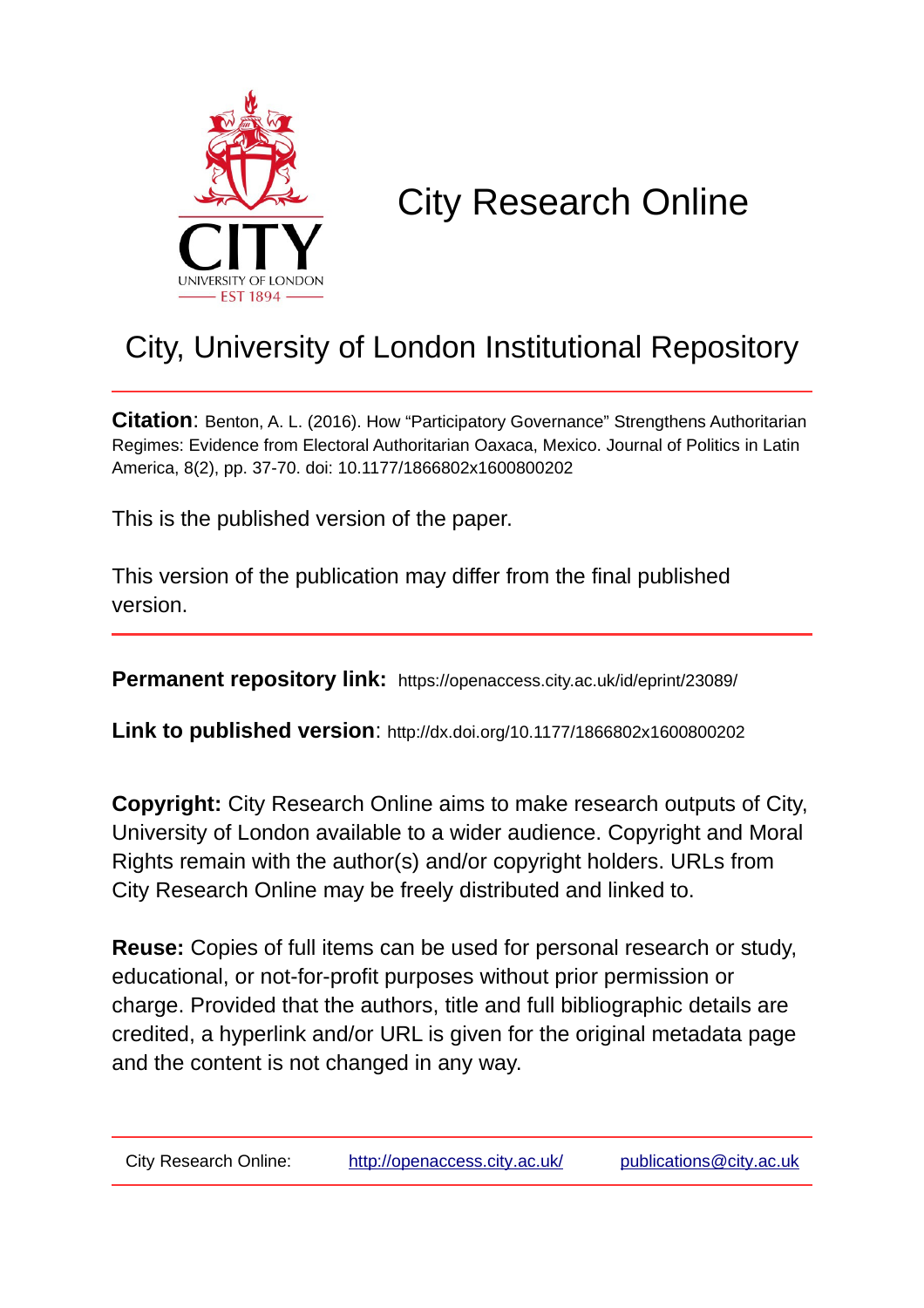

# Journal of Politics in Latin America

Benton, Allyson Lucinda (2016), How "Participatory Governance" Strengthens Authoritarian Regimes: Evidence from Electoral Authoritarian Oaxaca, Mexico, in: *Journal of Politics in Latin America*, 8, 2, 37–70.

URN: http://nbn-resolving.org/urn/resolver.pl?urn:nbn:de:gbv:18-4-9583

ISSN: 1868-4890 (online), ISSN: 1866-802X (print)

The online version of this article can be found at: <www.jpla.org>

Published by

GIGA German Institute of Global and Area Studies, Institute of Latin American Studies and Hamburg University Press.

The *Journal of Politics in Latin America* is an Open Access publication. It may be read, copied and distributed free of charge according to the conditions of the Creative Commons Attribution-No Derivative Works 3.0 License.

To subscribe to the print edition: <ilas@giga-hamburg.de> For an e-mail alert please register at: <www.jpla.org>

The *Journal of Politics in Latin America* is part of the GIGA Journal Family, which also includes *Africa Spectrum*, *Journal of Current Chinese Affairs* and *Journal of Current Southeast Asian Affairs*: <www.giga-journal-family.org>.



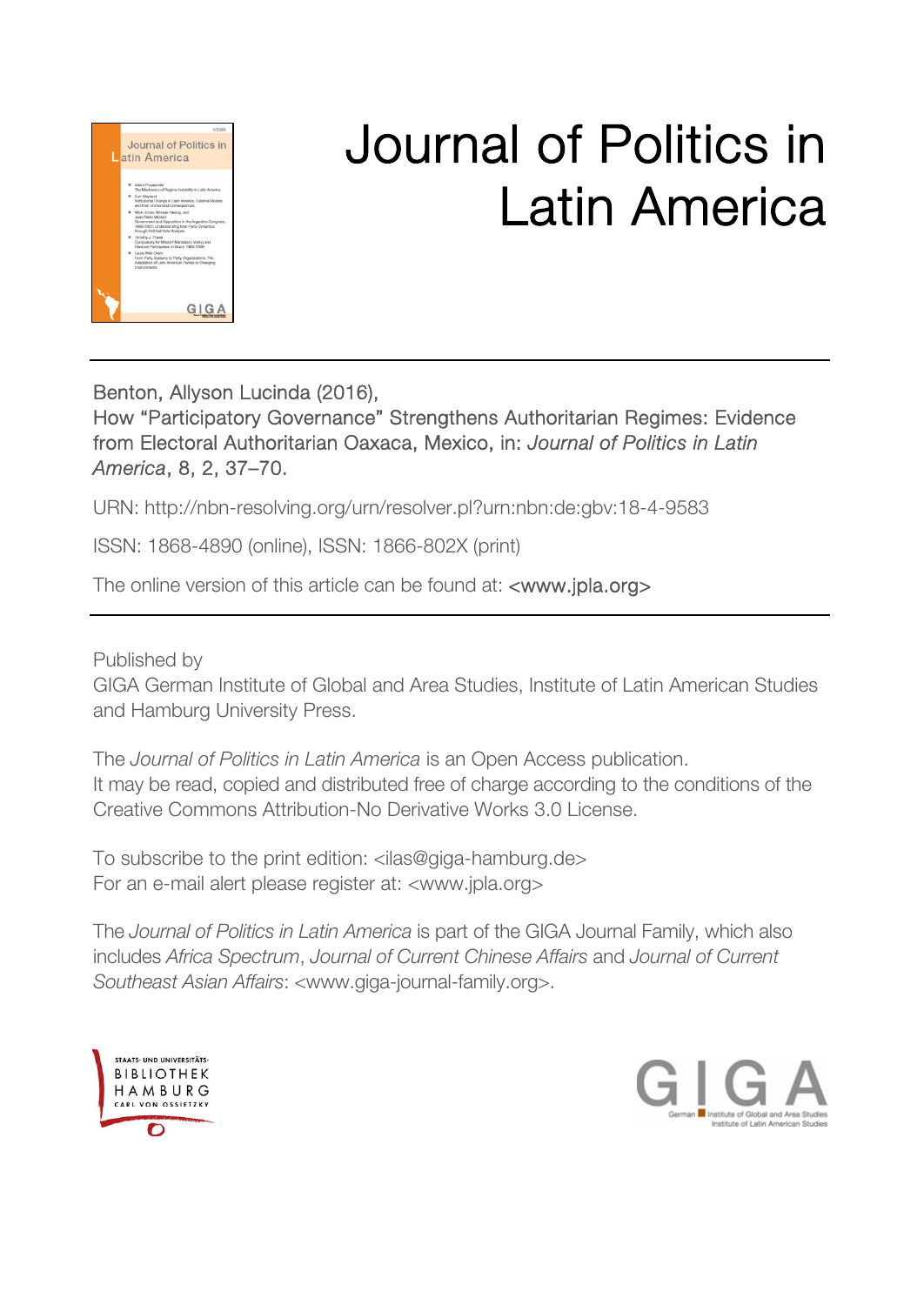## How "Participatory Governance" Strengthens Authoritarian Regimes: Evidence from Electoral Authoritarian Oaxaca, Mexico

Allyson Lucinda Benton

**Abstract**: Research on the impact of participatory institutions in Latin America has not yet examined how they work in authoritarian settings. National autocrats in Mexico implemented participatory reforms during that country's national electoral authoritarian regime. Building on research on political decentralization in authoritarian regimes, I argue that participatory institutions can be used to channel citizen demands and to incorporate citizens into authoritarian systems, thereby strengthening authoritarian rule. However, following research on democratic participatory governance, I also argue that participatory institutions will work better in this regard when designed from the bottom up rather than from the top down. Statistical analysis of patterns of municipal-level electoral authoritarian support in Mexico shows that bottom-up-designed participatory institutions implemented during electoral authoritarian rule strengthened local political control to a greater extent than top-down-designed political systems. The study supports research revealing the anti-democratic effects of participatory institutions in democratic Latin American nations.

■ Manuscript received 1 October 2014; accepted 3 August 2016

**Keywords**: Mexico, Oaxaca, participatory governance, municipal government, electoral authoritarian regimes

**Allyson Lucinda Benton** is a research professor in the División de Estudios Políticos, Centro de Investigación y Docencia Económicas (CIDE), A.C., México. Her main research focuses on how economic factors affect voting behavior, inter-governmental relations, and inter- and intra-party dynamics, as well as on how political factors affect investment flows, stock markets, and domestic economic and fiscal policy choices, especially subnational debt decisions, in Latin America. Her research has appeared in a variety of venues, including *Business & Politics*, *Comparative Politics*, *Comparative Political Studies*, *Governance*, the *Journal of Theoretical Politics*, *Political Research Quarterly*, and *Publius: The Journal of Federalism*, in addition to Spanish language venues. She received her PhD in Political Science from the University of California, Los Angeles in 2001.

E-Mail: <allyson.benton@cide.edu>; <allyson.benton@gmail.com>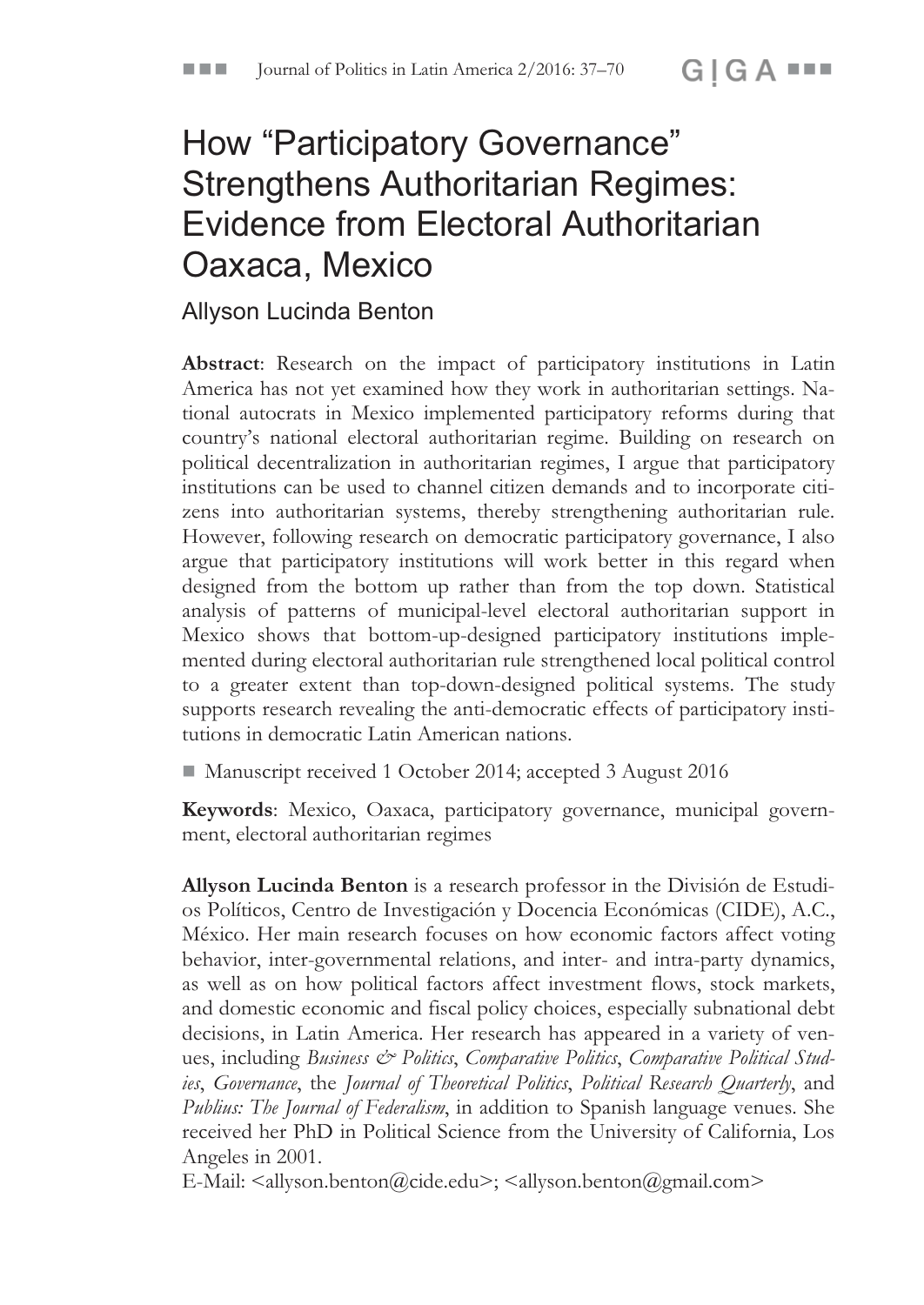$\overline{a}$ 

## Introduction

The third wave of democratization in Latin America in the 1980s left behind a series of democratically elected governments whose legitimacy was widely questioned in the 1990s. In response, political elites promoted decentralizing reforms to bring policy-making closer to citizens through the transfer of policy authority, fiscal resources, and political rights to lower levels of government (O'Neill 2005). To this end, many decentralizing reforms included institutional innovations to promote "participatory governance" (Eaton 2004b; Hiskey and Seligson 2003; McNulty 2011; Van Cott 2008; Wampler 2008). Participatory governance constitutes institutional mechanisms that allow citizens – especially marginalized ones – to participate in the formation, selection, design, implementation, and oversight of local governments and policy programs. When used to incorporate marginalized groups, participatory institutions are sometimes coupled with the recognition of indigenous rights and customary laws (Van Cott 2008). Participatory institutions based on local customs are often referred to as "multicultural institutions."

Research<sup>1</sup> on participatory institutions in Latin America has examined whether and how these measures improve the quality of democratic governance (for example, see Eaton 2004b; Hiskey and Seligson 2003; McNulty 2011; Van Cott 2008; Wampler 2008). Scholars have shown that when participatory institutions are designed from the top down, improvements in citizen participation in local politics and policy-making tend to be limited (Eaton 2004a, b; Hiskey and Seligson 2003; Van Cott 2008; Wampler 2008). While participatory institutions certainly raise the capacity for citizens to participate in local politics and policy-making, the rigidity inherent in a shared set of institutions that are implemented universally from the top down limits their positive effect. In contrast, when localities are allowed to design participatory institutions from the bottom up, improvements in citizen participation in local politics and policymaking tend to be greater (Eaton 2004a, b; McNulty 2011; Van Cott 2008; Wampler 2008). Bottom-up-designed participatory institutions enable public officials to tailor the institutions to their communities' social, political and economic realities, enhancing the capacity for citizens to participate in local policy-making and thus the positive impact of these institutions on democratic governance.

<sup>1</sup> Acknowledgements: I am grateful to Francisco Cantú and Ernesto Calvo for suggesting and providing the R code for the ecological regression analysis. I thank Scott Desposato and Amy Liu for comments on earlier versions of this study. All errors are my own.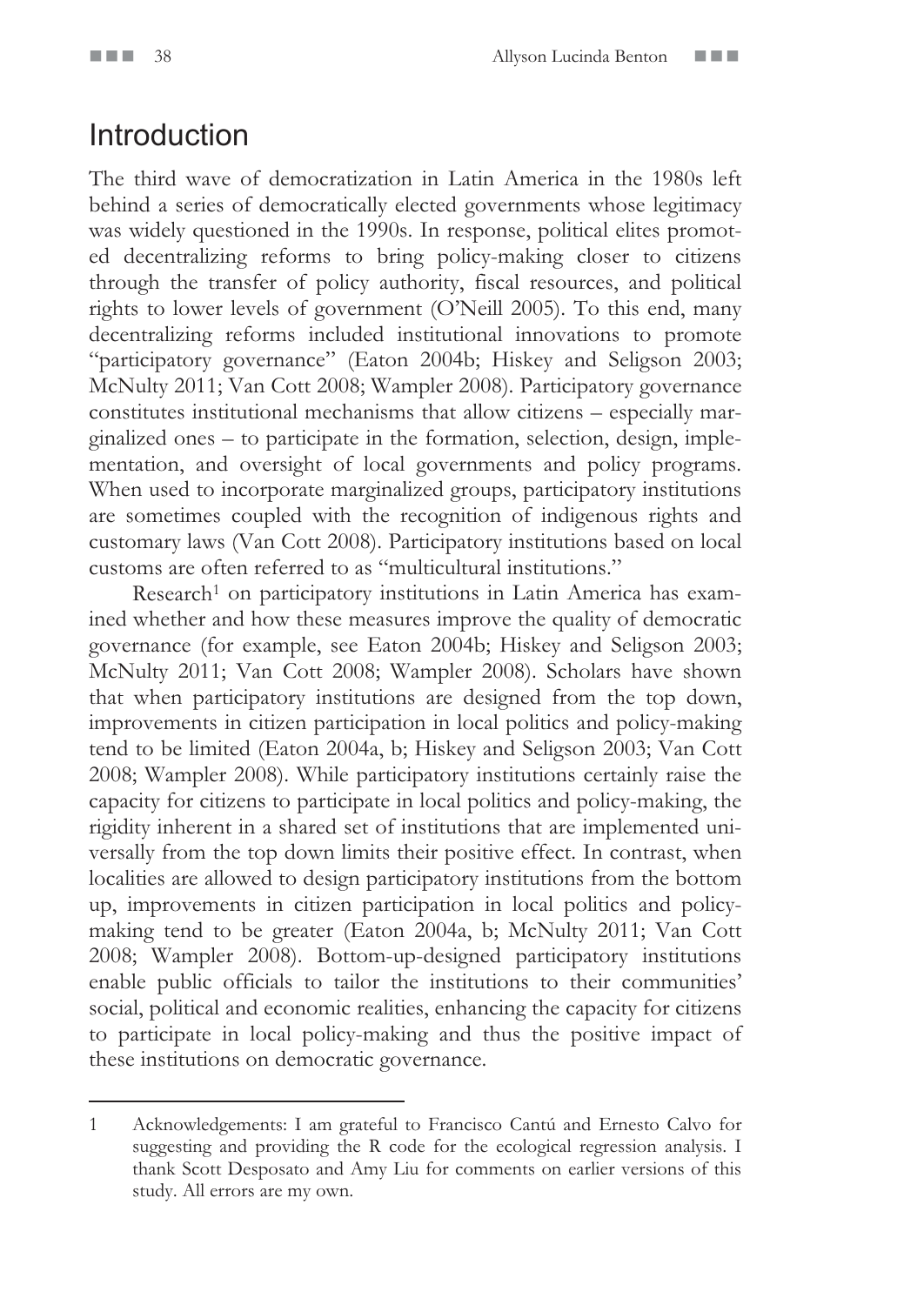Participatory governance is usually depicted as a means of addressing the limitations of representative democracy (Barber 1984; Wampler 2008), where higher-level elected officials, appointed bureaucrats, policy experts, and political elites make policy decisions. It may therefore come as a surprise to find that Mexico's long-surviving electoral authoritarian regime also undertook participatory reforms. Mexico's national electoral authoritarian rulers began to decentralize policy-making in the 1980s and implemented electoral reforms to allow opposition parties greater capacity to compete for and win municipal, state, and national offices along the way (Grindle 2000, 2007; Rodríguez 1997; Selee 2006, 2011). What is less well known is that Mexico's authoritarian rulers included constitutional reforms as a part of their politically decentralizing measures to allow the adoption of participatory institutions as well.

Specifically, national constitutional reforms in 1983 allowed municipalities to create bottom-up-designed municipal development planning councils, although few were actually set up (Fox 2007; Selee 2006). Constitutional reforms in 1992 recognized the nation's multicultural heritage, opening the door for state measures to recognize local participatory practices operating informally in many peasant and indigenous communities (Anaya Muñoz 2005; Fox 2007; López Bárcenas 2010; Sierra 1995). Sixteen out of Mexico's 31 states undertook constitutional reforms in the early to mid-1990s to recognize their multicultural heritages, with one (Guerrero) doing so as early as 1987 (López Bárcenas 2010).2 However, most of these states did not match constitutional reforms with secondary legislation, instead only allowing municipal and sub-municipal (hamlet) authorities to use participatory institutions informally (Anaya Muñoz 2005, 2006; de León Pasquel 2001; Fox 1996, 2007; López Bárcenas 2010).

In contrast, authorities in the indigenous southern states of Chiapas and Oaxaca, as well as in the non-indigenous central states of Tlaxcala, Morelos, and Puebla, formally codified local participatory institutions into law. Given research on the differential effects of bottom-up- and top-down-designed participatory institutions in Latin America's democratic systems, we might wonder whether this same distinction was present in Mexico's electoral authoritarian states and whether it produced differential political effects for electoral authoritarian control. By joining research on the impact of participatory governance in democratic systems with insights about political decentralization in national authoritari-

 $\overline{a}$ 

<sup>2</sup> Another three states adopted constitutional reforms after the nation's democratic transition in 2000 (López Bárcenas 2010).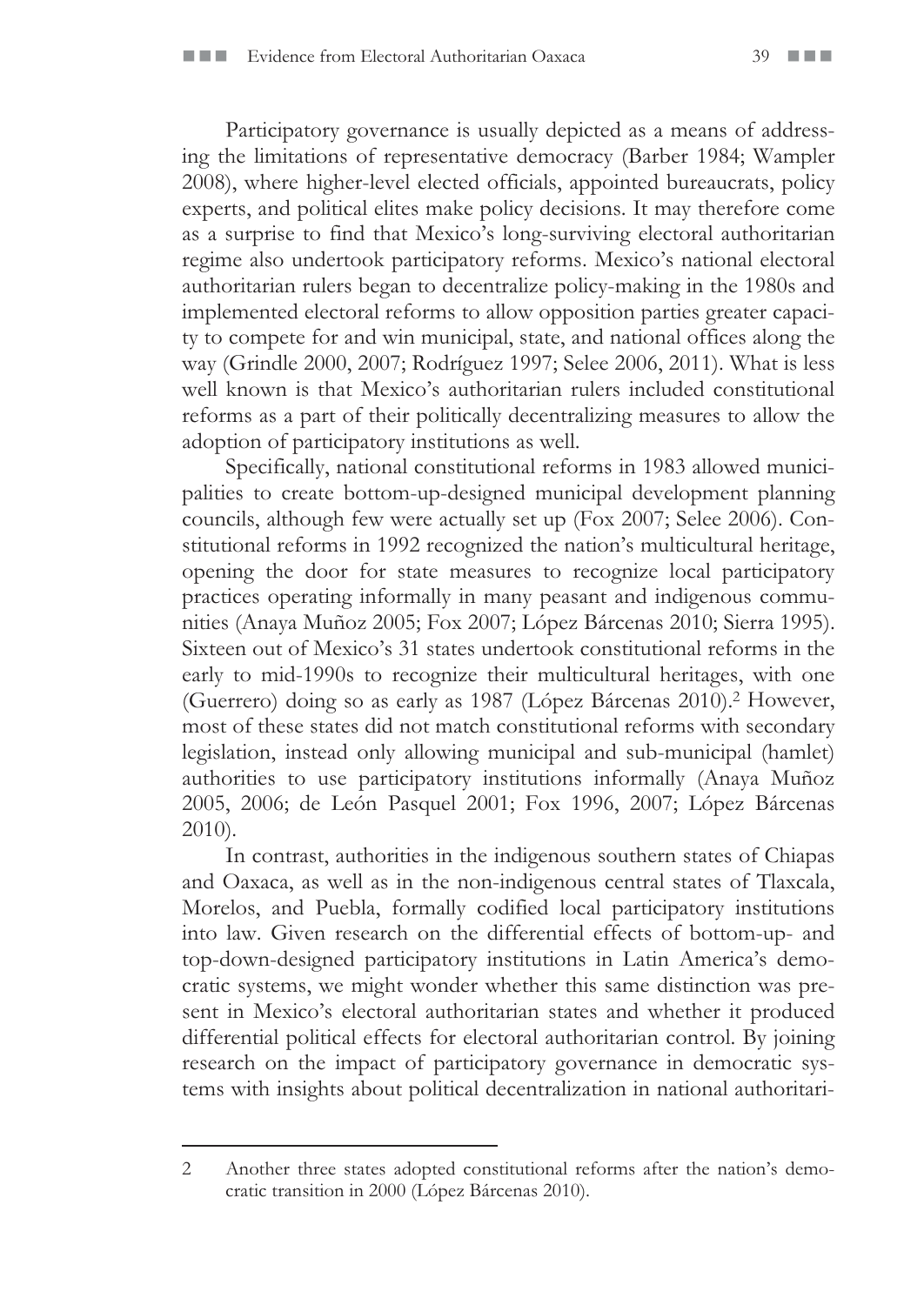an regimes, I argue that the degree to which participatory institutions benefit electoral authoritarian regimes depends on whether these institutions are designed from the bottom up or from the top down. Specifically, participatory institutions will deliver greater benefits to authoritarian rulers when they are individually tailored to local economic, social, and political conditions from the bottom up than when they are universally designed and implemented from the top down.

I test this argument using data from the state of Oaxaca. Unlike in Chiapas, Morelos, Puebla, and Tlaxcala, which only authorized participatory institutions at the sub-municipal hamlet or lower community level, autocrats in the state of Oaxaca granted participatory rights directly to many – but not all – of its municipal authorities, making it easier to measure and compare the effect of these bottom-up-designed institutions to top-down-designed ones on authoritarian rule. In September 1995, authorities in the state of Oaxaca granted 412 out of their total 570 municipalities the right to create bottom-up-designed participatory institutions for selecting municipal governments and making policy decisions, referring to these municipalities as "Usos y Costumbres" or "Uses and Customs" (UyC) systems. The state's remaining 158 municipalities were granted a common set of rules for selecting municipal governments that were universally designed from the top down; these are referred to as "Partidos Políticos" or "Political Parties" (PP) systems. Conveniently for the purposes of this study, UyC municipal leaders could tailor these institutions to local conditions, but PP municipal leaders could not. Although PP municipalities enjoyed newly decentralized political rights – making it possible for parties to compete for and win municipal offices in elections determined locally by citizens rather than centrally by autocrats – these institutional arrangements were determined from the top down and could not be tailored to local political dynamics.

Statistical analysis of the effect of Oaxaca's bottom-up-designed UyC institutions compared to its top-down-designed PP ones shows that UyC systems gave municipal leaders greater political control in their localities. In undertaking this study, I hope to shed light on how participatory institutions can be used by both authoritarian and democratic incumbents to strengthen their hold on power. Studies of participatory institutions in Venezuela and multicultural institutions in Bolivia show that they have been used by national incumbents to increase local policy and political participation among their supporters, something that has facilitated the rise of increasingly autocratic local and national rule (for example, see Hawkins 2010; Hiskey and Seligson 2003; Schilling-Vacaflor 2011; Smilde and Hellinger 2011; Tockman and Cameron 2014; Van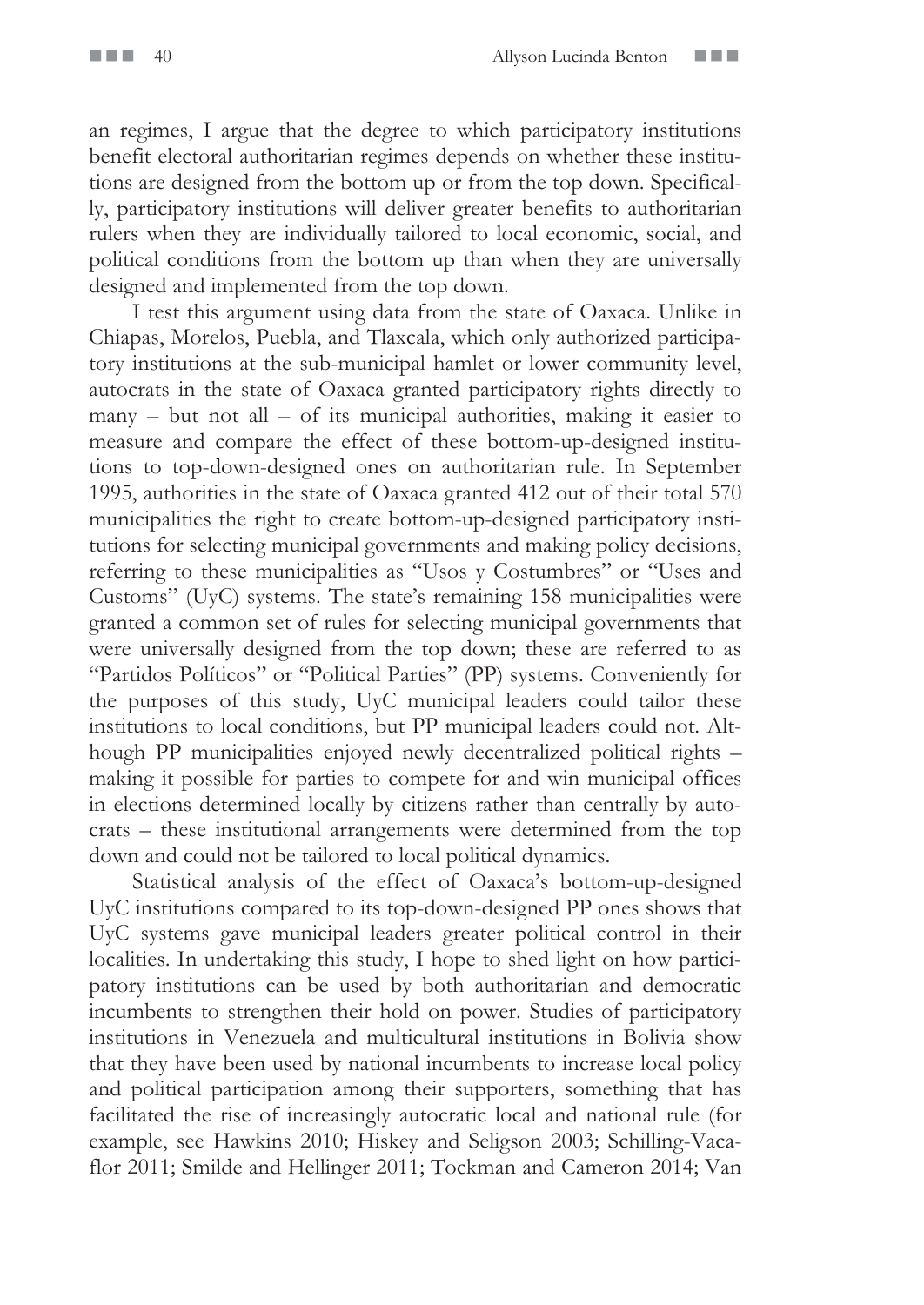--

Cott 2008). In-depth study of Oaxaca's bottom-up-designed participatory institutions in this study supports these findings by showing how electoral authoritarian leaders can use participatory institutions for the purpose of managing local political participation on behalf of authoritarian regimes as well.

## Political Decentralization and Participatory Governance in Authoritarian Regimes

Participatory institutions are designed to deepen political decentralization that is often undertaken to improve democratic governance in representative democratic systems (Barber 1984). Political decentralization refers to institutional arrangements that allow the election of representatives to lower levels of government authorized to determine and respond to local policy needs. However, most decentralized systems rely on representative institutions whereby citizens elect officials who then determine, implement, and oversee local policy programs. Participatory governance, in contrast, refers to a variety of additional institutional mechanisms that enable citizens to express their political and policy preferences – such as through public town hall meetings – during the selection of local public officials and during the selection, design, implementation, and oversight of local policy programs (Barber 1984).

Although scholars of Latin American politics usually envision political decentralization and especially participatory institutions as a means of improving the quality of representative democratic governance (see, for example, McNulty 2011; O'Neill 2005; Wampler 2007), other scholars of politics in non-Latin-American nations suggest that their benefits need not be limited to democratic systems. National authoritarian rulers often undertake political decentralization and implement participatory institutions to strengthen their hold on power. For example, scholars examining authoritarian regimes beyond Latin America have noted that political and policy decentralization can improve authoritarian governance in much the same way as it does in nationally democratic systems (e.g., Jin, Qian, and Weingast 2005; Landry 2008; Montinola, Qian, and Weingast 1996; Qian and Weingast 1996; Uchimura and Jütting 2007; Zhuravskaya 2000). The decentralization of local bureaucratic appointments and the use of local elections to select local regime officials improves national authoritarian feedback on and oversight over local regime officials (Gilley 2008; Hu 2005; Jiang 2007; Kelliher 1997; Kennedy 2009; Landry 2008; Landry, Davis, and Wang 2010; Dong 2010; Manion 2009, 2014; O'Brian and Li 2000; O'Brien and Han 2009; Oi and Rozelle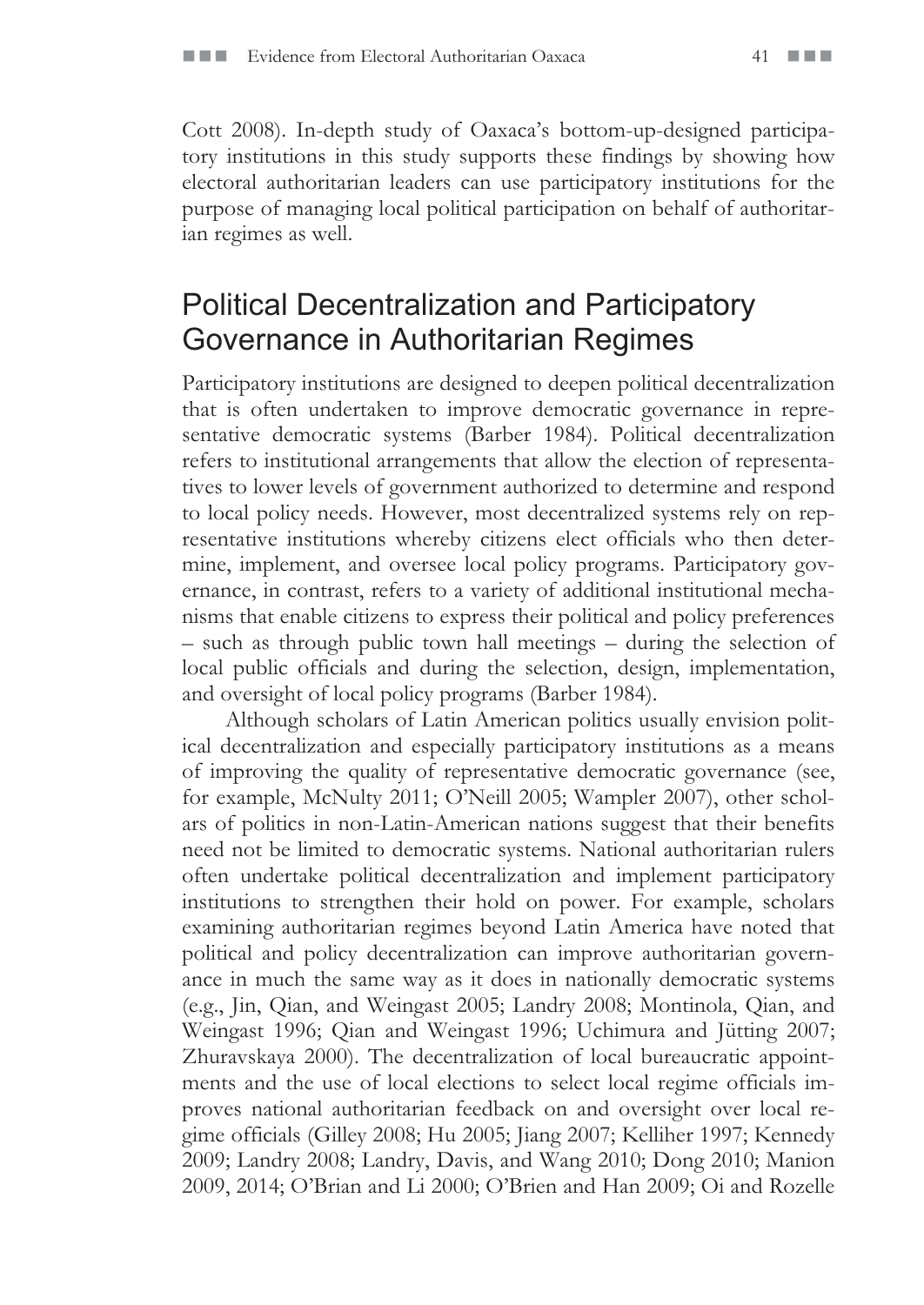2000; Shi 1999; Truex 2014; Wang 1997). Scholars of Mexico – the empirical point of focus in this study – have noted something similar about the expected benefits of political decentralization during its electoral authoritarian regime (e.g., Cornelius 1999; Grindle 2000; Hernández Rodríguez 2008; Selee 2011).

Just as in nationally democratic systems, national authoritarian political decentralization often includes the adoption of institutions for participatory governance. Authoritarian participatory governance is similar to its democratic counterpart in that it seeks to create mechanisms for citizens to participate in the formation, selection, design, implementation, and oversight of local policy programs. However, proponents of democratic participatory governance seek to maximize participation in policy processes in order to produce maximal policy contestation and thus policy choices that better reflect citizens' needs and demands (Wampler 2007). Proponents of authoritarian participatory governance, in contrast, seek to maximize local governmental transparency and oversight and local administrative capacity and policy efficiency (Collins and Chan 2009; He 2011; Jayasuriya and Rodan 2007; O'Brian and Li 2006; Truex 2014). Therefore, authoritarian participatory institutions are designed to generate sufficient citizen participation for providing information on local policy preferences and feedback on local governmental policy performance, so that autocrats can improve policy efficiency and raise citizens' satisfaction with their rule, thereby strengthening authoritarian regimes (Collins and Chan 2009; He 2011; Jayasuriya and Rodan 2007; O'Brian and Li 2006; Truex 2014). By creating vehicles for citizen participation, autocrats hope to incorporate citizens into local policy administration as well, thereby also co-opting them into authoritarian projects and strengthening authoritarian regimes (Collins and Chan 2009; He 2011; Jayasuriya and Rodan 2007; O'Brian and Li 2006; Truex 2014).

However, studies of national authoritarian decentralization and participatory institutions have found that these measures sometimes stimulate political liberalization. Because political decentralization and participatory governance raise citizen participation in local policy debates, they can create opportunities for citizens to express divergent views from those of regime officials, triggering criticism of authoritarian rule and weakening national regimes (Grindle 2007; He 2011; Ko and Zhi 2013; Oi and Rozelle 2000; Pei 1995; Shi 1999; Uchimura and Jütting 2007; Zhuravskaya 2000). Rising citizen capacity to demonstrate regime opposition can empower citizens over local regime officials, subverting authoritarian systems and raising the chance of democratic transition (He 2011; Pei 1995; Shi 1999). Some scholars of Mexico's national electoral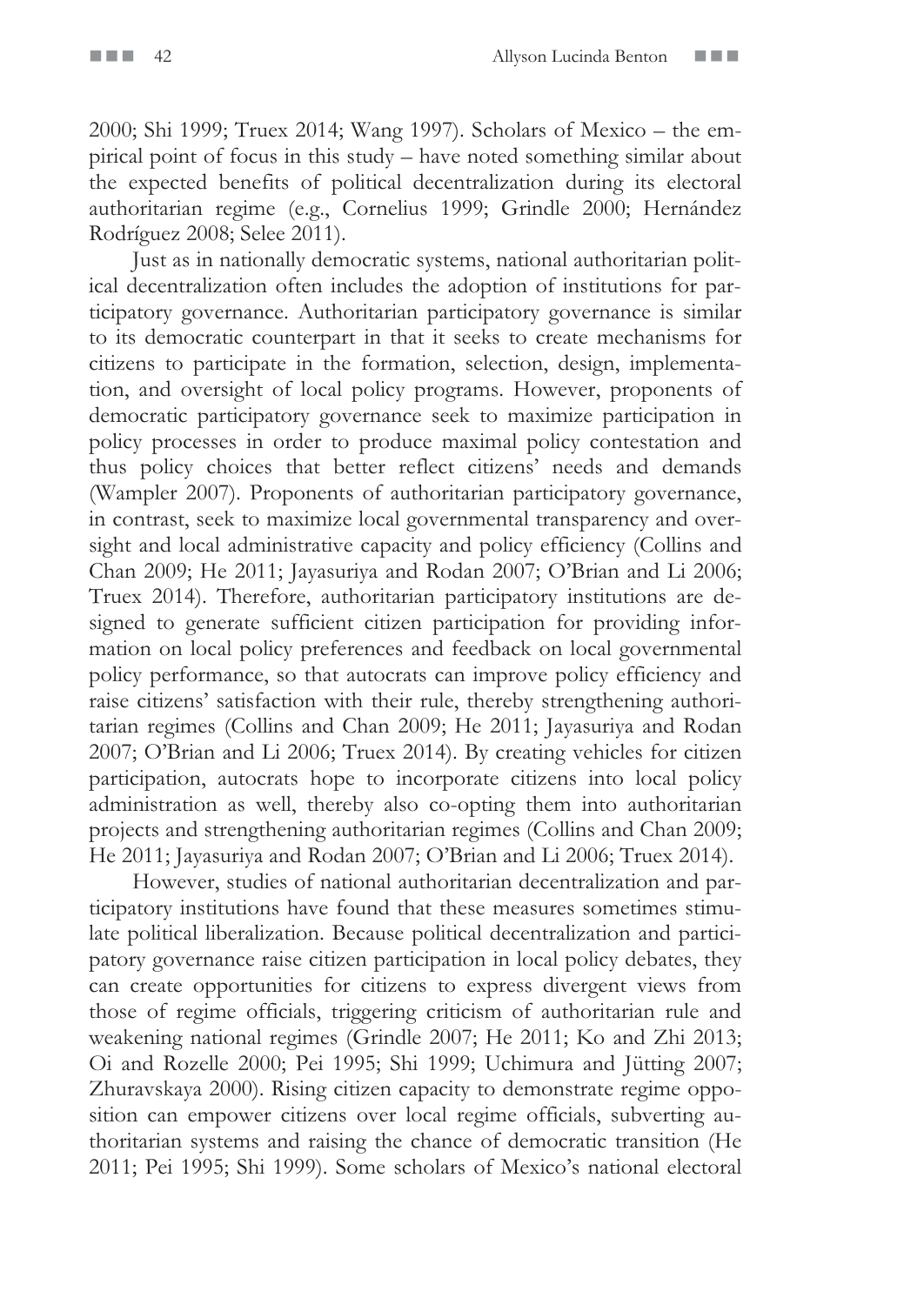authoritarian regime have noted that its decentralizing reforms sometimes worked to facilitate the rise of opposition groups, contributing to the nation's democratic transition (Grindle 2000, 2007; Ochoa-Reza 2004; Rodríguez 1998; Selee 2011).

Conflicting findings about the benefits of political decentralization and participatory democracy for national authoritarian regimes have led scholars to examine the underlying political, social, and economic contexts in which these reforms occur (see, for example, research by Blanchard and Shleifer 2001; Grindle 2007; Ko and Zhi 2013; O'Brian and Li 2000; Oi and Rozelle 2000; Selee 2011; Uchimura and Jütting 2007; Zhuravskaya 2000). However, two factors remain understudied. First, unlike scholars of national democratic systems (e.g., Eaton 2004a, b; Hiskey and Seligson 2003; Van Cott 2008; Wampler 2008), scholars of national authoritarian regimes have not yet examined whether the bottom-up or top-down design of decentralizing political or participatory institutions might affect the strength of their benefits to these regimes. Second, unlike scholars of national democratic systems (e.g., Van Cott 2008; Wampler 2007, 2008), scholars of national authoritarian regimes have only just begun to examine whether the placement of decentralized participatory institutions in pro-regime or anti-regime hands might matter for the direction of their impact on authoritarian regime support (e.g., Grindle 2000, 2007; Selee 2011). It may be the case that the design of decentralized political and participatory institutions and their placement in pro-regime or anti-regime hands work together to explain the divergent findings about the impact of political decentralization on national authoritarian rule noted above.

I argue that the design of authoritarian participatory institutions interacts with their political placement to determine the strength and direction of their impact on national authoritarian rule. When participatory institutions are designed from the bottom up and placed in pro-regime hands, local pro-regime officials can tailor these institutions to the peculiarities of local dynamics and use them to channel citizen participation, demands, and activities to maximize citizen integration into – or, at least, compliance with – the regime, thereby generating the greatest gains for authoritarian rule. Even though top-down-designed participatory institutions in pro-regime hands can help local leaders deliver support to authoritarian rulers, they will be less successful in this regard as local officials are unable to tailor them to local dynamics. Table 1 summarizes the relative expected effects of bottom-up- and top-down-designed participatory institutions in pro-regime hands on authoritarian regime support.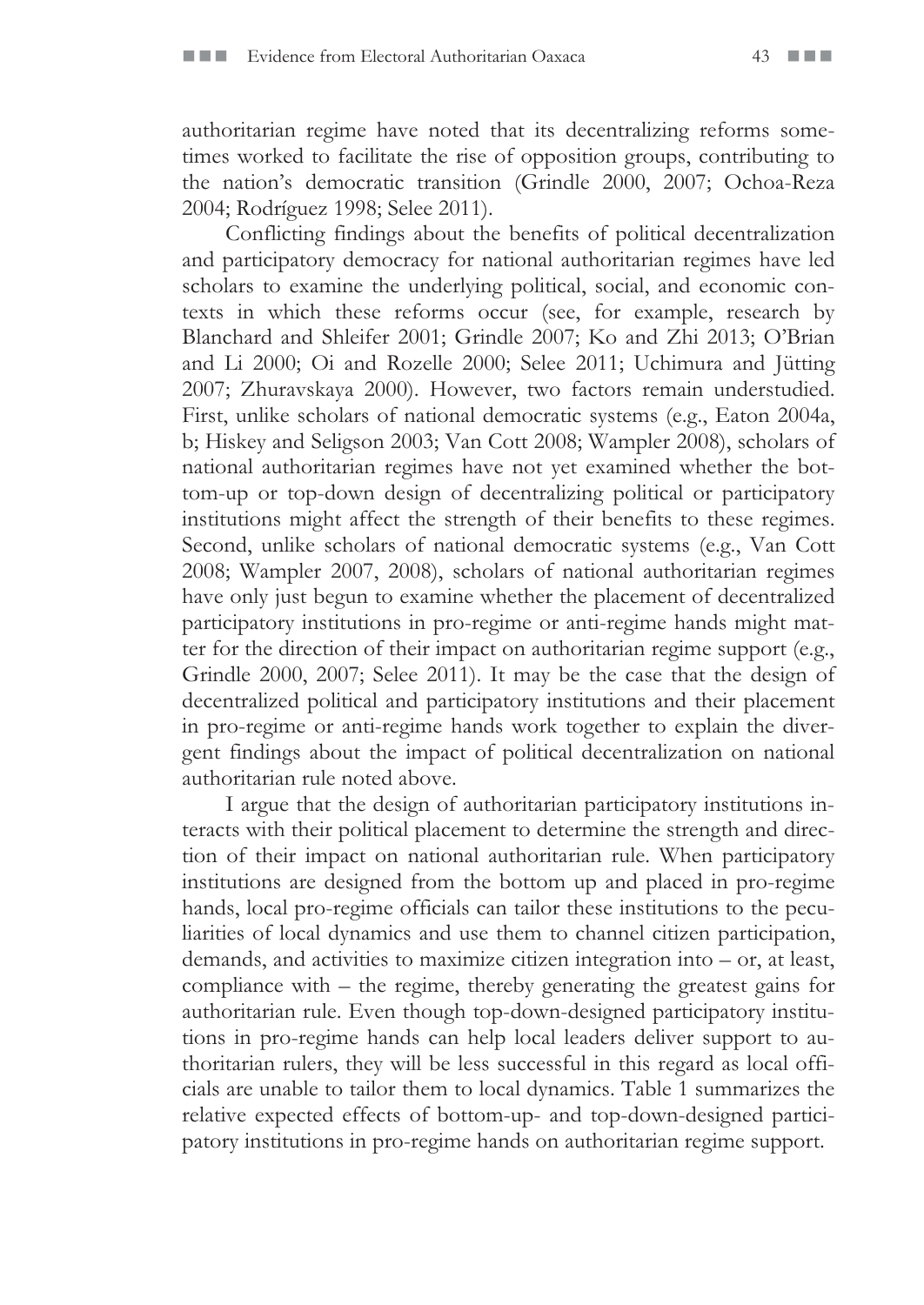$\overline{a}$ 

|           |                   | <b>Institutional Design</b> |                |                    |  |  |
|-----------|-------------------|-----------------------------|----------------|--------------------|--|--|
|           |                   | Bottom-Up<br>Design         | $\mathit{vs.}$ | Top-Down<br>Design |  |  |
| Political | Pro-Regime Hands  |                             |                |                    |  |  |
| Control   | Anti-Regime Hands |                             |                |                    |  |  |

Table 1. Relative Regime Support under Different Participatory Institutional Designs

In contrast, when participatory institutions are designed from the bottom up and placed in anti-regime hands, anti-regime officials can tailor these institutions to the peculiarities of local dynamics in ways to maximize opposition to authoritarian rule. Local anti-regime officials should use bottom-up-designed participatory institutions for the same purposes as pro-regime ones; that is: to channel citizen participation, demands, and activities to maximize citizen integration into – or, at least, compliance with – opposition rule, thereby generating the greatest gains for opposition control. Even though participatory institutions designed from the top down in anti-regime hands will also undermine support for the authoritarian regime, the effect of these institutions will not be as strong due to the generic nature of the institutions that anti-regime leaders must use. Table 1 summarizes the relative expected effects that bottom-upand top-down-designed participatory institutions in anti-regime hands will have on authoritarian regime losses.

## Political Decentralization and Participatory Governance in Electoral Authoritarian Oaxaca, Mexico

I examine the impact that bottom-up- and top-down-designed participatory institutions in pro- and anti-regime hands have on authoritarian rule using data from the state of Oaxaca, Mexico. Mexico is known for its longtime national electoral authoritarian regime run by the Institutional Revolutionary Party (PRI), which engineered overwhelming support in federal, state, and municipal elections until 2000.3 To maintain their hold on power, PRI autocrats used non-autonomous national- and state-level electoral institutes to manipulate electoral processes in their favor. However, rising political discontent led national autocrats to undertake topdown-designed political decentralization in the 1980s and 1990s, in order

<sup>3</sup> Some date the transition to 1997 when the PRI lost control over the chamber of deputies.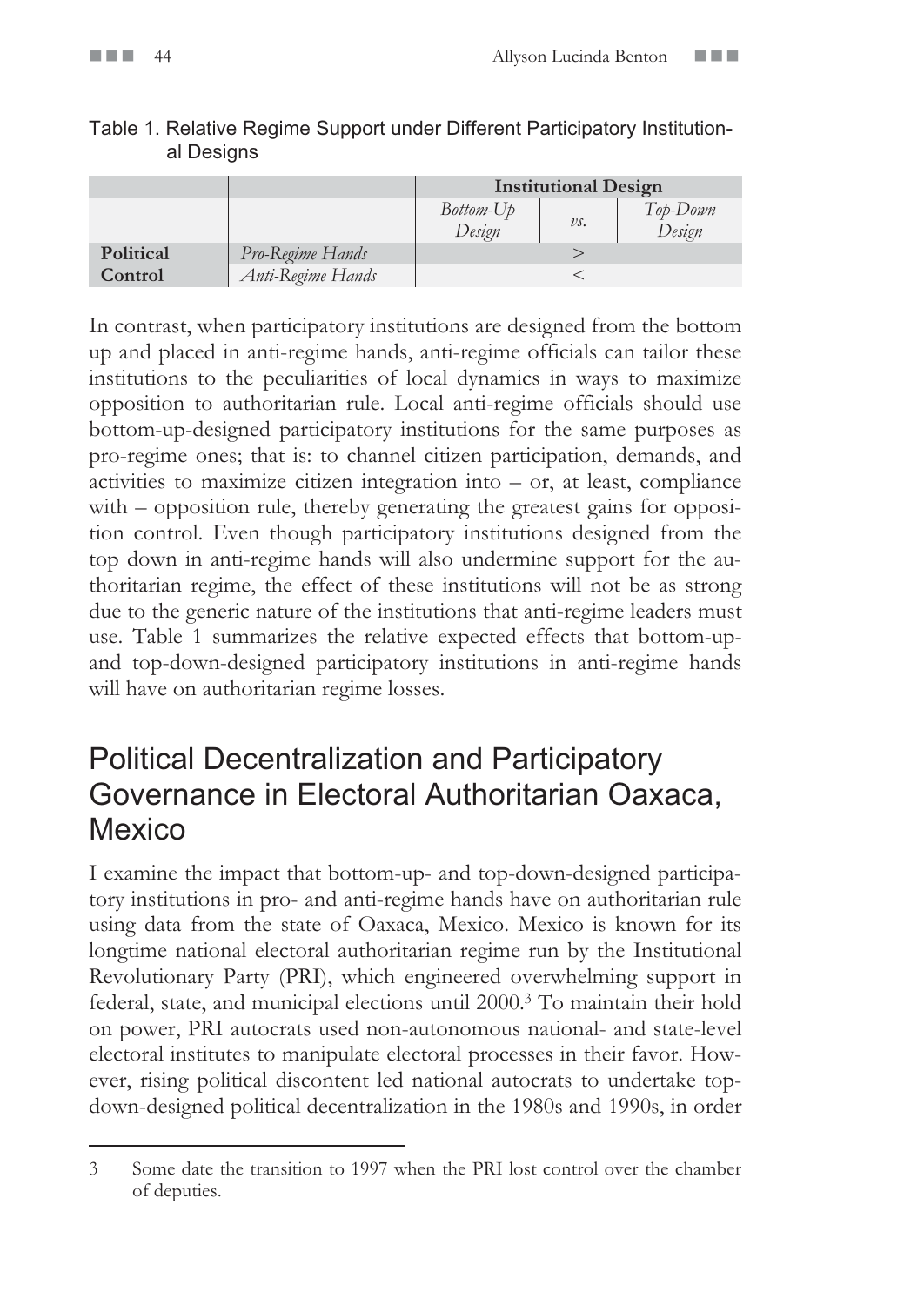to bring politics and policy closer to citizens (Grindle 2000, 2007; Rodríguez 1997; Selee 2006, 2011). Revised national electoral rules lowered the barriers to entry to opposition parties, while the legitimacy of electoral processes was improved through the creation and regulation of the independent Federal Electoral Institute (IFE) between 1990 and 1994. National autocrats required state autocrats to do the same, as part of decentralizing reforms.

However, national autocrats also undertook constitutional reforms in 1983 and 1992 to allow state governments to adopt bottom-updesigned participatory institutions as a part of their politically decentralizing reforms. Although most states chose not to take this additional step, a few did formalize participatory rules into law. In 1984, PRI autocrats in the state of Puebla authorized sub-municipal hamlet-level governments to select local authorities via plebiscite. In 1992, PRI autocrats in the Morelos authorized some sub-municipal hamlet governments to select authorities using participatory rules. In 1995, PRI autocrats in Oaxaca authorized some municipalities to create participatory institutions to select municipal governments. In 1998, PRI autocrats in Tlaxcala allowed some sub-municipal hamlet governments to use participatory institutions to select their authorities. In 1999, state leaders in Chiapas allowed indigenous communities to select local leaders using local customary laws.

I test the argument using data from Oaxaca. There are three reasons why Oaxaca is a good case for study. First, electoral data capturing the level of regime support – as well as crucial control variables – are available at the municipal level, in contrast to the less well-defined submunicipal hamlet or community levels that would be required to examine participatory institutions in the other states listed above. Second, the assignment of bottom-up participatory institutions across the state's 570 municipalities is well documented between 1997 and 2012, the years under study here. Between 1995 and 1996, state authorities in Oaxaca identified 412 (rising to 418 in 1997; falling to 417 in 2012) municipalities that would be authorized to create participatory institutions – calling them "Usos y Costumbres" or "Uses and Customs" (UyC) systems – and 158 (falling to 152 in 1997; rising to 153 in 2012) municipalities that would be required to use top-down-designed representative democratic systems – calling them "Partidos Políticos" or "Political Parties" (PP) systems.

Third, the difference between Oaxaca's bottom-up-designed UyC systems and its top-down-designed PP systems is well established. Oaxaca's UyC and PP municipalities must follow the national constitution and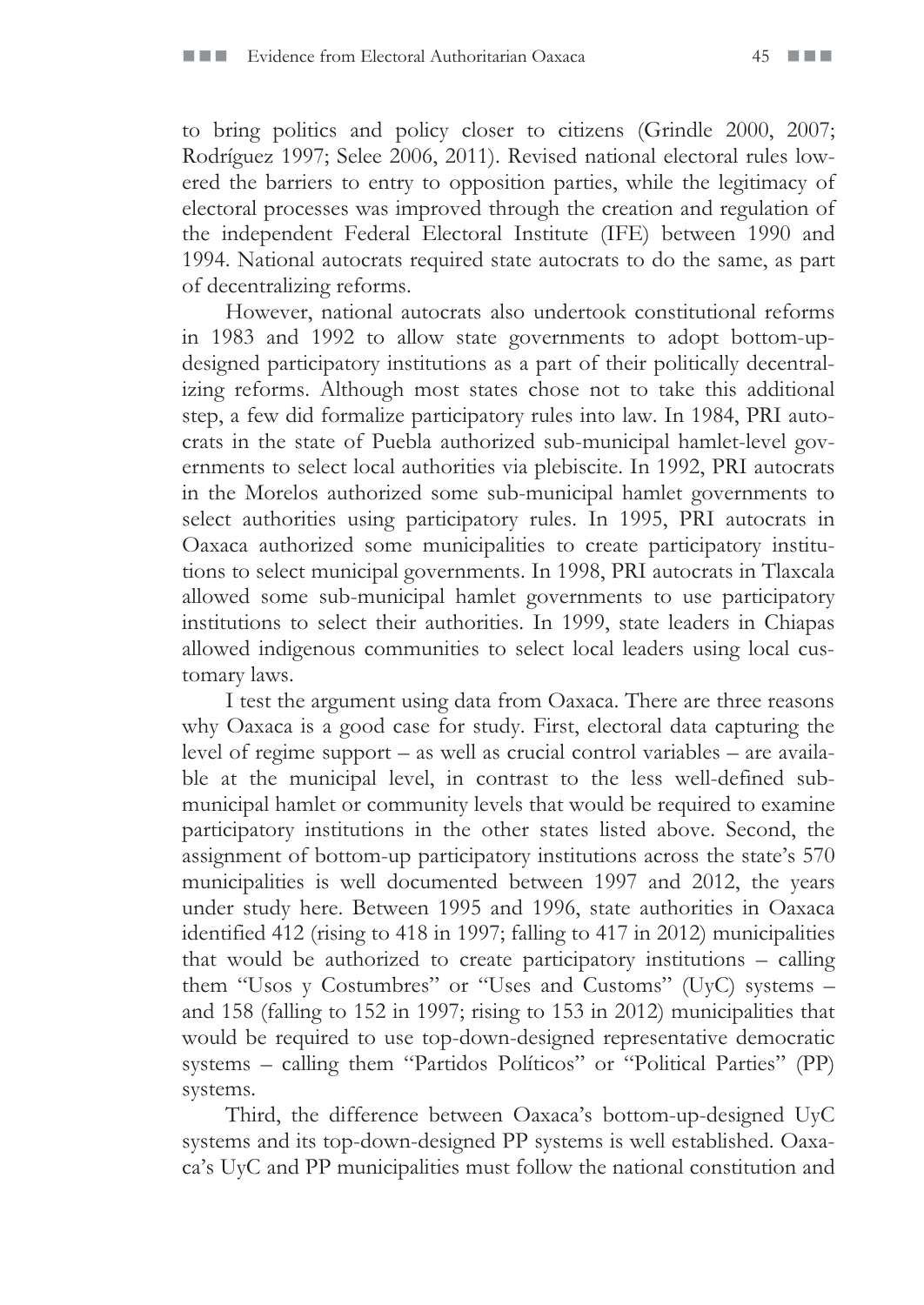select a mayor, a local municipal council (aldermen), and a community representative (*síndico*, a type of ombudsman). However, incumbent UyC officials are allowed to design their own participatory mechanisms for selecting governments and making policy decisions entirely from the bottom-up, leading to considerable variation across UyC municipalities. Oaxaca's UyC systems select officials during a municipal town-hall meeting known as an *Asamblea General Comunal* or General Community Assembly (AGC). The AGC is run by a supervisory board (*Mesa de Debates*) comprised of incumbent municipal officials and sometimes elders' councils. However, each municipal board determines its rules for selecting candidates for municipal offices and the mechanism for selecting between them. It can restrict the voting pool by sex, age, marital status, birth and/or residency requirements, and satisfactory participation in local unpaid community service (*tequio*). It can restrict the candidate pool for municipal offices according to these same criteria, and by satisfactory fulfillment of unpaid community administrative positions (*cargos*). Each municipal board also chooses its voting mechanism for selecting municipal officials, and can use a range of mechanisms from secret ballots to publicly cast votes (the most common). Municipal boards also decide whether sub-municipal hamlets will share municipal officials with the municipal seat or whether they will be allowed to design their own UyC rules to select their own leaders to report to municipal officials.

Incumbent PP municipal officials must oversee the selection of municipal governments via the ballot box using a common set of state electoral rules that respect universal political rights and secret ballots; that is, liberal representative democratic institutions. The formal assignment of PP systems in 1995–1996 allowed top-down political decentralization compared to prior years, given that it occurred just after state electoral reforms (1990–1994), creating a newly independent electoral institute. Improved electoral integrity allowed opposition parties to freely compete for and win municipal elections in PP systems for the first time. Thus, Oaxaca's top-down-designed PP systems enjoyed a type of topdown political decentralization, although it was not as extensive as that enjoyed in bottom-up-designed UyC systems. State authorities reserved the right to authorize the use of UyC systems at the sub-municipal hamlet level in PP municipalities (Fox 2007), as well as the right to overturn municipal or sub-municipal processes.

Oaxaca's state electoral reforms represented an important break from the past, when state autocrats centrally managed municipal political processes across the state. State autocrats determined party candidate slates in municipalities facing internal PRI divisions or anti-regime forces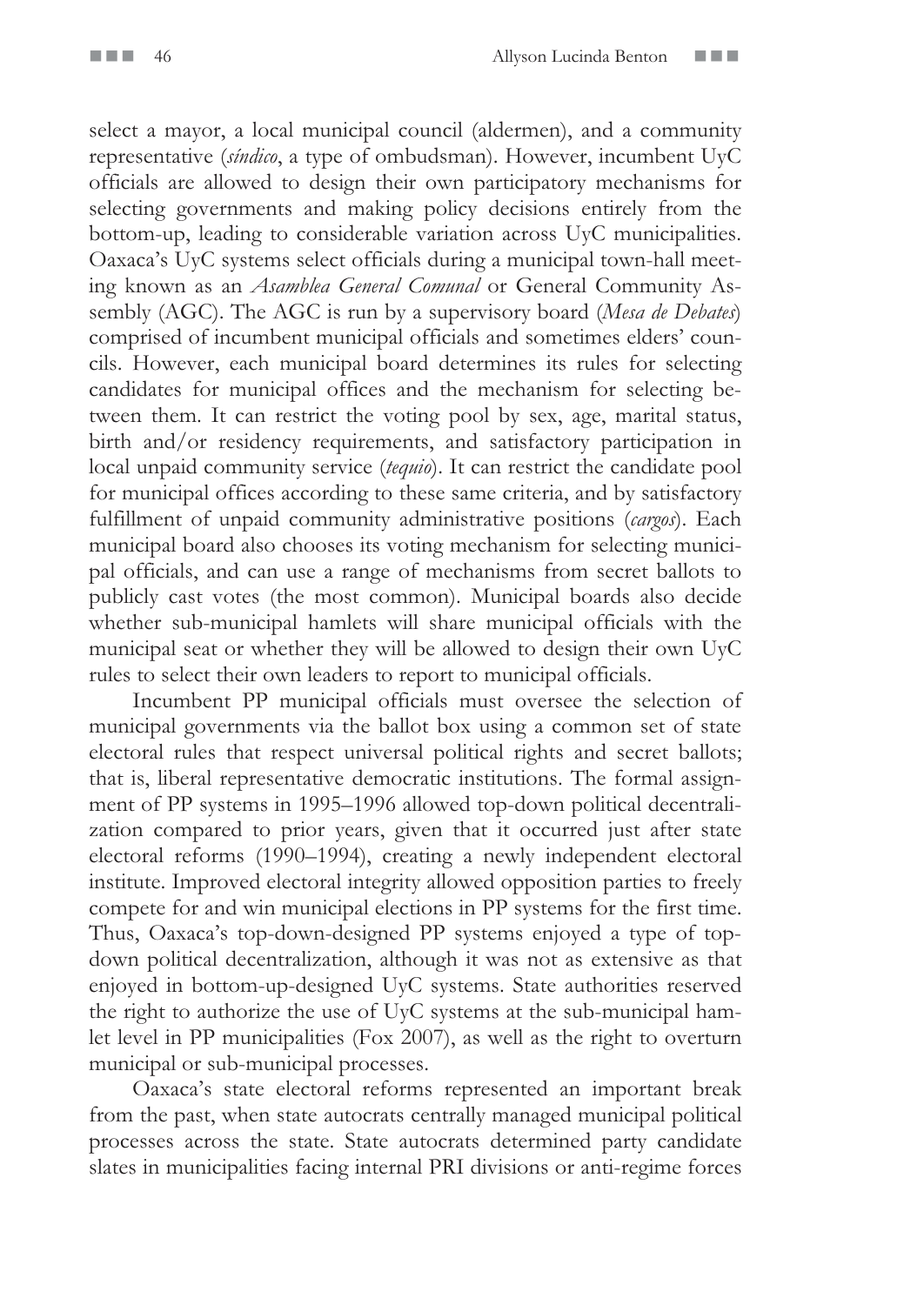(Anaya Muñoz 2006; Martínez Vásquez and Díaz Montes 2001; Recondo 2007, 2008), with election outcomes engineered using the state electoral apparatus. State autocrats allowed local strongmen to construct party slates in places deemed free from internal PRI divisions and anti-regime forces, with local strongmen registering PRI slates as having received 100 percent support without holding formal elections (Anaya Muñoz 2006; Martínez Vásquez and Díaz Montes 2001; Recondo 2007, 2008). In the early 1990s, however, rising anti-PRI support amidst the armed insurgency in neighboring Chiapas encouraged Oaxaca's state officials to change their approach to managing elections (Anaya Muñoz 2005, 2006; Eisenstadt 2011; Recondo 2007) and to decentralize electoral outcomes throughout the state, selecting 412 municipalities in 1995–1996 for highly decentralized bottom-up-designed participatory rule and 158 for topdown-designed PP systems.

Several scholars have argued that the formal assignment of UyC systems ensured the survival of local strongmen and thus local PRI rule in these places (Bailón Corres 1999; Bartra 1999; Benton 2012; Fox 2007; Recondo 2007). The fact that the PRI ruled Oaxaca until 2010, despite national democratization in 2000, suggests that UyC reforms may have contributed to state PRI survival. However, anecdotal evidence also suggests that local citizens were able to use UyC institutions to undermine local strongmen and thus local PRI domination as well (see Eisenstadt 2011 for a summary of this research). To explain these contradictory findings, I explain how bottom-up-designed UyC institutions delivered different effects on regime support depending on whether they were placed in pro- or anti-regime hands. In so doing, this study diverges from Benton (2012), who did not distinguish between how the placement of UyC and PP systems in pro- and anti-PRI hands might lead to differential effects on PRI support. I argue that the bottom-up or topdown design of authoritarian institutions interacts with the placement of these institutions in pro-regime or anti-regime hands to determine the strength and direction of their impact on authoritarian rule.

This argument means we should observe two things. First, we should observe greater PRI support, greater winning margins, and greater abstention in bottom-up-designed UyC compared to top-downdesigned PP systems among municipalities in PRI hands. As local PRI officials are given the decentralized political tools with which to channel citizens' demands on behalf of the regime, they should be better able to manage PRI regime support, and through this the party's capacity to win elections. However, because authoritarian participatory institutions are designed to gauge and channel citizen demands, autocrats should use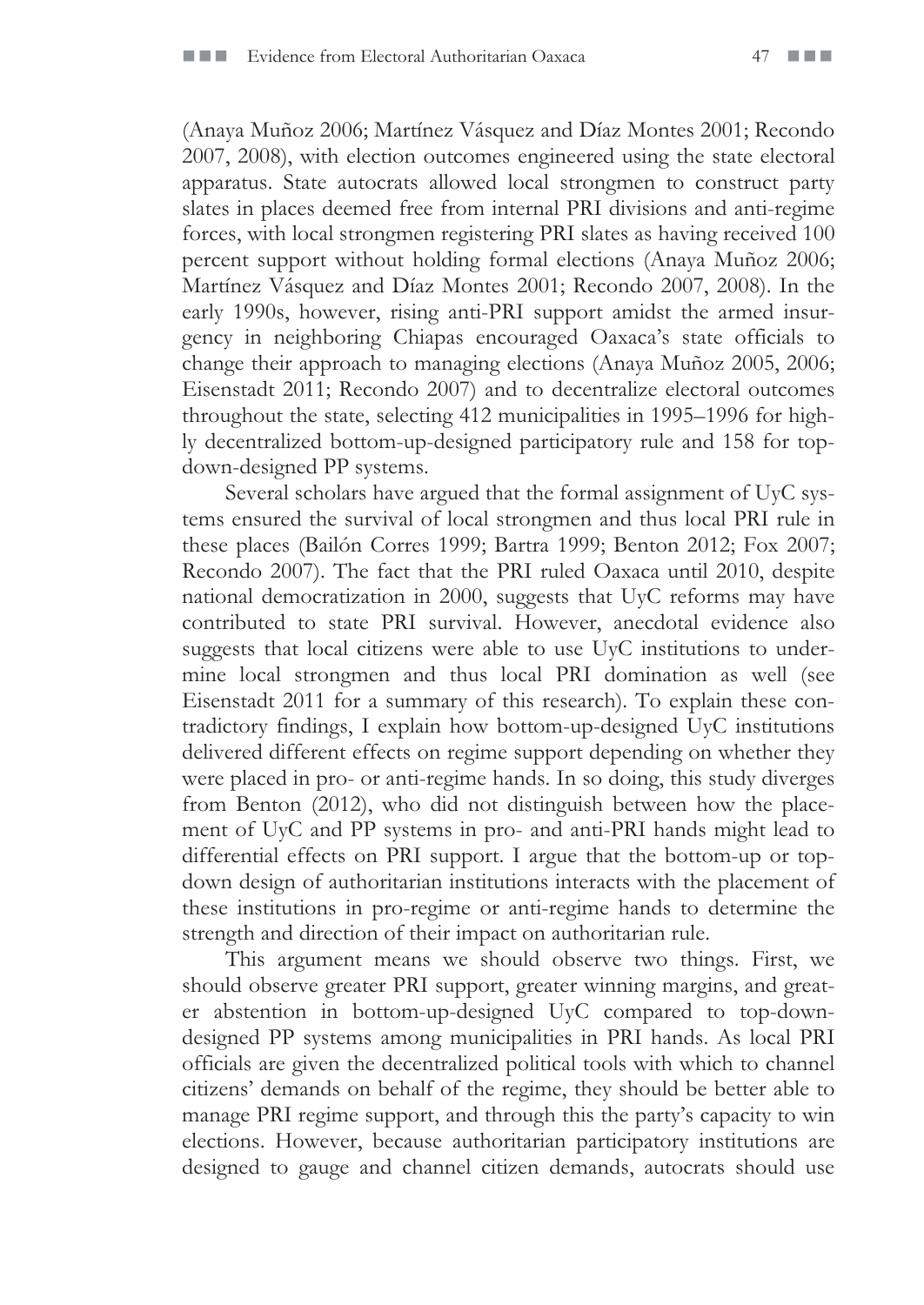them to dampen political participation that could turn against the regime, with bottom-up-designed UyC institutions more effectively achieving this goal (abstention) than top-down-designed PP systems. These expectations are summarized in Table 2.

| Table 2. The Relative Political Impact of UyC and PP Institutions in Oaxa- |  |  |
|----------------------------------------------------------------------------|--|--|
| ca. Mexico                                                                 |  |  |

|                    |                  | <b>Institutional Design</b>               |  |  |  |  |
|--------------------|------------------|-------------------------------------------|--|--|--|--|
|                    |                  | Bottom-Up $U\gamma C$   vs.   Top-Down PP |  |  |  |  |
| <b>PRI</b> Support | PRI Hands        |                                           |  |  |  |  |
|                    | Opposition Hands |                                           |  |  |  |  |
| <b>First Place</b> | PRI Hands        | $\check{~}$                               |  |  |  |  |
| <b>Margins</b>     | Opposition Hands | ↘                                         |  |  |  |  |
| Abstention         | PRI Hands        |                                           |  |  |  |  |
|                    | Opposition Hands |                                           |  |  |  |  |

Second, it means we should observe greater opposition support, greater winning margins, and greater abstention in bottom-up-designed UyC than in top-down-designed PP municipalities among municipalities in opposition hands. As local opposition leaders are given the decentralized political tools through which to channel citizens' demands away from the regime, they should be better able to manage opposition support and participation for and against them, increasing their capacity to wrest control away from authoritarian rulers. However, because participatory institutions in authoritarian regimes are designed to gauge and channel citizen demands, opposition leaders should use them to dampen political participation that threatens to undo their anti-regime gains, with bottomup-designed institutions like UyC systems more effective in this regard than top-down-designed systems like PP ones. These expectations are summarized in Table 2.

In building this argument, I diverge from research on Oaxaca's UyC systems in two ways. Scholars have noted that PRI autocrats assigned UyC systems among their localities, while opposition leaders were allowed to determine whether to assign UyC systems among places under their control (Anaya Muñoz 2006; Benton 2016; Recondo 2007, 2008). Given the divergent political interests of pro-regime and anti-regime officials, UyC systems should have been used to different political ends in pro- and anti-regime hands. However, as noted, no one has yet made this distinction. Studies examining the impact of UyC systems on political behavior in Oaxaca do not distinguish between how these systems worked in PRI and opposition hands (e.g., Benton 2012; Hiskey and Goodman 2011).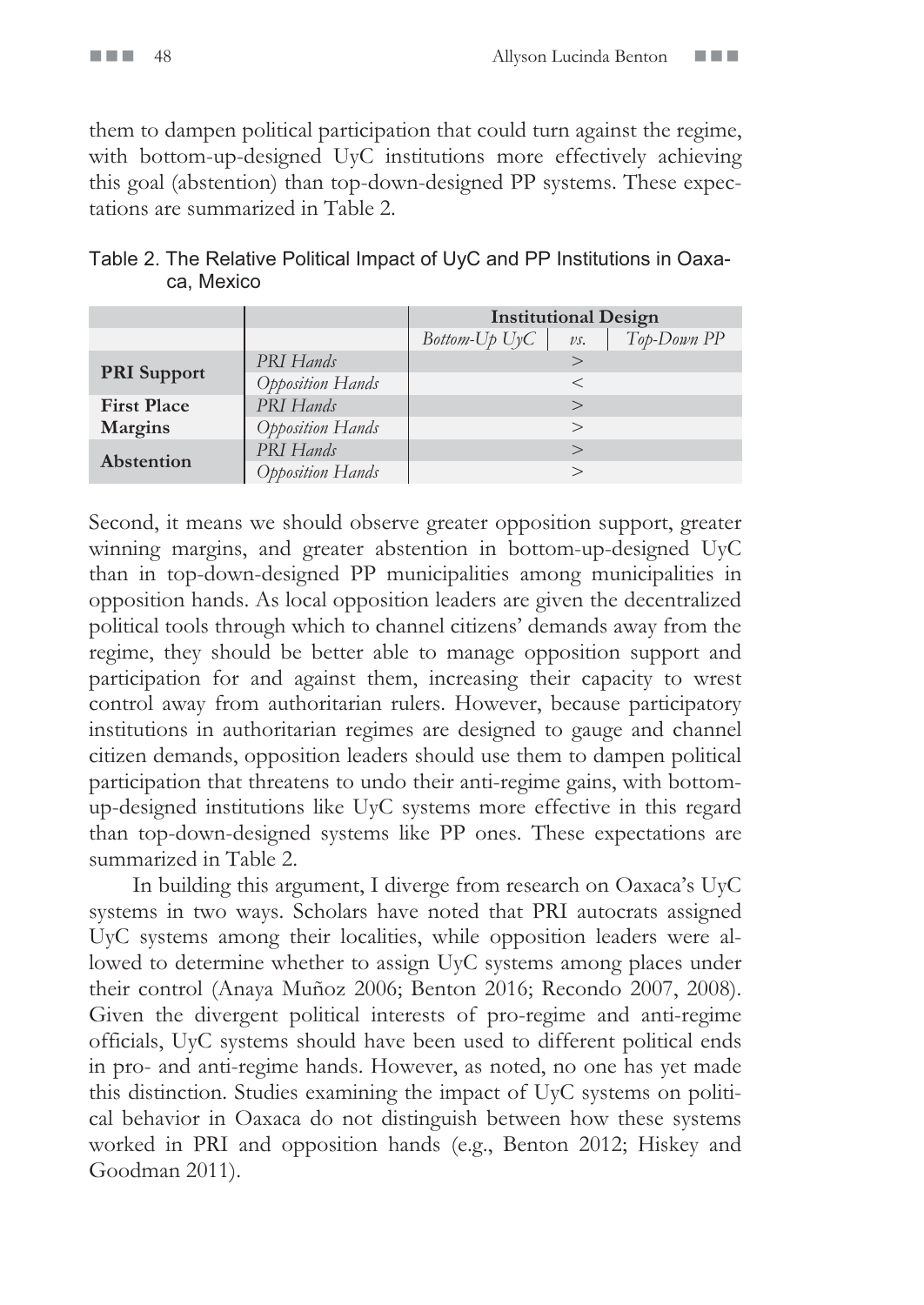Studies of Oaxaca's UyC systems also usually attribute differences in political behavior in these systems compared to PP ones to general, overarching differences between them. For example, Benton (2012) highlighted how the exclusion of political parties in UyC systems (beginning in 1997) allowed UyC leaders to manage the direction of community debate and prevent partisan intrusion in local political affairs. Others might argue that it is the use of the AGC town hall meeting that distinguishes between UyC and PP systems. In contrast, my argument emphasizes how it is the capacity of UyC system leaders to design their institutions from the bottom up that facilitates their capacity to manage the direction of community debate and prevent partisan intrusion in their affairs, thereby separating them from PP systems in this way. In other words, it is the endogenous nature of UyC systems, which varies considerably across locality, that enables local UyC leaders to manage citizen demands more easily than their counterparts in PP systems.

## Statistical Analysis and Results

I use ordinary least squares (OLS) regression to compare the effect of bottom-up-designed UyC with that of top-down-designed PP institutions in pro-regime and anti-regime hands in Oaxaca's electoral authoritarian regime. To this end, I analyze municipal-level election results for state deputies after the 1995 UyC reform, specifically the share of PRI support, first-place party margins, and abstention in 1998, 2001, 2004, 2007, and 2010.4 Gubernatorial elections were coterminous with state deputy elections in 1998, 2004, and 2010. I examine state elections because municipal election results were not recorded by party in UyC systems from 1997 onward. Although UyC systems apply to municipal political processes, they have been shown to affect voting behavior in higher-level (federal) elections (e.g., Benton 2012; Hiskey and Goodman 2011). This is not surprising given that scholars have shown that local electoral rules (e.g., Jones 1997) and political practices (e.g., Chandra 2004) affect political behavior at higher levels in both democratic and authoritarian systems.

The principal explanatory variables are the presence of UyC or PP institutions in the municipality, whether these systems were placed in PRI or opposition hands at the time of UyC adoption, and an interaction between the two. The UyC municipality variable is a dummy variable coded 1 if the municipality was assigned a UyC system and 0 if the mu-

 $\overline{a}$ 

<sup>4</sup> Data from IEEPCO.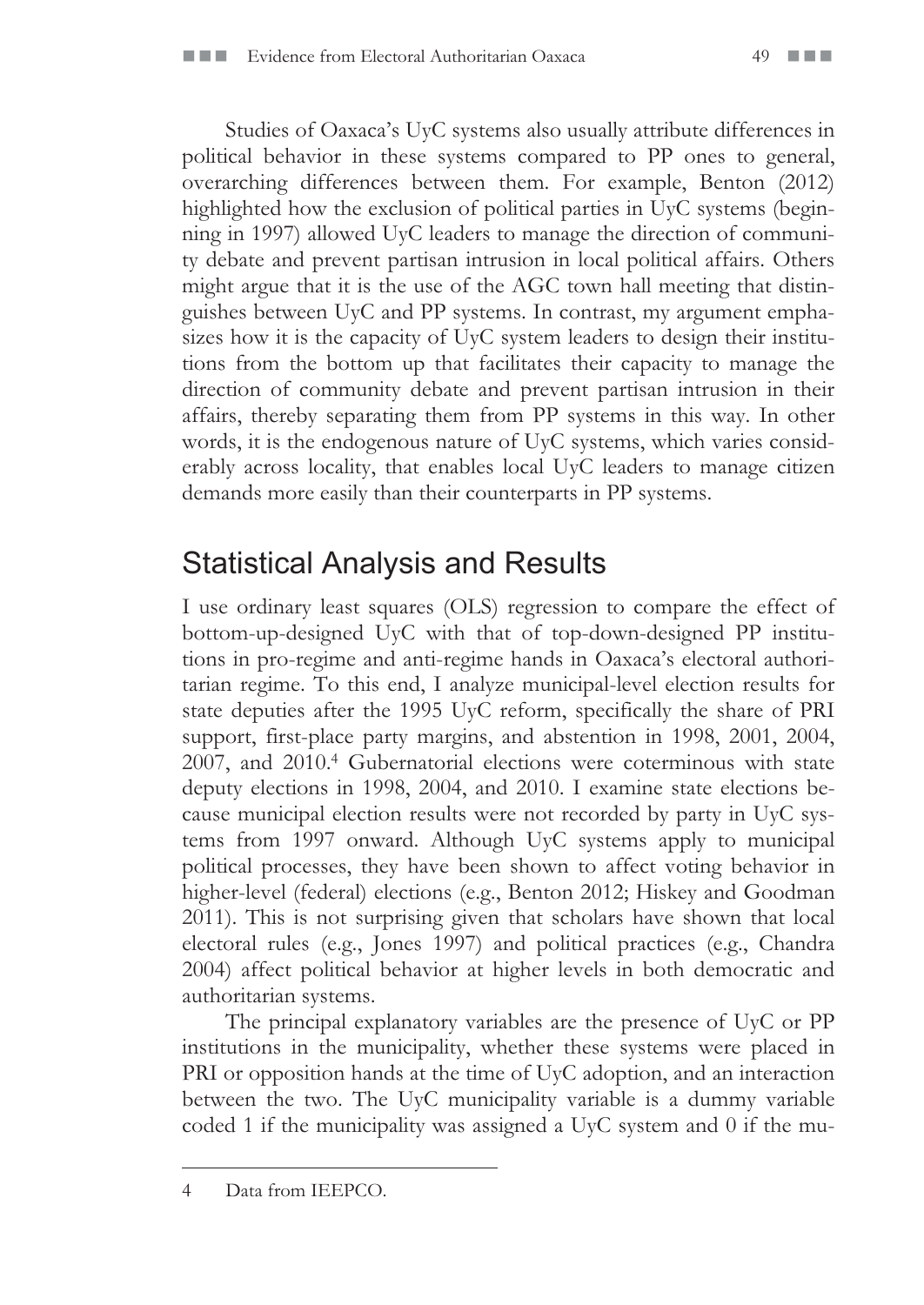nicipality was assigned a PP system during the initial 1995–1996 assignment period (and a couple of changes in 1997, when seven municipalities were reassigned UyC institutions and one reassigned PP institutions). A dummy variable records whether the municipalities were in PRI (1) or opposition (0) hands at the time of UyC and PP assignment between 1995 and 1997. State autocrats used the 1995 state elections to determine whether the municipality was in PRI hands when making the original UyC and PP assignment decisions (Anaya Muñoz 2006).

I include a series of variables to account for the endogenous nature of UyC and PP assignment. Quantitative analysis of the impact of political, social, and demographic variables on UyC assignment shows that UyC placement was prioritized in socially stable places with strong but declining PRI support (Benton 2016). In addition to whether the municipality was under PRI control, I include the change in PRI support between 1992 and 1995, as well as dummy variables noting the presence of social conflict after state and municipal elections.<sup>5</sup> Although research shows that political and social concerns were crucial for UyC assignment, other social and demographic factors may have mattered, such as the share of population that is indigenous and its concentration<sup>6</sup> in a single group, the share of population that is catholic, the share of the population living in rural areas and on communal lands, poverty rates, migration rates, and municipal population size (Benton 2016).7 Many of these variables have also been shown to affect PRI support and abstention rates (Klesner and Lawson 2001). Finally, I include the effective number of parties and the trend in PRI support, as these also matter for voting outcomes. A test for collinearity among all independent variables shows that the mean Variation Inflation Index (VIF) was 1.53 (with none of the variables' VIF above 1.46).

The results for the OLS models examining the impact of institutional design and political control on regime support, winning margins, and abstention rates are found in Tables 3, 4, and 5, respectively. To ease hypothesis testing, I also present the predicted values associated with the linear combinations of the UyC municipality dummy, the PRI control dummy, and their interaction term in Table 6. As shown in that table, winning margins were consistently higher in UyC compared to PP systems in PRI-run municipalities across the years, in line with expectations. In PRI-run municipalities, for example, winning parties enjoyed 32 per-

 $\overline{a}$ 

<sup>5</sup> Todd Eisenstadt kindly shared post-election conflict data.

<sup>6</sup> I use the Herfindahl-Hirschman Index of market concentration, ranging from 0 (no indigenous group members) to 1 (unified indigenous group).

<sup>7</sup> Data from INEGI and CONAPO.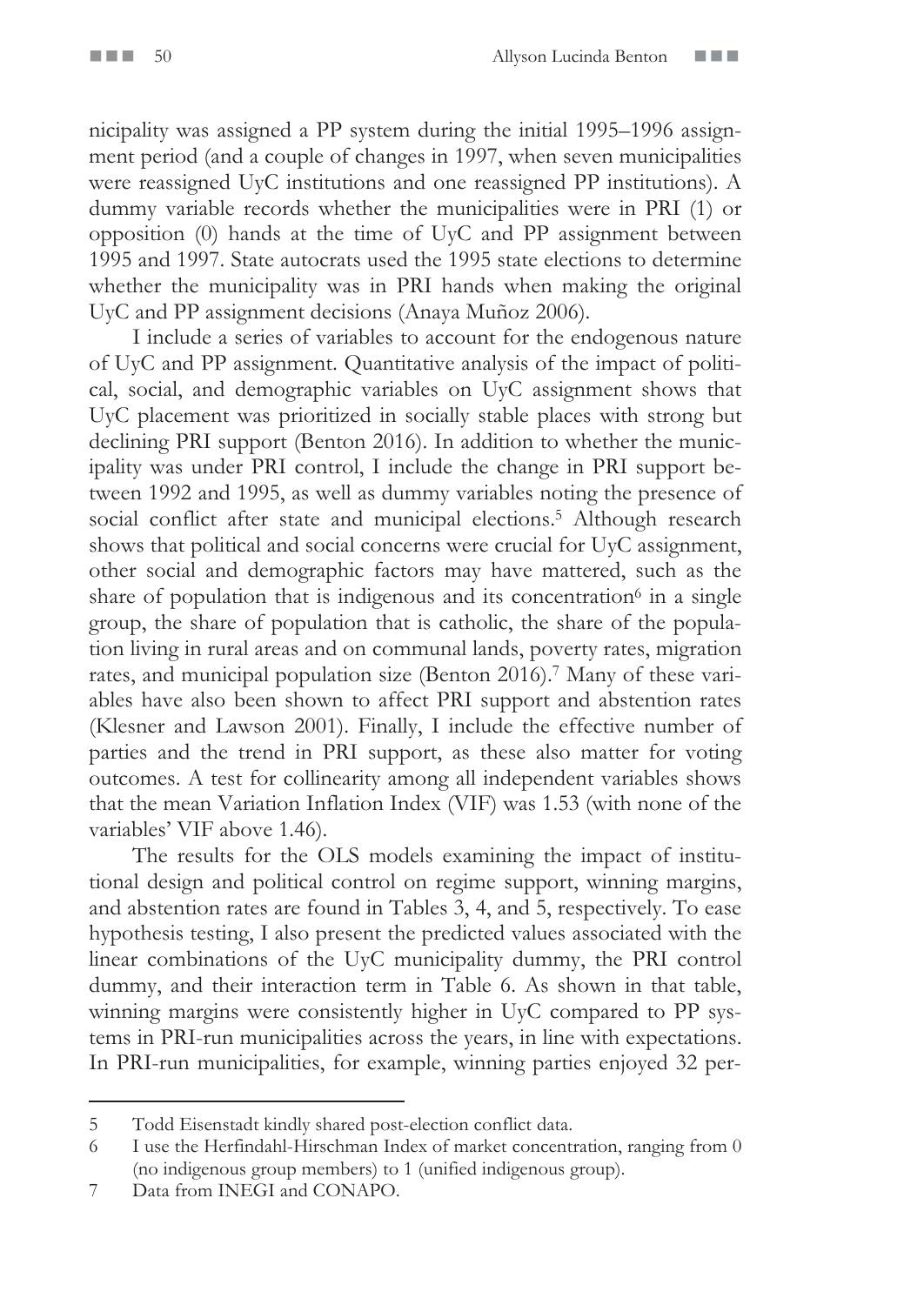cent greater support on average than runner-up parties in UyC systems compared to a lower 21 percent greater support in PP systems in 1998. Abstention was 54 percent on average in PRI-run UyC systems, compared to 46 percent in PRI-run PP systems in 1998 as well. These patterns persisted over time, showing that PRI-affiliated municipal leaders in bottom-up-designed UyC systems enjoyed a significantly greater capacity to channel political support – through their management of political rights and public ballots – compared to their colleagues who relied on top-down-designed PP systems.

Table 6 shows that PRI-run UyC municipalities delivered 3 percent greater PRI support on average compared to opposition-run places in 1998 (55 percent PRI support compared to 52 percent PRI support) and 2 percent greater PRI support on average in 2001 (53 percent compared to 51 percent); this is in line with expectations that UyC institutions placed in pro-PRI hands would deliver greater support for the PRI. However, this additional support is small, while PRI-run UyC municipalities did not continue to deliver it over time. In view of the consistently much larger winning margins in PRI-run UyC municipalities compared to PP ones, these results reveal two things. First, many, if not most, leaders of PRI-run UyC municipalities used their control over UyC institutions to favor the state PRI regime initially after UyC reform. However, many UyC leaders switched political allegiances, lowering the level of PRI support in PRI-run UyC municipalities relative to first-place margins. This is not surprising; municipal leaders in UyC systems often show no partisan preference (Bailón Corres 1999; Bartra 1999; Recondo 2007), with seemingly pro-PRI incumbents using UyC institutions to channel support to opposition groups and seemingly anti-PRI leaders using UyC institutions to channel support to the PRI. Even if municipal leaders used bottom-up-designed UyC systems to strengthen their political control, varying but declining PRI loyalty would result in initially small and later insignificant differences in PRI-support over time.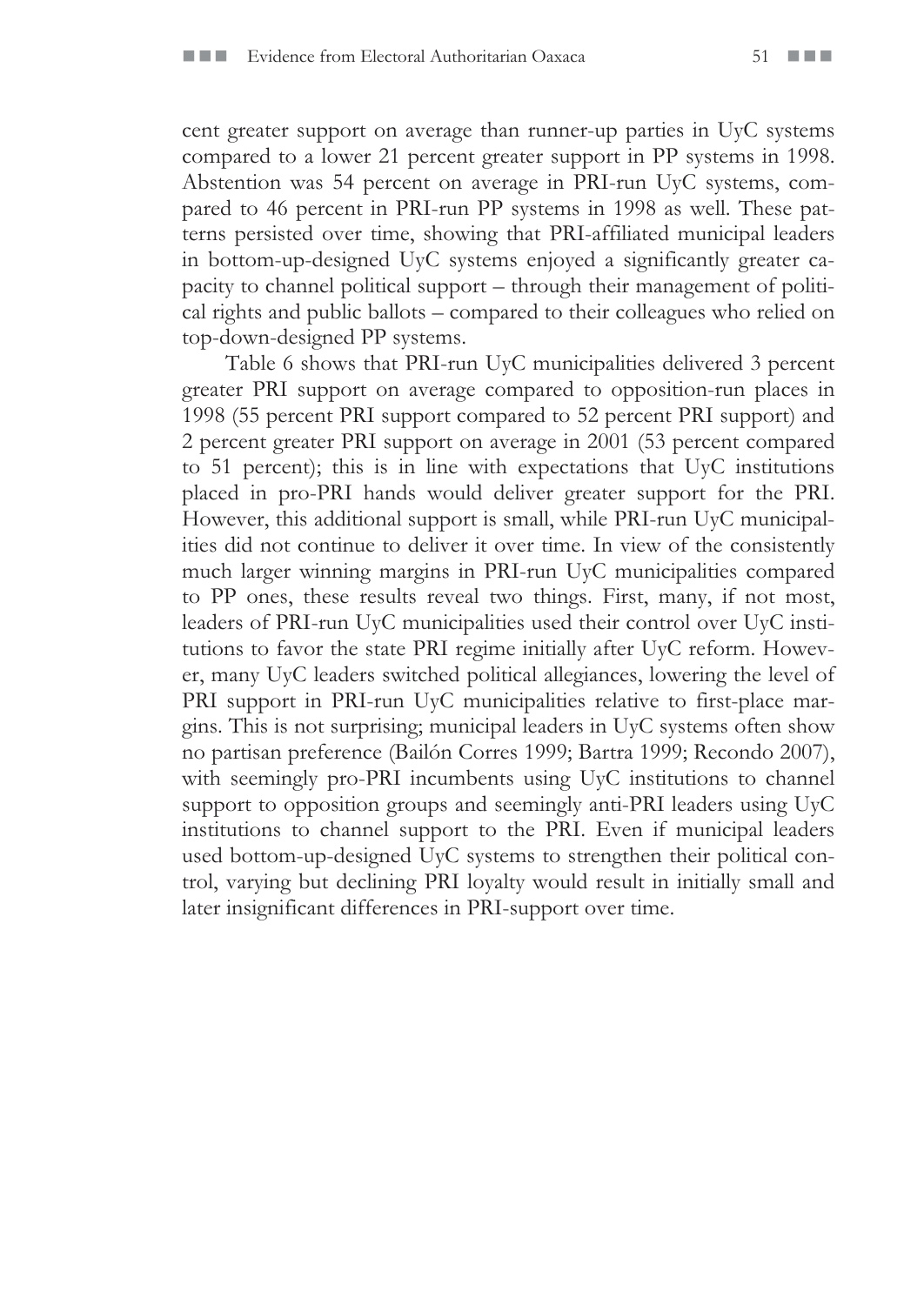|                                    | 1998        | 2001        | 2004         | 2007         | 2010         |
|------------------------------------|-------------|-------------|--------------|--------------|--------------|
| UyC Municipality<br>Dummy          | $-0.0209$   | $0.0474*$   | $-0.0419$    | 0.0222       | $-0.0542*$   |
|                                    | (0.0256)    | (0.0270)    | (0.0278)     | (0.0292)     | (0.0277)     |
| PRI Control Dummy                  | $0.141***$  | $0.103***$  | 0.0301       | $0.0471*$    | 0.0359       |
|                                    | (0.0218)    | (0.0226)    | (0.0236)     | (0.0248)     | (0.0235)     |
| UyC Municipality * PRI<br>Control  | $0.0537**$  | $-0.0245$   | $0.0541*$    | $-0.0108$    | 0.0301       |
|                                    | (0.0257)    | (0.0270)    | (0.0279)     | (0.0293)     | (0.0279)     |
| Change PRI 1992-1995               | $0.232***$  | 0.0377      | 0.0230       | 0.0325       | $0.0785***$  |
|                                    | (0.0283)    | (0.0264)    | (0.0276)     | (0.0287)     | (0.0272)     |
| Conflicts 1989                     | 0.0206      | $-0.0171$   | $-0.0167$    | $-0.00216$   | 0.00732      |
|                                    | (0.0170)    | (0.0178)    | (0.0182)     | (0.0191)     | (0.0182)     |
| Conflicts 1992                     | 0.000835    | 0.0196      | 0.0165       | 0.00816      | $-0.00258$   |
|                                    | (0.0141)    | (0.0147)    | (0.0152)     | (0.0160)     | (0.0152)     |
| Conflicts 1995                     | $-0.00700$  | $-0.00241$  | 0.0158       | 0.00989      | 0.0157       |
|                                    | (0.0113)    | (0.0118)    | (0.0122)     | (0.0129)     | (0.0122)     |
| Conflicts Prior Election           |             | $-0.00670$  | $-0.00823$   | 0.00160      | 0.00859      |
|                                    |             | (0.0120)    | (0.0126)     | (0.0144)     | (0.0137)     |
| Chg. PRI Support Prior<br>Election | $0.571***$  | $0.338***$  | $-0.0696***$ | $0.144***$   | $0.355***$   |
|                                    | (0.0331)    | (0.0280)    | (0.0218)     | (0.0150)     | (0.0314)     |
| Effective Number of<br>Parties     | $-0.129***$ | $-0.104***$ | $-0.202***$  | $-0.0655***$ | $-0.0796***$ |
|                                    | (0.00834)   | (0.00537)   | (0.0122)     | (0.00492)    | (0.0105)     |
| Rural Population                   | $-0.00552$  | $-0.0168$   | $-0.0224$    | $-0.0392**$  | $-0.0113$    |
|                                    | (0.0173)    | (0.0181)    | (0.0188)     | (0.0197)     | (0.0188)     |
| Communal Lands<br>Population       | $-0.0295$   | $-0.0100$   | 0.0410       | $0.0635**$   | $0.0587**$   |
|                                    | (0.0263)    | (0.0277)    | (0.0285)     | (0.0301)     | (0.0286)     |
| Indigenous Population              | 0.00669     | $-0.00711$  | 0.0178       | $-0.0340**$  | $-0.0688***$ |
|                                    | (0.0147)    | (0.0154)    | (0.0158)     | (0.0167)     | (0.0158)     |
| Indigenous Concentra-<br>tion      | $-0.0258$   | $-0.00665$  | $-0.00489$   | $0.0405*$    | 0.00166      |
|                                    | (0.0213)    | (0.0222)    | (0.0230)     | (0.0245)     | (0.0231)     |
| Catholic Population                | $-0.0321$   | $-0.115***$ | $-0.0138$    | $-0.0968**$  | $-0.149***$  |
|                                    | (0.0402)    | (0.0417)    | (0.0438)     | (0.0451)     | (0.0428)     |
| Poverty Index                      | $0.0248***$ | $0.0142**$  | $0.0209***$  | 0.00521      | $0.0214***$  |
|                                    | (0.00632)   | (0.00664)   | (0.00678)    | (0.00715)    | (0.00674)    |
| Migration Index                    | 0.00301     | $-0.00461$  | 0.00436      | 0.00207      | $-0.00229$   |
|                                    | (0.00440)   | (0.00456)   | (0.00470)    | (0.00497)    | (0.00472)    |
| Municipal Population               | $-0.0104*$  | $-0.0139**$ | $-0.0212***$ | $-0.0184***$ | $-0.0309***$ |
|                                    | (0.00544)   | (0.00567)   | (0.00606)    | (0.00617)    | (0.00577)    |
| Constant                           | $0.885***$  | $0.932***$  | $1.123***$   | $0.877***$   | 1.047***     |
|                                    | (0.0698)    | (0.0728)    | (0.0763)     | (0.0795)     | (0.0770)     |
| Observations                       | 566         | 565         | 566          | 568          | 569          |

Table 3. UyC Municipal Institutions, PRI Municipal Control, and PRI Support in Oaxaca

Note: Ordinary Least Squares Regression. Dependent Variable: Share of PRI support. Observations do not total 570 due to missing data. \* p < 0.1; \*\* p < 0.05; \*\*\* p < 0.01..

R-Squared 0.665 0.671 0.510 0.484 0.410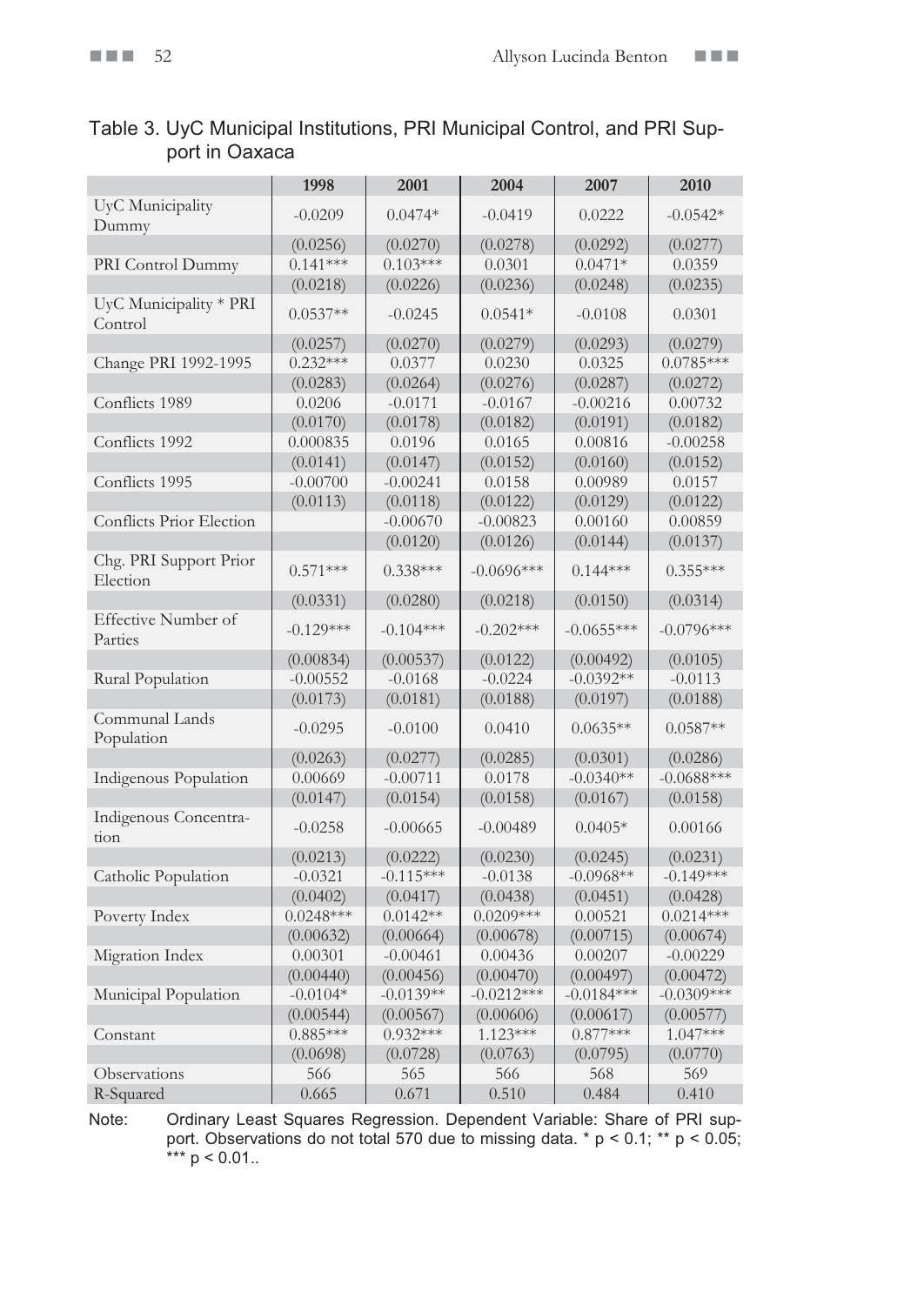|                                    | 1998         | 2001         | 2004         | 2007         | 2010         |
|------------------------------------|--------------|--------------|--------------|--------------|--------------|
| UyC Municipality<br>Dummy          | $0.140***$   | $0.162***$   | $0.119***$   | $0.133***$   | 0.0485       |
|                                    | (0.0344)     | (0.0336)     | (0.0341)     | (0.0446)     | (0.0340)     |
| PRI Control Dummy                  | $0.113***$   | $0.0792***$  | 0.0183       | 0.0544       | $-0.0295$    |
|                                    | (0.0294)     | (0.0281)     | (0.0290)     | (0.0378)     | (0.0288)     |
| UyC Municipality *<br>PRI Control  | $-0.0334$    | $-0.0202$    | $-0.00613$   | $-0.0393$    | 0.0214       |
|                                    | (0.0346)     | (0.0335)     | (0.0342)     | (0.0447)     | (0.0342)     |
| Change PRI 1992-1995               | $0.0642*$    | $-0.0492$    | $-0.0140$    | 0.0444       | 0.00255      |
|                                    | (0.0380)     | (0.0329)     | (0.0339)     | (0.0437)     | (0.0334)     |
| Conflicts 1989                     | 0.0352       | 0.0158       | $-0.0179$    | 0.0131       | 0.000708     |
|                                    | (0.0229)     | (0.0221)     | (0.0224)     | (0.0292)     | (0.0223)     |
| Conflicts 1992                     | 0.00191      | $0.0382**$   | 0.0281       | 0.00414      | 0.0126       |
|                                    | (0.0189)     | (0.0183)     | (0.0187)     | (0.0244)     | (0.0187)     |
| Conflicts 1995                     | $-0.0721***$ | $-0.00375$   | $-0.00314$   | $-0.0184$    | $-0.0133$    |
|                                    | (0.0151)     | (0.0146)     | (0.0150)     | (0.0197)     | (0.0150)     |
| Conflicts Prior Elec-<br>tion      |              | $-0.0342**$  | $-0.0277*$   | $-0.00674$   | $-0.0000756$ |
|                                    |              | (0.0149)     | (0.0155)     | (0.0219)     | (0.0168)     |
| Chg. PRI Support<br>Prior Election | $0.145***$   | $0.167***$   | $-0.0367$    | $0.132***$   | $-0.0144$    |
|                                    | (0.0445)     | (0.0349)     | (0.0268)     | (0.0228)     | (0.0386)     |
| Effective Number of<br>Parties     | $-0.276***$  | $-0.165***$  | $-0.333***$  | $-0.0662***$ | $-0.196***$  |
|                                    | (0.0112)     | (0.00667)    | (0.0149)     | (0.00750)    | (0.0129)     |
| Rural Population                   | $-0.0360$    | $-0.0170$    | $-0.0541**$  | $-0.0494$    | $-0.0581**$  |
|                                    | (0.0233)     | (0.0225)     | (0.0231)     | (0.0301)     | (0.0230)     |
| Communal Lands<br>Population       | $-0.0456$    | 0.0360       | $-0.00240$   | $0.0789*$    | $0.0600*$    |
|                                    | (0.0353)     | (0.0345)     | (0.0350)     | (0.0459)     | (0.0350)     |
| Indigenous Population              | 0.0129       | $0.0490**$   | $0.0520***$  | 0.0137       | $0.0376*$    |
|                                    | (0.0197)     | (0.0191)     | (0.0194)     | (0.0254)     | (0.0194)     |
| Indigenous Concentra-<br>tion      | 0.00641      | 0.00533      | $-0.0437$    | 0.0193       | $-0.0257$    |
|                                    | (0.0286)     | (0.0276)     | (0.0283)     | (0.0373)     | (0.0283)     |
| Catholic Population                | $0.151***$   | $-0.0594$    | $0.133**$    | $-0.0895$    | 0.0218       |
|                                    | (0.0540)     | (0.0518)     | (0.0538)     | (0.0688)     | (0.0525)     |
| Poverty Index                      | $0.0417***$  | 0.000997     | $0.0566$ *** | 0.0125       | $0.0291***$  |
|                                    | (0.00849)    | (0.00826)    | (0.00833)    | (0.0109)     | (0.00827)    |
| Migration Index                    | 0.00703      | $-0.0151***$ | $-0.00604$   | 0.00618      | $-0.0181***$ |
|                                    | (0.00592)    | (0.00566)    | (0.00577)    | (0.00759)    | (0.00579)    |
| Municipal Population               | $-0.0116$    | $-0.0102$    | $-0.0113$    | $-0.0189**$  | $-0.0215***$ |
|                                    | (0.00731)    | (0.00705)    | (0.00744)    | (0.00941)    | (0.00708)    |
| Constant                           | $0.759***$   | $0.700***$   | $0.890***$   | $0.584***$   | $0.790***$   |
|                                    | (0.0938)     | (0.0905)     | (0.0937)     | (0.121)      | (0.0945)     |
| Observations                       | 566          | 565          | 566          | 568          | 569          |
| R-Squared                          | 0.674        | 0.682        | 0.606        | 0.324        | 0.420        |

#### Table 4. UyC Municipal Institutions, PRI Municipal Control, and First Place Margins in Oaxaca

Note: Ordinary Least Squares Regression. Dependent Variable: Share of PRI support. Observations do not total 570 due to missing data. \* p < 0.1; \*\* p < 0.05; \*\*\*  $p < 0.01$ .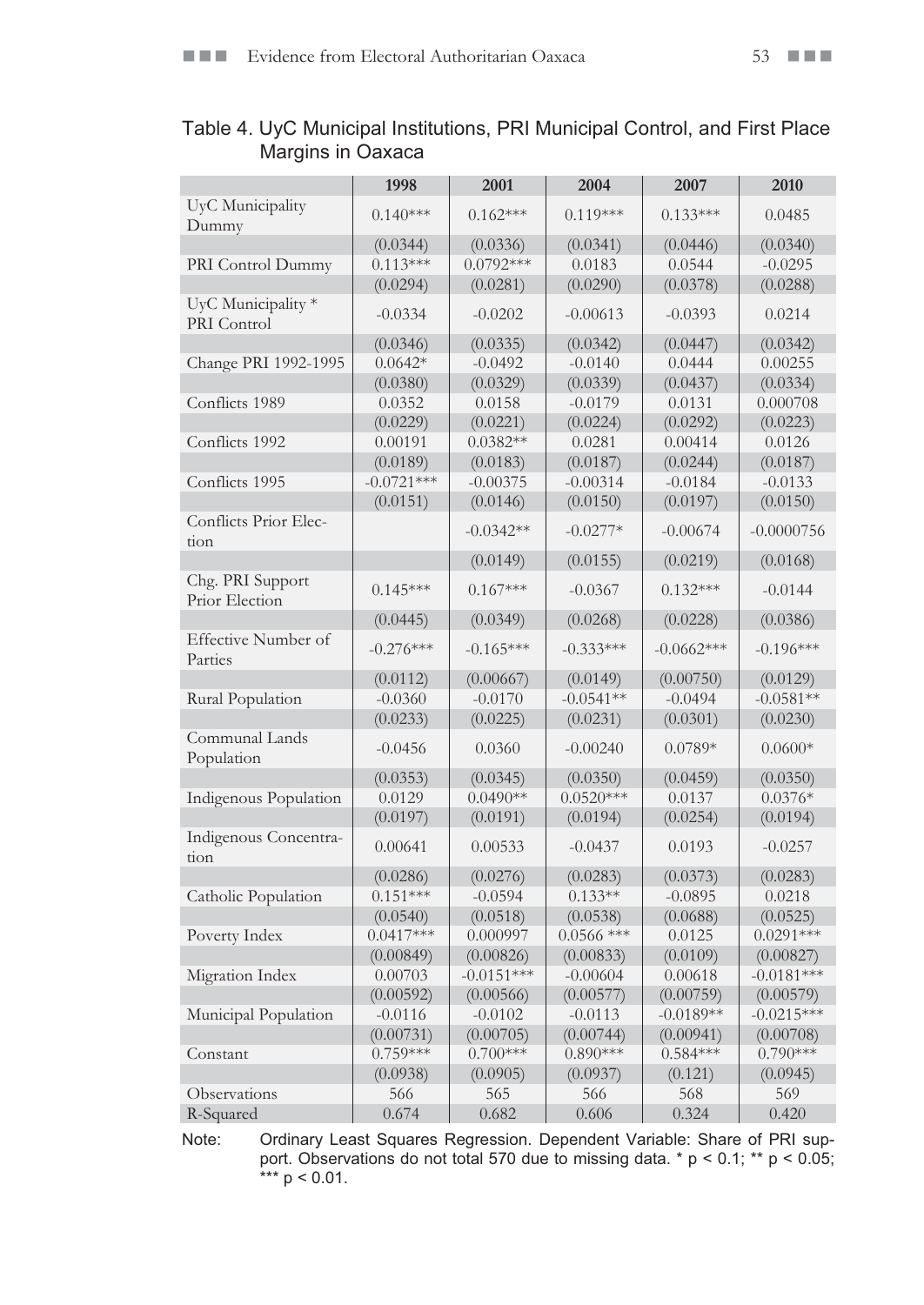|                                    | 1998         | 2001         | 2004         | 2007         | 2010        |
|------------------------------------|--------------|--------------|--------------|--------------|-------------|
| UyC Municipality<br>Dummy          | $0.124***$   | $0.118***$   | $0.132***$   | $0.0998***$  | $0.222***$  |
|                                    | (0.0303)     | (0.0310)     | (0.0280)     | (0.0282)     | (0.0285)    |
| PRI Control Dummy                  | $0.0463*$    | 0.00125      | 0.0314       | $-0.0133$    | $-0.00439$  |
|                                    | (0.0259)     | (0.0260)     | (0.0238)     | (0.0239)     | (0.0242)    |
| UyC Municipality *<br>PRI Control  | $-0.0422$    | 0.00708      | $-0.0344$    | $-0.00219$   | $-0.00782$  |
|                                    | (0.0304)     | (0.0310)     | (0.0281)     | (0.0282)     | (0.0287)    |
| Change PRI 1992-1995               | 0.00694      | $-0.0222$    | $-0.0396$    | $-0.0643**$  | $-0.0467*$  |
|                                    | (0.0334)     | (0.0304)     | (0.0278)     | (0.0276)     | (0.0280)    |
| Conflicts 1989                     | 0.00385      | $0.0353*$    | 0.0238       | 0.00863      | 0.0102      |
|                                    | (0.0202)     | (0.0204)     | (0.0184)     | (0.0184)     | (0.0187)    |
| Conflicts 1992                     | 0.0112       | $-0.0182$    | 0.00132      | $-0.00509$   | 0.00429     |
|                                    | (0.0167)     | (0.0169)     | (0.0154)     | (0.0154)     | (0.0156)    |
| Conflicts 1995                     | $-0.00802$   | $-0.00366$   | $-0.00972$   | $-0.00385$   | $-0.0297**$ |
|                                    | (0.0133)     | (0.0135)     | (0.0123)     | (0.0124)     | (0.0125)    |
| Conflicts Prior Elec-<br>tion      |              | $-0.0116$    | $-0.0374***$ | $-0.0226$    | $-0.0135$   |
|                                    |              | (0.0137)     | (0.0127)     | (0.0139)     | (0.0141)    |
| Chg. PRI Support<br>Prior Election | 0.00623      | 0.0280       | 0.0200       | 0.00842      | $-0.165***$ |
|                                    | (0.0392)     | (0.0322)     | (0.0220)     | (0.0144)     | (0.0323)    |
| Effective Number of<br>Parties     | $0.0487***$  | $0.0359***$  | $0.0484***$  | $0.0151***$  | $0.0220**$  |
|                                    | (0.00987)    | (0.00616)    | (0.0123)     | (0.00474)    | (0.0108)    |
| Rural Population                   | $-0.0552***$ | $-0.0493**$  | $-0.0524***$ | $-0.0707***$ | $-0.0428**$ |
|                                    | (0.0205)     | (0.0208)     | (0.0190)     | (0.0190)     | (0.0193)    |
| Communal Lands<br>Population       | $-0.101***$  | $-0.0791**$  | $-0.0129$    | $-0.0725**$  | $-0.0431$   |
|                                    | (0.0311)     | (0.0318)     | (0.0287)     | (0.0290)     | (0.0294)    |
| Indigenous Population              | $-0.0273$    | $-0.0279$    | $-0.0242$    | $-0.0310*$   | $-0.0333**$ |
|                                    | (0.0174)     | (0.0176)     | (0.0160)     | (0.0161)     | (0.0162)    |
| Indigenous Concentra-<br>tion      | $-0.00105$   | $-0.0188$    | 0.0224       | 0.0140       | 0.0119      |
|                                    | (0.0252)     | (0.0255)     | (0.0232)     | (0.0236)     | (0.0237)    |
| Catholic Population                | 0.0663       | 0.0676       | 0.0602       | $-0.0289$    | 0.0652      |
|                                    | (0.0475)     | (0.0479)     | (0.0442)     | (0.0435)     | (0.0440)    |
| Poverty Index                      | $0.0426***$  | $-0.0276***$ | 0.00767      | $-0.0123*$   | 0.00854     |
|                                    | (0.00747)    | (0.00763)    | (0.00684)    | (0.00689)    | (0.00693)   |
| Migration Index                    | $0.0278***$  | $0.0191***$  | $0.0353***$  | $0.0321***$  | $0.0425***$ |
|                                    | (0.00521)    | (0.00523)    | (0.00474)    | (0.00480)    | (0.00485)   |
| Municipal Population               | $0.0148**$   | $0.0406***$  | 0.00696      | $0.0265***$  | $0.0242***$ |
|                                    | (0.00644)    | (0.00651)    | (0.00611)    | (0.00595)    | (0.00593)   |
| Constant                           | $0.176**$    | $0.179**$    | $0.246***$   | $0.403***$   | 0.0531      |
|                                    | (0.0826)     | (0.0836)     | (0.0770)     | (0.0767)     | (0.0792)    |
| Observations                       | 566          | 565          | 566          | 568          | 569         |
| R-Squared                          | 0.234        | 0.314        | 0.249        | 0.262        | 0.456       |

#### Table 5. UyC Municipal Institutions, PRI Municipal Control, and Abstention in Oaxaca

Note: Ordinary Least Squares Regression. Dependent Variable: Share of PRI support. Observations do not total 570 due to missing data. \* p < 0.1; \*\* p < 0.05; \*\*\* p < 0.01.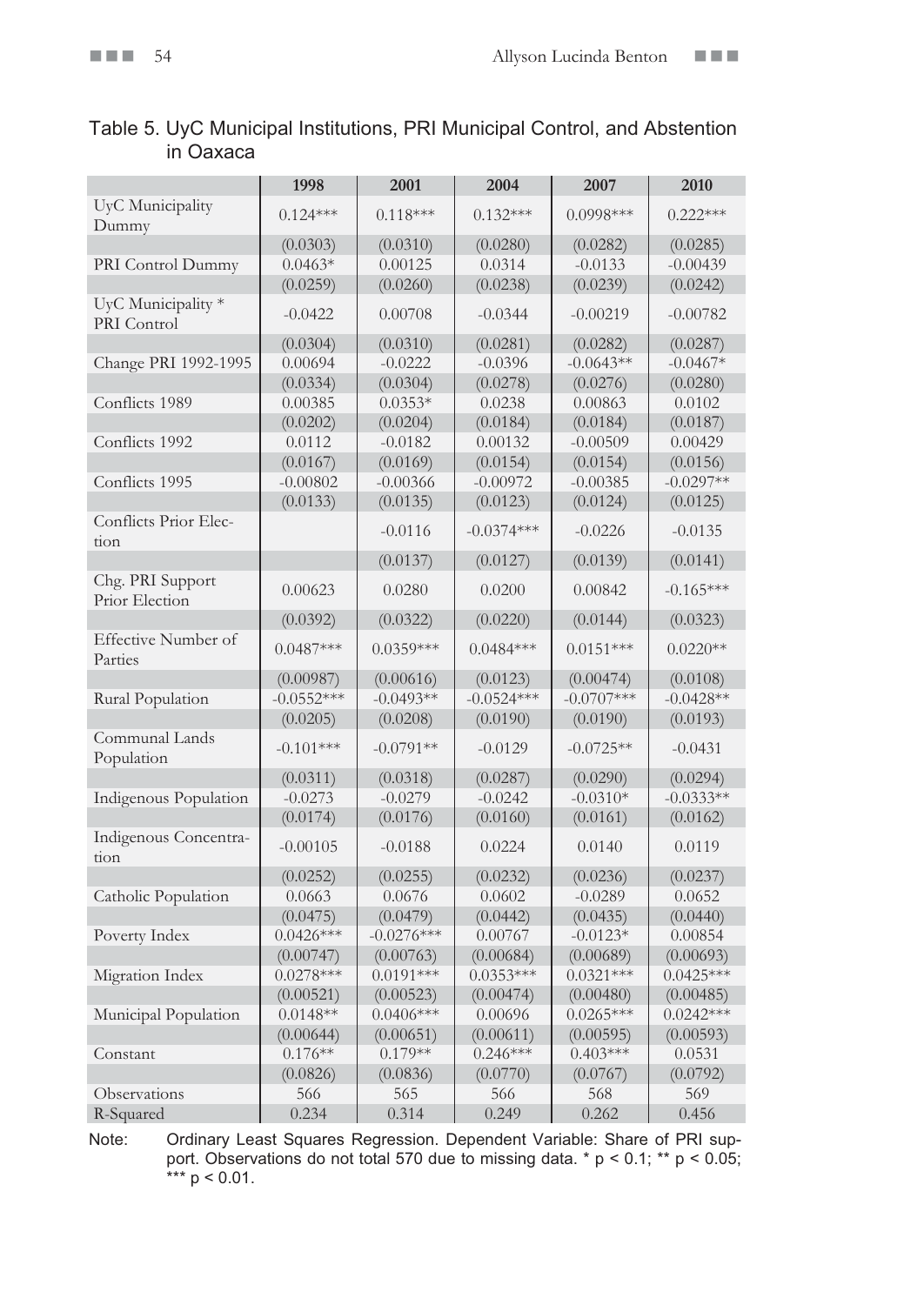| . .<br>× |  |  |
|----------|--|--|

| Table 6. Predicted PRI Support, Winning Margins, and Abstention in |  |  |
|--------------------------------------------------------------------|--|--|
| Oaxaca, Mexico                                                     |  |  |

|                        | <b>1998 State Elections</b> |               |           | <b>2001 State Elections</b> |                    |           |                    |                    | <b>2004 State Elections</b> |
|------------------------|-----------------------------|---------------|-----------|-----------------------------|--------------------|-----------|--------------------|--------------------|-----------------------------|
| <b>PRI</b> Support     |                             |               |           |                             |                    |           |                    |                    |                             |
|                        | $U_{\mathcal{V}}C$          | $\mathit{vs}$ | PP        | $U_{\mathcal{V}}C$          | $\mathit{vs}$      | PP        | $U_{\mathcal{V}}C$ | $\mathit{vs}$      | PP                          |
| PRI-Run                | $0.55***$                   | >             | $0.52***$ | $0.53***$                   | $\geq$             | $0.51***$ | $0.53***$          | $=$                | $0.52***$                   |
|                        | (0.01)                      |               | (0.01)    | (0.01)                      |                    | (0.01)    | (0.01)             |                    | (0.01)                      |
| $OPP-Run$              | $0.35***$                   | $=$           | $0.38***$ | $0.46***$                   | $=$                | $0.41***$ | $0.45***$          | $=$                | $0.49***$                   |
|                        | (0.01)                      |               | (0.02)    | (0.02)                      |                    | (0.02)    | (0.02)             |                    | (0.02)                      |
| <b>Winning Margins</b> |                             |               |           |                             |                    |           |                    |                    |                             |
|                        | $U$ y $C$                   | $\mathit{vs}$ | PP        | U <sub>y</sub> C            | $\mathit{vs}$      | PP        | $U_{\mathcal{V}}C$ | $\mathit{vs}$      | PP                          |
| PRI-Run                | $0.32***$                   | >             | $0.21***$ | $0.36***$                   | $\,>$              | $0.22***$ | $0.27***$          | $\mathbf{I}$       | $0.16***$                   |
|                        | (0.01)                      |               | (0.01)    | (0.01)                      |                    | (0.01)    | (0.01)             |                    | (0.01)                      |
| $OPP-Run$              | $0.24***$                   | >             | $0.10***$ | $0.30***$                   | $\geq$             | $0.14***$ | $0.26***$          | $\gt$              | $0.14***$                   |
|                        | (0.02)                      |               | (0.03)    | (0.02)                      |                    | (0.03)    | (0.02)             |                    | (0.03)                      |
| Abstention             |                             |               |           |                             |                    |           |                    |                    |                             |
|                        | $U$ v $C$                   | $\mathit{vs}$ | PP        | $U$ v $C$                   | $\overline{\nu s}$ | PP        | $U$ v $C$          | $\overline{\nu s}$ | PP                          |
| PRI-Run                | $0.54***$                   | >             | $0.46***$ | $0.68***$                   | $\mathbf{I}$       | $0.56***$ | $0.56***$          | $\mathbf{I}$       | $0.46***$                   |
|                        | (0.01)                      |               | (0.01)    | (0.01)                      |                    | (0.01)    | (0.01)             |                    | (0.01)                      |
| $OPP-Run$              | $0.54***$                   | >             | $0.41***$ | $0.67***$                   | >                  | $0.56***$ | $0.56***$          | $\gt$              | $0.43***$                   |
|                        | (0.02)                      |               | (0.02)    | (0.02)                      |                    | (0.03)    | (0.02)             |                    | (0.02)                      |

|                        | <b>2007 State Elections</b> |                   |           | <b>2010 State Elections</b> |                   |           |
|------------------------|-----------------------------|-------------------|-----------|-----------------------------|-------------------|-----------|
| <b>PRI</b> Support     |                             |                   |           |                             |                   |           |
|                        | $U_{\mathcal{V}}C$          | $v_{\mathcal{S}}$ | PP        | $U$ v $C$                   | $v_{\mathcal{S}}$ | PP        |
| PRI-Run                | $0.52***$                   | $=$               | $0.51***$ | $0.45***$                   | $=$               | $0.48***$ |
|                        | (0.01)                      |                   | (0.01)    | (0.01)                      |                   | (0.01)    |
| $OPP-Run$              | $0.49***$                   | $=$               | $0.46***$ | $0.39***$                   | $=$               | $0.44***$ |
|                        | (0.02)                      |                   | (0.02)    | (0.02)                      |                   | (0.02)    |
| <b>Winning Margins</b> |                             |                   |           |                             |                   |           |
|                        | UyC                         | $\mathit{vs}$     | PP        | $U_{\mathcal{V}}C$          | $\mathit{vs}$     | PP        |
| PRI-Run                | $0.31***$                   | $\gt$             | $0.22***$ | $0.21***$                   | $\gt$             | $0.14***$ |
|                        | (0.01)                      |                   | (0.02)    | (0.01)                      |                   | (0.01)    |
| $OPP-Run$              | $0.30***$                   | $\gt$             | $0.16***$ | $0.21***$                   | >                 | $0.17***$ |
|                        | (0.03)                      |                   | (0.04)    | (0.02)                      |                   | (0.03)    |
| Abstention             |                             |                   |           |                             |                   |           |
|                        | $U_{\mathcal{V}}C$          | $\mathit{vs}$     | PP        | $U_{\mathcal{V}}C$          | $\mathit{vs}$     | PP        |
| PRI-Run                | $0.63***$                   | $\gt$             | $0.54***$ | $0.53***$                   | $\gt$             | $0.31***$ |
|                        | (0.01)                      |                   | (0.01)    | (0.01)                      |                   | (0.01)    |
| $OPP-Run$              | $0.65***$                   | >                 | $0.55***$ | $0.54***$                   | >                 | $0.32***$ |
|                        | (0.02)                      |                   | (0.02)    | (0.02)                      |                   | (0.02)    |

Note: Standard Errors in parentheses. \*  $p < 0.10$ , \*\*  $p < 0.05$ , \*\*\*  $p < 0.01$ . The term "*vs.*" refers to whether the two predicted values were statistically different from one another and in what direction, with an inequality sign indicating a significant difference and its direction, and an equal sign (=) indicating no significant difference.

Among opposition-run municipalities, winning margins and abstention rates were consistently higher in UyC than in PP municipalities across the years as well, in line with expectations. In 1998, for example, winning parties in opposition-run UyC municipalities enjoyed 24 percent greater support on average than runner-up parties; this is in contrast to winning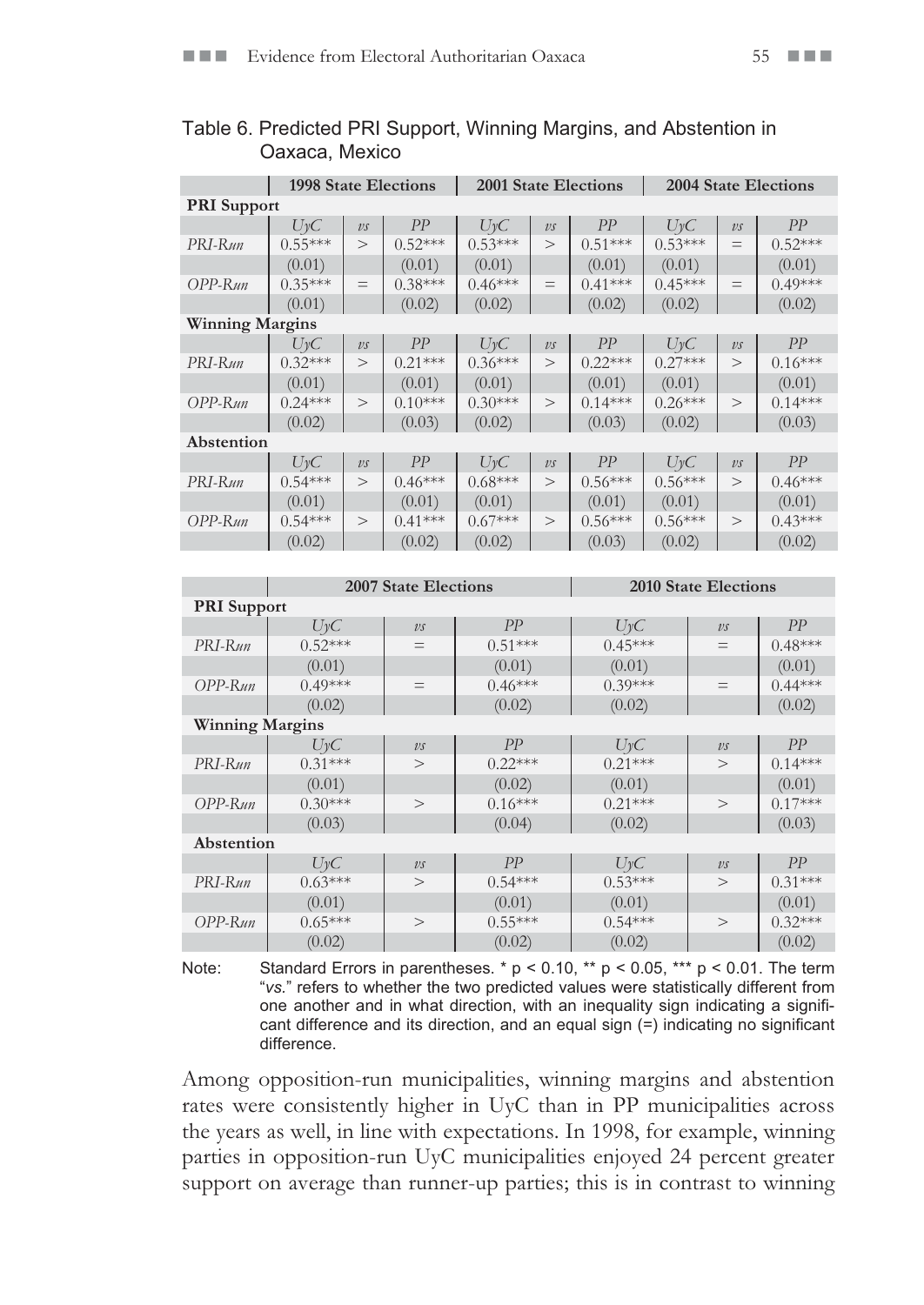$\overline{a}$ 

parties in opposition-run PP systems, which only enjoyed 10 percent greater support. Abstention rates averaged 54 percent in opposition-run UyC systems compared to 51 percent in opposition-run PP systems in 1998 as well. Regardless of whether in PRI or opposition hands, bottomup-designed UyC systems gave municipal leaders the capacity to channel citizen support to a greater degree than their counterparts in PP systems, as argued.

However, opposition-led UyC municipalities did not generally use their control over bottom-up-designed UyC institutions to engineer support away from the state PRI regime; this was in contrast to expectations. The level of PRI support in opposition-run UyC systems was not statistically different from that in PP municipalities in any year under examination. Although contrary to expectations, the finding that opposition UyC municipal leaders delivered high margins – manipulating political participation in this regard – demonstrates their greater level of political control compared to opposition PP leaders, even if they did not always use this control against the PRI. This is not surprising, given that UyC leaders often showed no particular partisan preference.

### Addressing Alternative Interpretations

Despite providing evidence in favor of the argument, the above results are consistent with another interpretation. It could be the case that the institutions comprising Oaxaca's UyC systems, especially the AGC town meeting, are a mechanism for generating consensus rather for manipulating support. Once consensus is reached, citizens on the "losing" side may refrain from voting, which would produce the observed differences in winning margins and abstention rates in UyC compared to PP systems noted. To strengthen the conclusion that bottom-up-designed UyC systems facilitated political control, I analyze the "flow of votes" between parties between elections using ecological regression (Lau, Moore, and Kellermann 2007; Rosen et al. 2001).8

In a clean election, in which voters cast ballots according to their political preferences, the "flow of votes" between parties from one election to the next should make sense, with no particular party receiving unexplainable transfers of support (Cantú 2013; Myagkov, Ordeshook, and Shakin 2009). In contrast, if Oaxaca's UyC systems increase the capacity of municipal leaders to manage citizen support to a greater ex-

<sup>8</sup> Ecological regression analysis addresses problems of aggregation bias and correlated errors within and across systems of equations.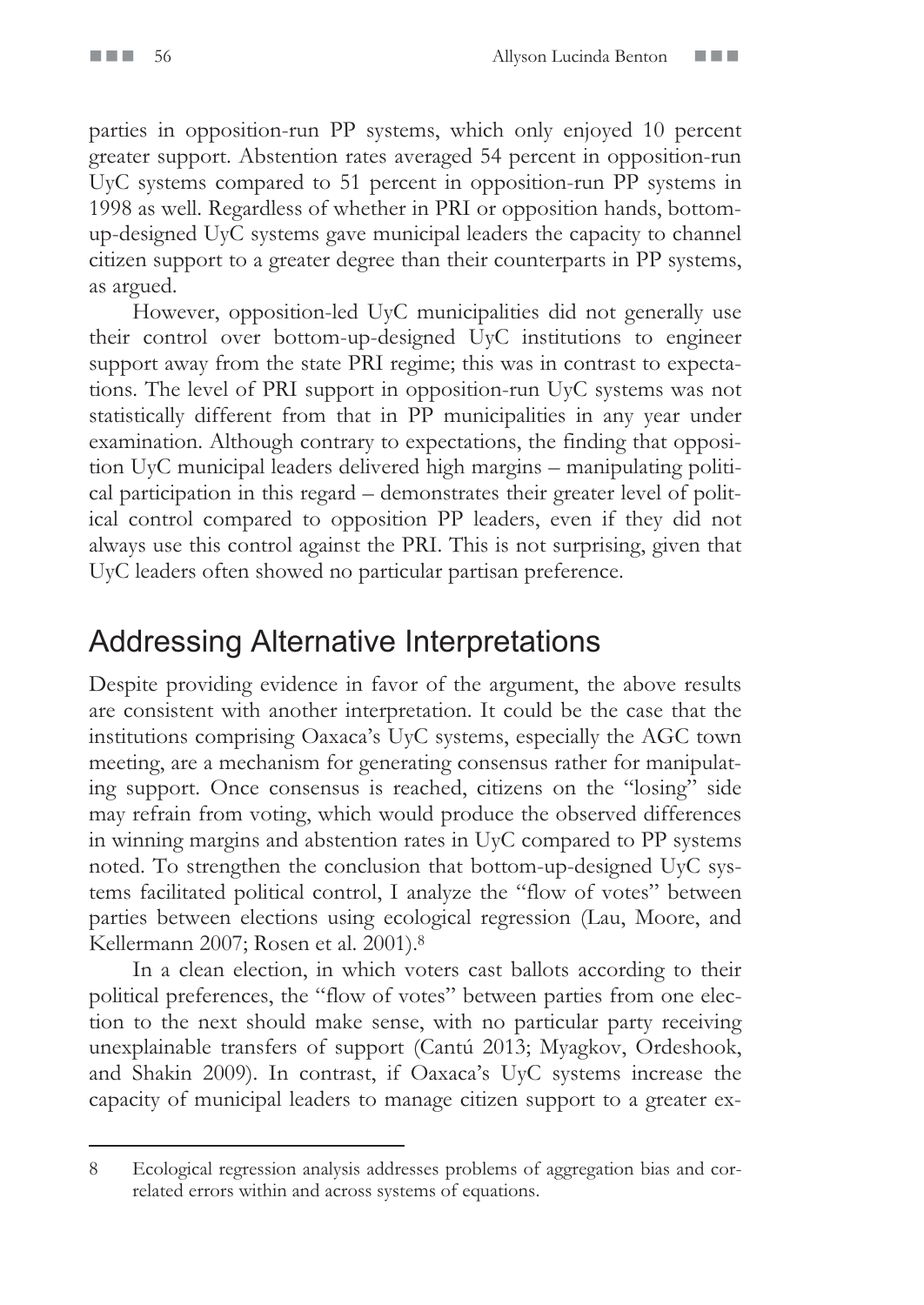tent than their counterparts in PP systems, the flow of votes between parties should occur in ways that are consistent with this logic. Specifically, if bottom-up-designed UyC institutions improve the capacity of municipal leaders to engineer support, we should see signs that municipal UyC leaders are better at preventing defections and at forcing those unwilling to comply with their orders into the ranks of abstainers. If bottom-up-designed UyC rules do not give municipal leaders greater capacity to engineer political support compared to leaders in PP systems, we should not observe such differences and the flow of votes between parties should be similar across UyC and PP systems.

To examine the flow of votes, I separate Oaxaca's municipalities into four groups: those under PRI rule at the time of UyC adoption that stayed in PRI hands between elections (Table 7); those under opposition-rule at the time of UyC adoption that remained in opposition hands (Table 8); those under PRI rule at the time of UyC adoption that shifted to the opposition (Table 9); and those under opposition rule at the time of UyC adoption that shifted to the PRI (Table 10). Table 7 presents the results for the municipalities that remained under PRI rule between elections. If bottom-up-designed UyC systems facilitated greater political control compared to PP systems, then the flow of votes to the opposition (defections against UyC municipal leader commands) should be considerably lower among UyC than among PP systems and the flow of votes from the PRI to abstainers should be considerably greater among UyC than among PP systems. This was the case across the years. Between 1998 and 2001 the flow of votes from opposition parties to abstainers was a greater 59 percent in UyC compared to 57 percent in PP systems, while the flow of votes from the PRI to the opposition (against municipal leaders' wishes) was a lower 16 percent in UyC systems compared to 21 percent in PP ones. This pattern was repeated in subsequent years.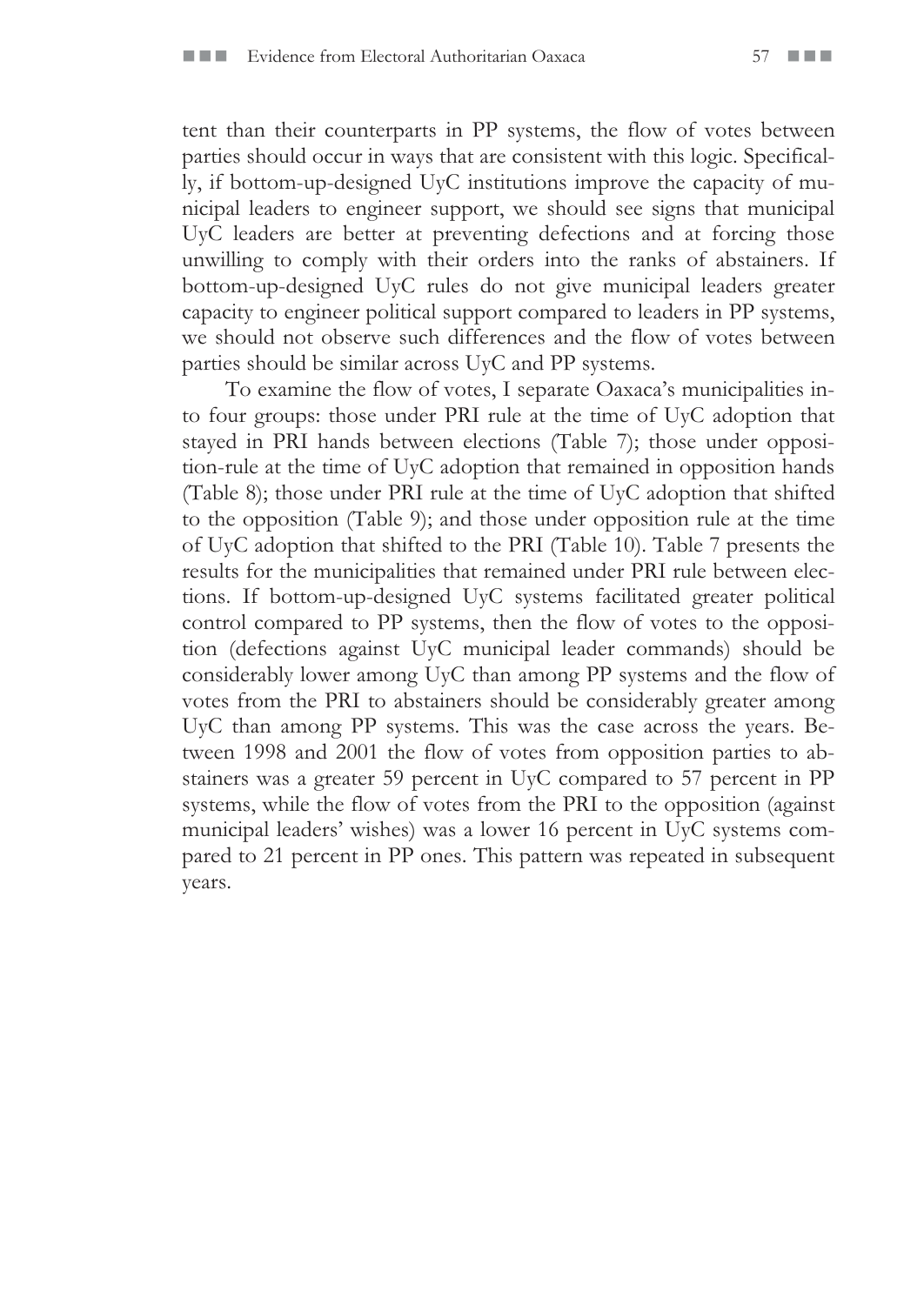| <b>UyC</b> Systems |                 |           |               |            |
|--------------------|-----------------|-----------|---------------|------------|
|                    | <b>PRI 1998</b> | Opp. 1998 | Non-Reg. 1998 | Abst. 1998 |
| <b>PRI 2001</b>    | 0.65            | 0.03      | 0.36          | 0.04       |
| Opp. 2001          | 0.16            | 0.36      | 0.34          | 0.06       |
| Non-Reg. 2001      | 0.01            | 0.01      | 0.11          | 0.01       |
| Abst. 2001         | 0.19            | 0.59      | 0.19          | 0.90       |
|                    | <b>PRI 2001</b> | Opp. 2001 | Non-Reg. 2001 | Abst. 2001 |
| <b>PRI 2004</b>    | 0.71            | 0.30      | 0.28          | 0.13       |
| Opp. 2004          | 0.07            | 0.58      | 0.22          | 0.12       |
| Non-Reg. 2004      | 0.01            | 0.01      | 0.24          | 0.01       |
| Abst. 2004         | 0.21            | 0.12      | 0.25          | 0.75       |
|                    | <b>PRI 2004</b> | Opp. 2004 | Non-Reg. 2004 | Abst. 2004 |
| <b>PRI 2007</b>    | 0.65            | 0.21      | 0.04          | 0.03       |
| Opp. 2007          | 0.14            | 0.51      | 0.82          | 0.05       |
| Non-Reg. 2007      | 0.01            | 0.01      | 0.05          | 0.01       |
| Abst. 2007         | 0.19            | 0.26      | 0.09          | 0.92       |
|                    | <b>PRI 2007</b> | Opp. 2007 | Non-Reg. 2007 | Abst. 2007 |
| <b>PRI 2010</b>    | 0.65            | 0.21      | 0.04          | 0.03       |
| Opp. 2010          | 0.14            | 0.51      | 0.82          | 0.05       |
| Non-Reg. 2010      | 0.01            | 0.01      | 0.05          | 0.01       |
| Abst. 2010         | 0.19            | 0.26      | 0.09          | 0.92       |
|                    |                 |           |               |            |
| <b>PP</b> Systems  |                 |           |               |            |
|                    | <b>PRI 1998</b> | Opp. 1998 | Non-Reg. 1998 | Abst. 1998 |
| <b>PRI 2001</b>    | 0.69            | 0.06      | 0.22          | 0.02       |
| Opp. 2001          | 0.21            | 0.36      | 0.34          | 0.05       |
| Non-Reg. 2001      | 0.01            | 0.02      | 0.20          | 0.01       |
| Abst. 2001         | 0.09            | 0.57      | 0.24          | 0.92       |
|                    | <b>PRI 2001</b> | Opp. 2001 | Non-Reg. 2001 | Abst. 2001 |
| <b>PRI 2004</b>    | 0.73            | 0.19      | 0.15          | 0.16       |
| Opp. 2004          | 0.15            | 0.63      | 0.52          | 0.14       |
| Non-Reg. 2004      | 0.01            | 0.02      | 0.13          | 0.01       |
| Abst. 2004         | 0.11            | 0.16      | 0.20          | 0.68       |
|                    | PRI 2004        | Opp. 2004 | Non-Reg. 2004 | Abst. 2004 |
| <b>PRI 2007</b>    | 0.62            | 0.08      | 0.26          | 0.07       |
| Opp. 2007          | 0.20            | 0.41      | 0.29          | 0.08       |
| Non-Reg. 2007      | 0.01            | 0.02      | 0.20          | 0.01       |
| Abst. 2007         | 0.17            | 0.49      | 0.25          | 0.84       |
|                    | <b>PRI 2007</b> | Opp. 2007 | Non-Reg. 2007 | Abst. 2007 |

PRI 2010 0.59 0.40 0.26 0.26 0.19 Opp. 2010 0.33 0.51 0.20 0.24<br>Non-Reg. 2010 0.01 0.01 0.27 0.01 Non-Reg. 2010 0.01 0.01 0.27 0.01<br>Abst. 2010 0.07 0.08 0.26 0.56 Abst. 2010 (0.07 0.08 0.26 0.26 0.56

#### Table 7. The Flow of Votes in UyC and PP Municipalities with Municipal PRI Party Continuity between Elections (PRI to PRI)

Note: Non-Reg. refers to non-registered candidates.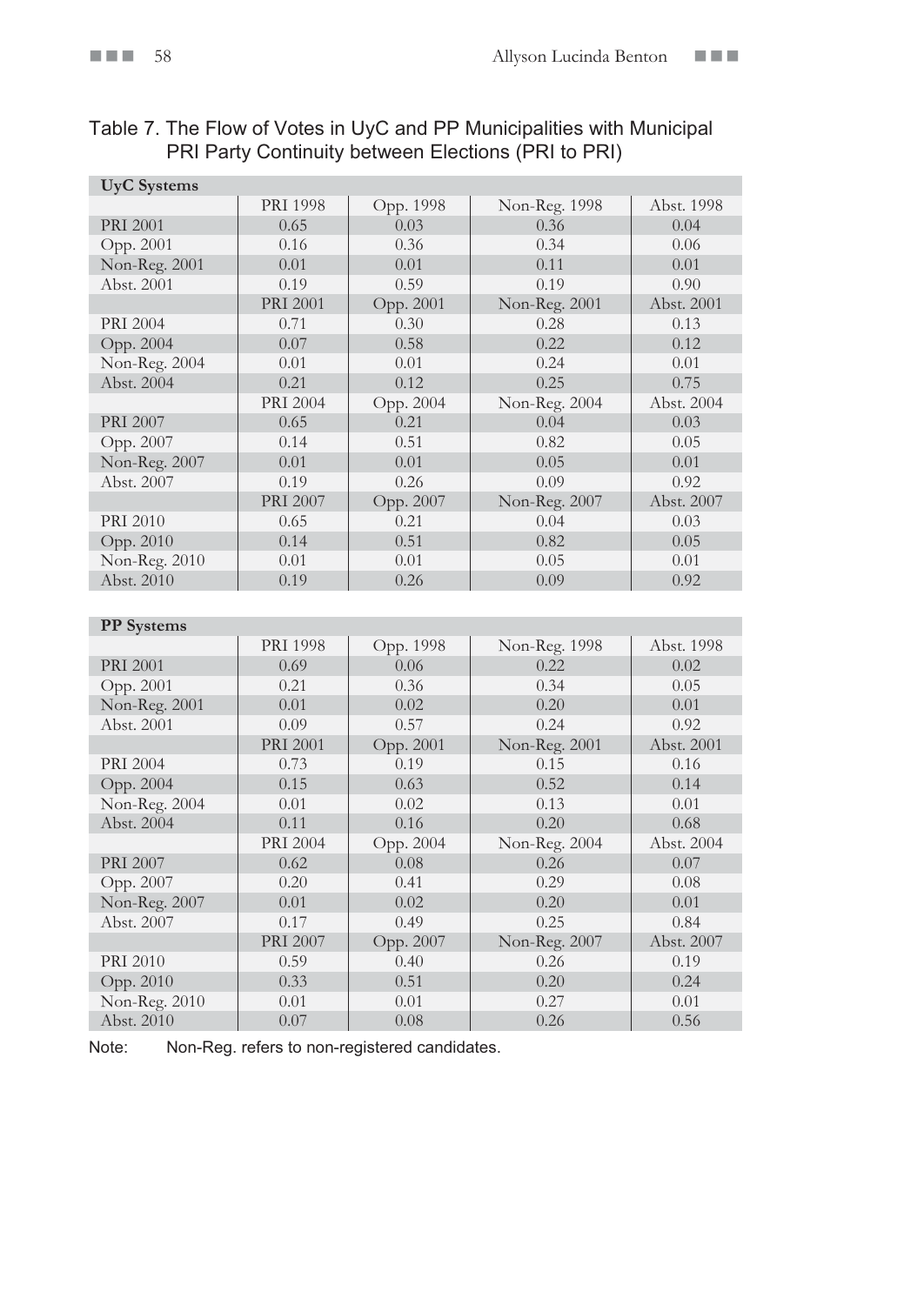#### Table 8. The Flow of Votes in UyC and PP Municipalities with Municipal Opposition Party Continuity between Elections (Opposition to Opposition)

| <b>UyC</b> Systems |                 |           |               |            |
|--------------------|-----------------|-----------|---------------|------------|
|                    | <b>PRI 1998</b> | Opp. 1998 | Non-Reg. 1998 | Abst. 1998 |
| <b>PRI 2001</b>    | 0.20            | 0.08      | 0.15          | 0.04       |
| Opp. 2001          | 0.10            | 0.63      | 0.46          | 0.02       |
| Non-Reg. 2001      | 0.03            | 0.01      | 0.17          | 0.01       |
| Abst. 2001         | 0.66            | 0.28      | 0.22          | 0.93       |
|                    | <b>PRI 2001</b> | Opp. 2001 | Non-Reg. 2001 | Abst. 2001 |
| PRI 2004           | 0.20            | 0.12      | 0.25          | 0.14       |
| Opp. 2004          | 0.65            | 0.33      | 0.25          | 0.22       |
| Non-Reg. 2004      | 0.03            | 0.03      | 0.25          | 0.01       |
| Abst. 2004         | 0.12            | 0.52      | 0.25          | 0.62       |
|                    | PRI 2004        | Opp. 2004 | Non-Reg. 2004 | Abst. 2004 |
| <b>PRI 2007</b>    | 0.21            | 0.10      | 0.12          | 0.08       |
| Opp. 2007          | 0.11            | 0.59      | 0.62          | 0.11       |
| Non-Reg. 2007      | 0.03            | 0.01      | 0.10          | 0.01       |
| Abst. 2007         | 0.65            | 0.29      | 0.16          | 0.80       |
|                    | <b>PRI 2007</b> | Opp. 2007 | Non-Reg. 2007 | Abst. 2007 |
| <b>PRI 2010</b>    | 0.61            | 0.13      | 0.24          | 0.08       |
| Opp. 2010          | 0.14            | 0.69      | 0.26          | 0.20       |
| Non-Reg. 2010      | 0.03            | 0.01      | 0.24          | 0.01       |
| Abst. 2010         | 0.22            | 0.17      | 0.25          | 0.71       |

| <b>PP</b> Systems |                 |           |               |            |
|-------------------|-----------------|-----------|---------------|------------|
|                   | <b>PRI 1998</b> | Opp. 1998 | Non-Reg. 1998 | Abst. 1998 |
| <b>PRI 2001</b>   | 0.30            | 0.11      | 0.25          | 0.07       |
| Opp. 2001         | 0.29            | 0.50      | 0.25          | 0.05       |
| Non-Reg. 2001     | 0.04            | 0.02      | 0.25          | 0.02       |
| Abst. 2001        | 0.38            | 0.37      | 0.25          | 0.85       |
|                   | <b>PRI 2001</b> | Opp. 2001 | Non-Reg. 2001 | Abst. 2001 |
| <b>PRI 2004</b>   | 0.15            | 0.31      | 0.25          | 0.17       |
| Opp. 2004         | 0.42            | 0.44      | 0.25          | 0.23       |
| Non-Reg. 2004     | 0.05            | 0.03      | 0.25          | 0.02       |
| Abst. 2004        | 0.38            | 0.23      | 0.25          | 0.59       |
|                   | <b>PRI 2004</b> | Opp. 2004 | Non-Reg. 2004 | Abst. 2004 |
| <b>PRI 2007</b>   | 0.20            | 0.27      | 0.29          | 0.07       |
| Opp. 2007         | 0.32            | 0.52      | 0.24          | 0.05       |
| Non-Reg. 2007     | 0.03            | 0.02      | 0.22          | 0.02       |
| Abst. 2007        | 0.45            | 0.19      | 0.25          | 0.86       |
|                   | <b>PRI 2007</b> | Opp. 2007 | Non-Reg. 2007 | Abst. 2007 |
| <b>PRI 2010</b>   | 0.68            | 0.19      | 0.25          | 0.19       |
| Opp. 2010         | 0.21            | 0.73      | 0.25          | 0.26       |
| Non-Reg. 2010     | 0.02            | 0.01      | 0.25          | 0.02       |
| Abst. 2010        | 0.09            | 0.07      | 0.25          | 0.54       |

Note: Non-Reg. refers to non-registered candidates.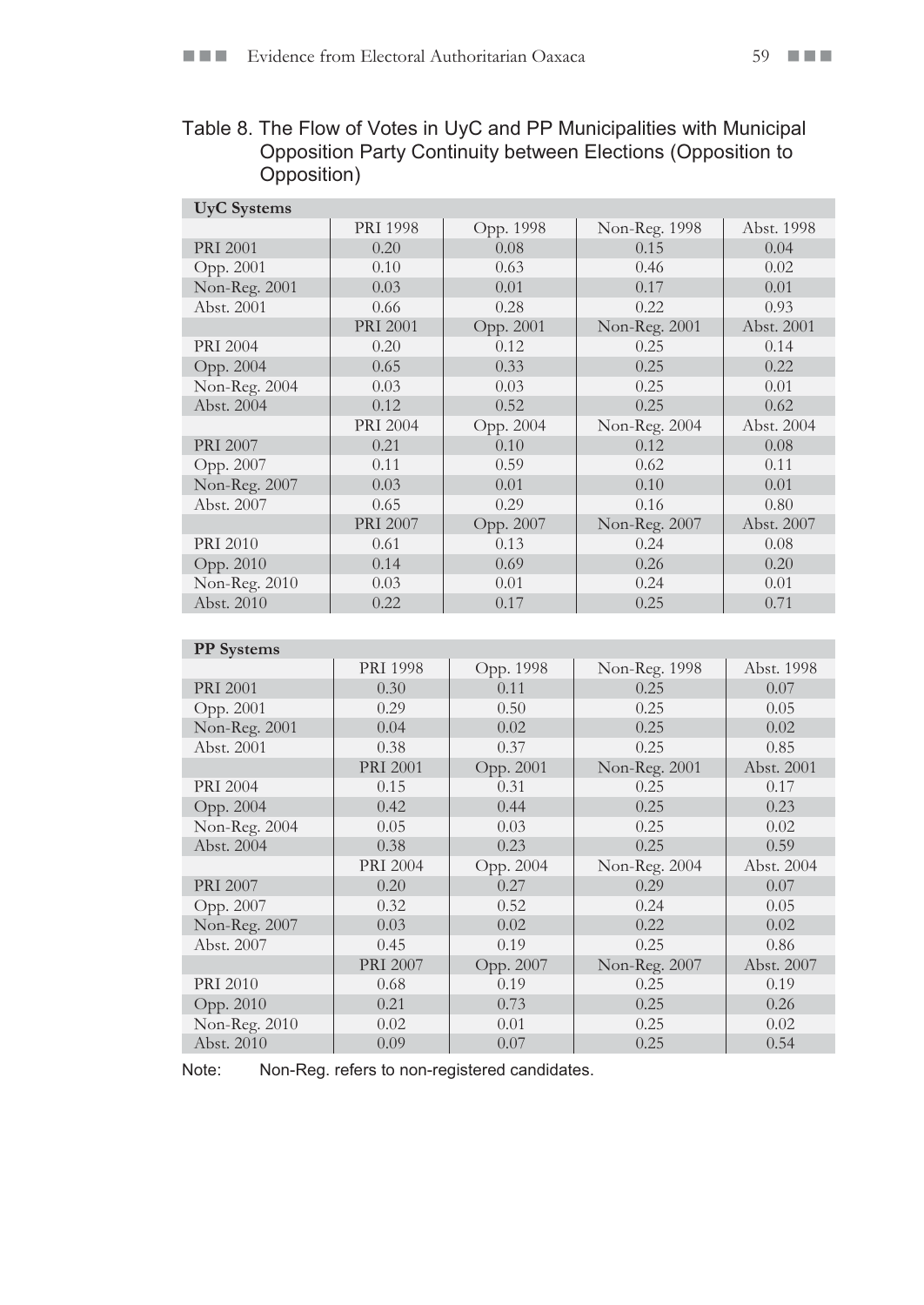| <b>UyC</b> Systems |                 |           |               |            |
|--------------------|-----------------|-----------|---------------|------------|
|                    | <b>PRI 1998</b> | Opp. 1998 | Non-Reg. 1998 | Abst. 1998 |
| <b>PRI 2001</b>    | 0.13            | 0.14      | 0.26          | 0.04       |
| Opp. 2001          | 0.49            | 0.20      | 0.25          | 0.12       |
| Non-Reg. 2001      | 0.02            | 0.03      | 0.25          | 0.02       |
| Abst. 2001         | 0.36            | 0.63      | 0.25          | 0.83       |
|                    | <b>PRI 2001</b> | Opp. 2001 | Non-Reg. 2001 | Abst. 2001 |
| <b>PRI 2004</b>    | 0.22            | 0.25      | 0.23          | 0.13       |
| Opp. 2004          | 0.32            | 0.52      | 0.29          | 0.23       |
| Non-Reg. 2004      | 0.02            | 0.02      | 0.23          | 0.01       |
| Abst. 2004         | 0.44            | 0.22      | 0.25          | 0.63       |
|                    | <b>PRI 2004</b> | Opp. 2004 | Non-Reg. 2004 | Abst. 2004 |
| <b>PRI 2007</b>    | 0.29            | 0.10      | 0.17          | 0.07       |
| Opp. 2007          | 0.54            | 0.46      | 0.51          | 0.09       |
| Non-Reg. 2007      | 0.02            | 0.03      | 0.13          | 0.01       |
| Abst. 2007         | 0.15            | 0.41      | 0.20          | 0.83       |
|                    | PRI 2007        | Opp. 2007 | Non-Reg. 2007 | Abst. 2007 |
| <b>PRI 2010</b>    | 0.31            | 0.25      | 0.27          | 0.10       |
| Opp. 2010          | 0.39            | 0.70      | 0.26          | 0.16       |
| Non-Reg. 2010      | 0.01            | 0.01      | 0.22          | 0.01       |
| Abst. 2010         | 0.29            | 0.04      | 0.25          | 0.73       |
|                    |                 |           |               |            |
| <b>PP</b> Systems  |                 |           |               |            |
|                    | PRI 1998        | Opp. 1998 | Non-Reg. 1998 | Abst. 1998 |
| <b>PRI 2001</b>    | 0.34            | 0.11      | 0.26          | 0.08       |
| Opp. 2001          | 0.57            | 0.18      | 0.25          | 0.08       |
| Non-Reg. 2001      | 0.02            | 0.04      | 0.24          | 0.03       |
| Abst. 2001         | 0.08            | 0.67      | 0.25          | 0.82       |
|                    | <b>PRI 2001</b> | Opp. 2001 | Non-Reg. 2001 | Abst. 2001 |
| <b>PRI 2004</b>    | 0.40            | 0.47      | 0.02          | 0.11       |
| Opp. 2004          | 0.24            | 0.38      | 0.03          | 0.35       |
| Non-Reg. 2004      | 0.25            | 0.25      | 0.25          | 0.25       |
| Abst. 2004         | 0.18            | 0.25      | 0.01          | 0.57       |
|                    | PRI 2004        | Opp. 2004 | Non-Reg. 2004 | Abst. 2004 |
| <b>PRI 2007</b>    | 0.32            | 0.17      | 0.25          | 0.09       |
| Opp. 2007          | 0.37            | 0.43      | 0.25          | 0.11       |
| Non-Reg. 2007      | 0.03            | 0.04      | 0.24          | 0.03       |
| Abst. 2007         | 0.28            | 0.36      | 0.25          | 0.78       |
|                    | <b>PRI 2007</b> | Opp. 2007 | Non-Reg. 2007 | Abst. 2007 |
| <b>PRI 2010</b>    | 0.46            | 0.28      | 0.24          | 0.19       |

PRI 2010 0.46 0.28 0.24 0.19 Opp. 2010 0.49 0.56 0.26 0.30<br>Non-Reg. 2010 0.01 0.02 0.25 0.01 Non-Reg. 2010 0.01 0.02 0.25 0.01<br>Abst. 2010 0.05 0.14 0.25 0.50 Abst. 2010 0.05 0.14 0.25 0.50

#### Table 9. The Flow of Votes in UyC and PP Municipalities with Municipal Partisan Affiliation Change (PRI to Opposition)

Note: Non-Reg. refers to non-registered candidates.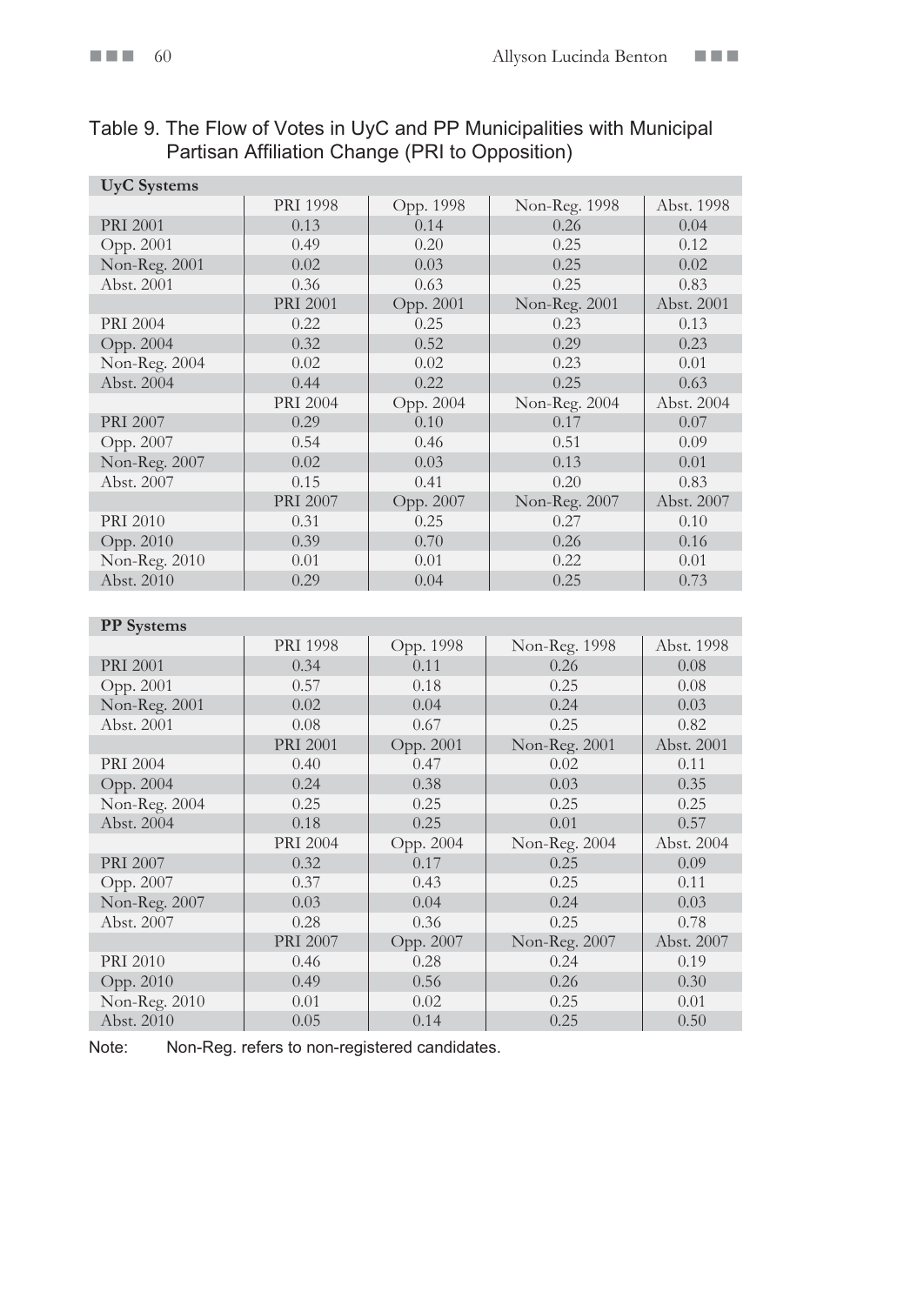| <b>UyC</b> Systems |                 |           |               |            |
|--------------------|-----------------|-----------|---------------|------------|
|                    | <b>PRI 1998</b> | Opp. 1998 | Non-Reg. 1998 | Abst. 1998 |
| <b>PRI 2001</b>    | 0.10            | 0.43      | 0.31          | 0.04       |
| Opp. 2001          | 0.26            | 0.27      | 0.25          | 0.03       |
| Non-Reg. 2001      | 0.02            | 0.01      | 0.20          | 0.01       |
| Abst. 2001         | 0.61            | 0.29      | 0.24          | 0.91       |
|                    | <b>PRI 2001</b> | Opp. 2001 | Non-Reg. 2001 | Abst. 2001 |
| PRI 2004           | 0.19            | 0.50      | 0.28          | 0.16       |
| Opp. 2004          | 0.17            | 0.39      | 0.25          | 0.13       |
| Non-Reg. 2004      | 0.06            | 0.01      | 0.23          | 0.01       |
| Abst. 2004         | 0.58            | 0.09      | 0.25          | 0.70       |
|                    | <b>PRI 2004</b> | Opp. 2004 | Non-Reg. 2004 | Abst. 2004 |
| PRI 2007           | 0.30            | 0.27      | 0.16          | 0.10       |
| Opp. 2007          | 0.35            | 0.30      | 0.50          | 0.06       |
| Non-Reg. 2007      | 0.02            | 0.01      | 0.14          | 0.01       |
| Abst. 2007         | 0.34            | 0.42      | 0.21          | 0.83       |
|                    | <b>PRI 2007</b> | Opp. 2007 | Non-Reg. 2007 | Abst. 2007 |
| PRI 2010           | 0.66            | 0.26      | 0.24          | 0.15       |
| Opp. 2010          | 0.07            | 0.39      | 0.26          | 0.23       |
| Non-Reg. 2010      | 0.03            | 0.02      | 0.25          | 0.02       |
| Abst. 2010         | 0.24            | 0.33      | 0.25          | 0.60       |

#### Table 10. The Flow of Votes in UyC and PP Municipalities with Municipal Partisan Affiliation Change (Opposition to PRI)

| <b>PP</b> Systems |                 |           |               |            |
|-------------------|-----------------|-----------|---------------|------------|
|                   | <b>PRI 1998</b> | Opp. 1998 | Non-Reg. 1998 | Abst. 1998 |
| <b>PRI 2001</b>   | 0.61            | 0.08      | 0.25          | 0.03       |
| Opp. 2001         | 0.22            | 0.36      | 0.25          | 0.05       |
| Non-Reg. 2001     | 0.02            | 0.02      | 0.25          | 0.02       |
| Abst. 2001        | 0.15            | 0.54      | 0.25          | 0.90       |
|                   | <b>PRI 2001</b> | Opp. 2001 | Non-Reg. 2001 | Abst. 2001 |
| PRI 2004          | 0.63            | 0.31      | 0.25          | 0.13       |
| Opp. 2004         | 0.21            | 0.51      | 0.25          | 0.14       |
| Non-Reg. 2004     | 0.03            | 0.03      | 0.25          | 0.02       |
| Abst. 2004        | 0.13            | 0.16      | 0.25          | 0.70       |
|                   | <b>PRI 2004</b> | Opp. 2004 | Non-Reg. 2004 | Abst. 2004 |
| <b>PRI 2007</b>   | 0.49            | 0.18      | 0.24          | 0.06       |
| Opp. 2007         | 0.26            | 0.32      | 0.26          | 0.09       |
| Non-Reg. 2007     | 0.02            | 0.02      | 0.24          | 0.01       |
| Abst. 2007        | 0.23            | 0.48      | 0.25          | 0.84       |
|                   | <b>PRI 2007</b> | Opp. 2007 | Non-Reg. 2007 | Abst. 2007 |
| <b>PRI 2010</b>   | 0.28            | 0.46      | 0.25          | 0.28       |
| Opp. 2010         | 0.49            | 0.33      | 0.25          | 0.31       |
| Non-Reg. 2010     | 0.04            | 0.03      | 0.25          | 0.02       |
| Abst. 2010        | 0.18            | 0.17      | 0.25          | 0.38       |

Note: Non-Reg. refers to non-registered candidates.

Table 8 presents results for those municipalities that remained under opposition control between elections. If bottom-up-designed UyC systems facilitated greater political control compared to PP systems, then the flow of votes from the opposition to the PRI should be considerably lower among UyC than among PP systems and the flow of votes from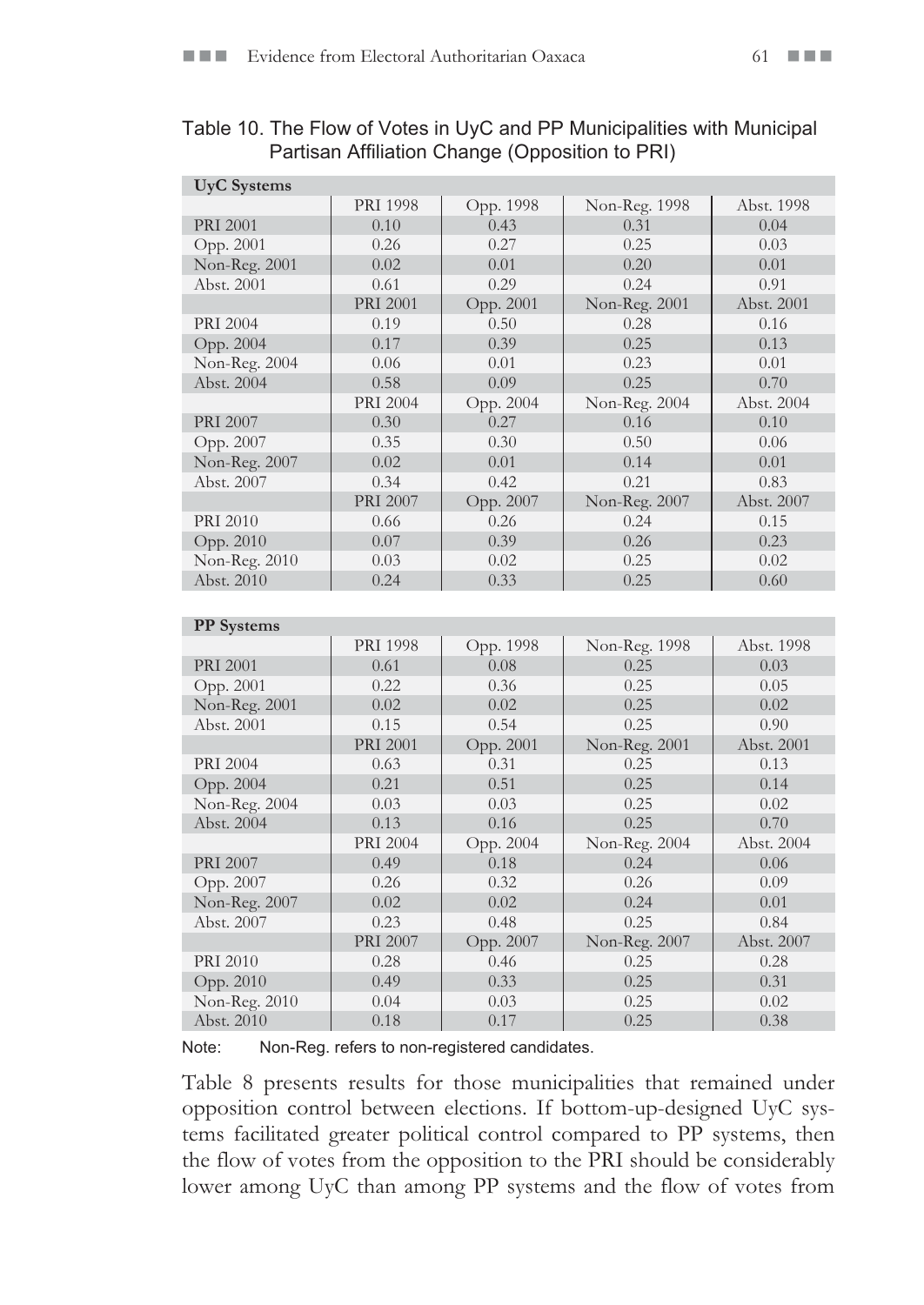the opposition to abstainers should be considerably greater among UyC than among PP systems. As expected, this tended to be the case. Table 9 shows results for municipalities that shifted partisan control from the PRI to the opposition between elections. If bottom-up-designed UyC systems facilitated greater political control compared to PP systems, then the flow of votes from the PRI to the PRI should be considerably lower among UyC compared to PP systems and/or the flow of votes from the PRI to abstainers should be considerably greater in UyC compared to PP systems. This was also generally the case. Table 10 shows results for municipalities that shifted partisan control from the opposition to the PRI between elections. If bottom-up-designed UyC systems facilitated greater political control compared to PP systems, then the flow of votes from the opposition to the opposition should be considerably lower among UyC compared to PP systems and the flow of votes from the opposition to abstainers should be considerably greater in UyC compared to PP systems. Again, this tended to be the case.

### Conclusion

The original aim of this study was to examine the impact of participatory institutions on authoritarian rule. Joining research on democratic and authoritarian political decentralization and participatory institutions, I have argued that when authoritarian participatory institutions are designed from the bottom up and placed in pro-regime hands, pro-regime officials can better tailor these institutions in ways to favor authoritarian rule than they can when these institutions are designed from the top down. When participatory institutions are designed from the bottom up but placed in anti-regime hands, anti-regime officials can better tailor these institutions to the peculiarities of local political dynamics and use them to undermine national authoritarian rule better than they can when these institutions are designed and given to them from the top down.

Statistical analysis of municipal level voting behavior in Mexico's electoral authoritarian state of Oaxaca, whose leaders implemented participatory reforms during the last decade of national electoral authoritarian rule, provides evidence in support of the argument. Pro-regime leaders in municipalities enjoying bottom-up-designed participatory institutions delivered greater support to the state electoral authoritarian regime than pro-PRI leaders in municipalities with top-down-designed institutional arrangements, but only in the initial years after the UyC reforms. Pro-PRI leaders with bottom-up-designed participatory institutions increasingly varied in their allegiance to the state electoral authoritarian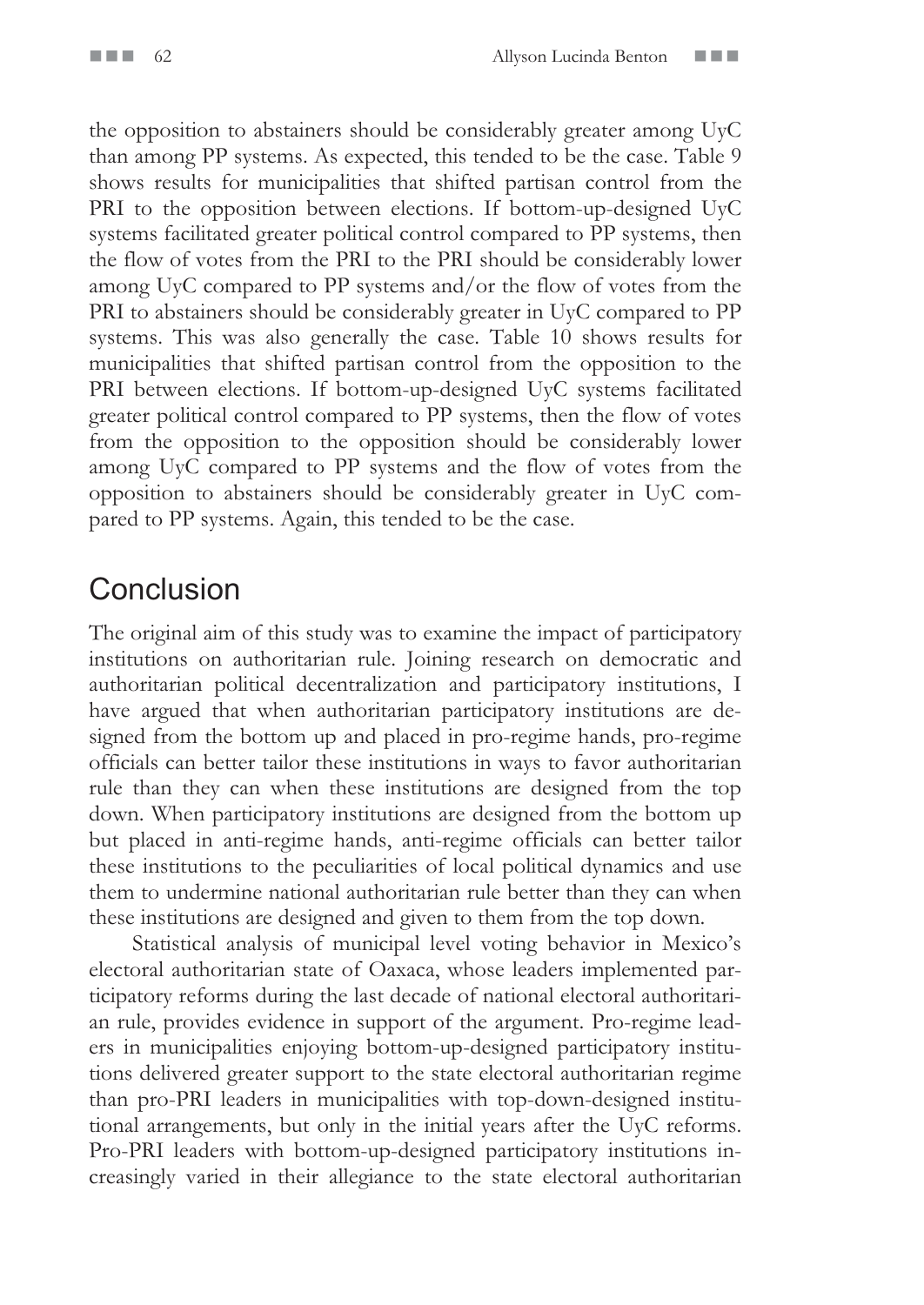regime, but they retained political control over their localities and went on to deliver high winning margins to the parties they favored in subsequent years. Municipal leaders in opposition localities with bottom-updesigned participatory institutions did much the same, although they showed no initial or lasting preference against the regime and vacillated between opposition parties and the regime earlier.

In showing that participatory institutions can be used by pro-regime and anti-regime leaders to engineer political control for the political groups they favor, this study supports recent empirical findings about the way that these institutions work in the hands of incumbent leaders that are concerned with remaining in power. In Bolivia, Evo Morales implemented participatory institutional reforms after his election in the mid-2000s and placed them at the center of the 2009 Constitution. In Venezuela, Hugo Chávez campaigned on and then formalized a series of participatory institutions in his 1999 Constitution. Despite these leaders' claims that participatory measures were designed to raise political inclusion, scholars have found evidence that they favored the participation of incumbent supporters and the exclusion of opponents, allowing local level authoritarian practices on behalf of national leaders (Hawkins 2010; Hiskey and Seligson 2003; Schilling-Vacaflor 2011; Smilde and Hellinger 2011; Tockman and Cameron 2014; Van Cott 2008).

### References

- Anaya Muñoz, Alejandro (2006), *Autonomía Indígena, Gobernabilidad y Legitimidad en México*, Distrito Federal: Universidad Iberoamericana and Plaza y Valdés.
- Anaya Muñoz, Alejandro (2005), The Emergence and Development of the Politics of Recognition of Cultural Diversity and Indigenous People's Rights in Mexico: Chiapas and Oaxaca in Comparative Perspective, in: *Journal of Latin American Studies*, 37, 3, 585–610.
- Bailón Corres, Jaime (1999), *Pueblos indios, elites y territorio*, Distrito Federal, México: El Colegio de México.
- Barber, Benjamin R. (1984), *Strong Democracy: Participatory Politics for a New Age*, Berkeley, CA: University of California Press.
- Bartra, Roger (1999), Violencias salvajes: usos y costumbres y sociedad civil, in: Roger Bartra (ed.), *La sangre y la tinta. Ensayos sobre la condición postmexicana*, Mexico: Océano, 75–109.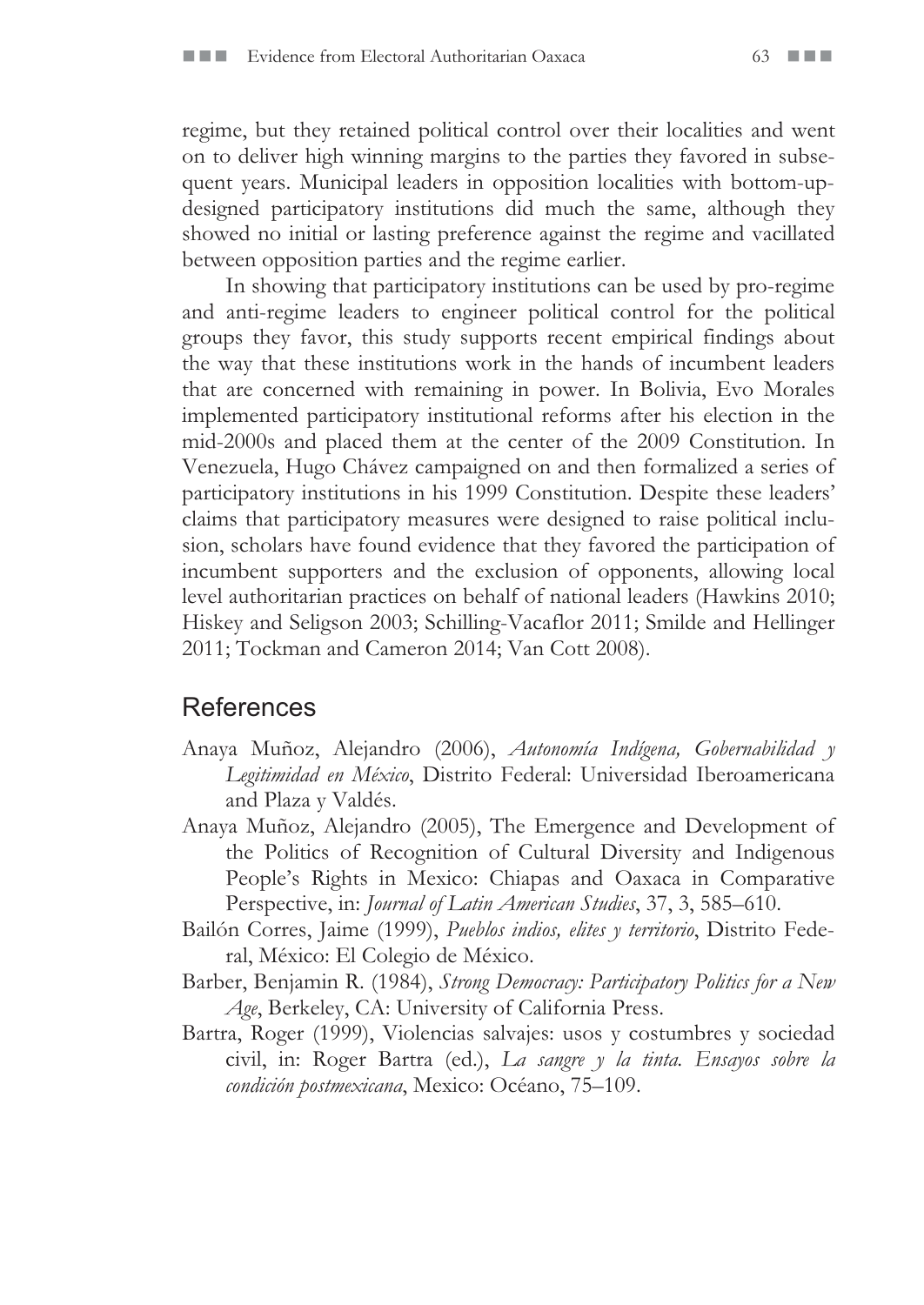- Benton, Allyson Lucinda (2016, forthcoming), (How) Do National Authoritarian Regimes Manage Conflictive Ethnically Diverse Populations? Evidence from the Case of Mexico, in: Jorge Gordin and Lucio Renno (eds), *Institutional Innovation and the Steering of Conflicts in Latin America*, Colchester, UK: ECPR Press.
- Benton, Allyson Lucinda (2012), Bottom-Up Challenges to National Democracy: Mexico's (Legal) Subnational Authoritarian Enclaves, in: *Comparative Politics*, 44, 3, 253–271.
- Blanchard, Oliver, and Andrei Shleifer (2001), *Federalism With and Without Political Centralization: China Versus Russia*, IMF Staff Paper, Washington, DC: IMF.
- Cantú, Francisco (2013), *Electoral Corruption in Developing Democracies*, PhD Dissertation, Political Science, Department of Political Science, University of California, San Diego
- Chandra, Kanchan (2004), *Why Ethnic Parties Succeed*, Cambridge: Cambridge University Press.
- Collins, Paul, and Hon S. Chan (2009), State Capacity Building in China: An Introduction, in: *Public Administration and Development*, 29, 1, 1–8.
- Consejo Nacional de Población (CONAPO), online: <www.conapo.org.  $mx$  /> (8 August 2016).
- Cornelius, Wayne (1999), Subnational Politics and Democratization: Tensions between Center and Periphery in the Mexican Political System, in: Wayne A. Cornelius, Todd A. Eisenstadt, and Jane Hindley (eds), *Subnational Politics and Democratization in Mexico*, La Jolla: Center for U.S.-Mexican Studies University of California San Diego, 3–18.
- de León Pasquel, Lourdes (ed.) (2001), *Costumbres, leyes y movimiento indio en Oaxaca y Chiapas*, Mexico: Centro de Investigaciones y Estudios Superiores en Antropología Social and Miguel Ángel Porrúa.
- Dong, Lisheng (2010), In Search of Direction After Two Decades of Local Democratic Experiments in China, in: *China Perspectives [Online]*, 2, 54–64, online since 1 June 2013, online: <http://china perspectives.revues.org/5274> (8 August 2016).
- Eaton, Kent (2004a), Designing Subnational Institutions: Regional and Municipal Reforms in Postauthoritarian Chile, in: *Comparative Political Studies*, 37, 2, 218–244.
- Eaton, Kent (2004b), *Politics Beyond the Capital: The Design of Subnational Institutions in South America*, Stanford, CA: Stanford University Press.
- Eisenstadt, Todd (2011), *Politics, Identity, and Mexico's Indigenous Rights Movements*, New York: Cambridge University Press.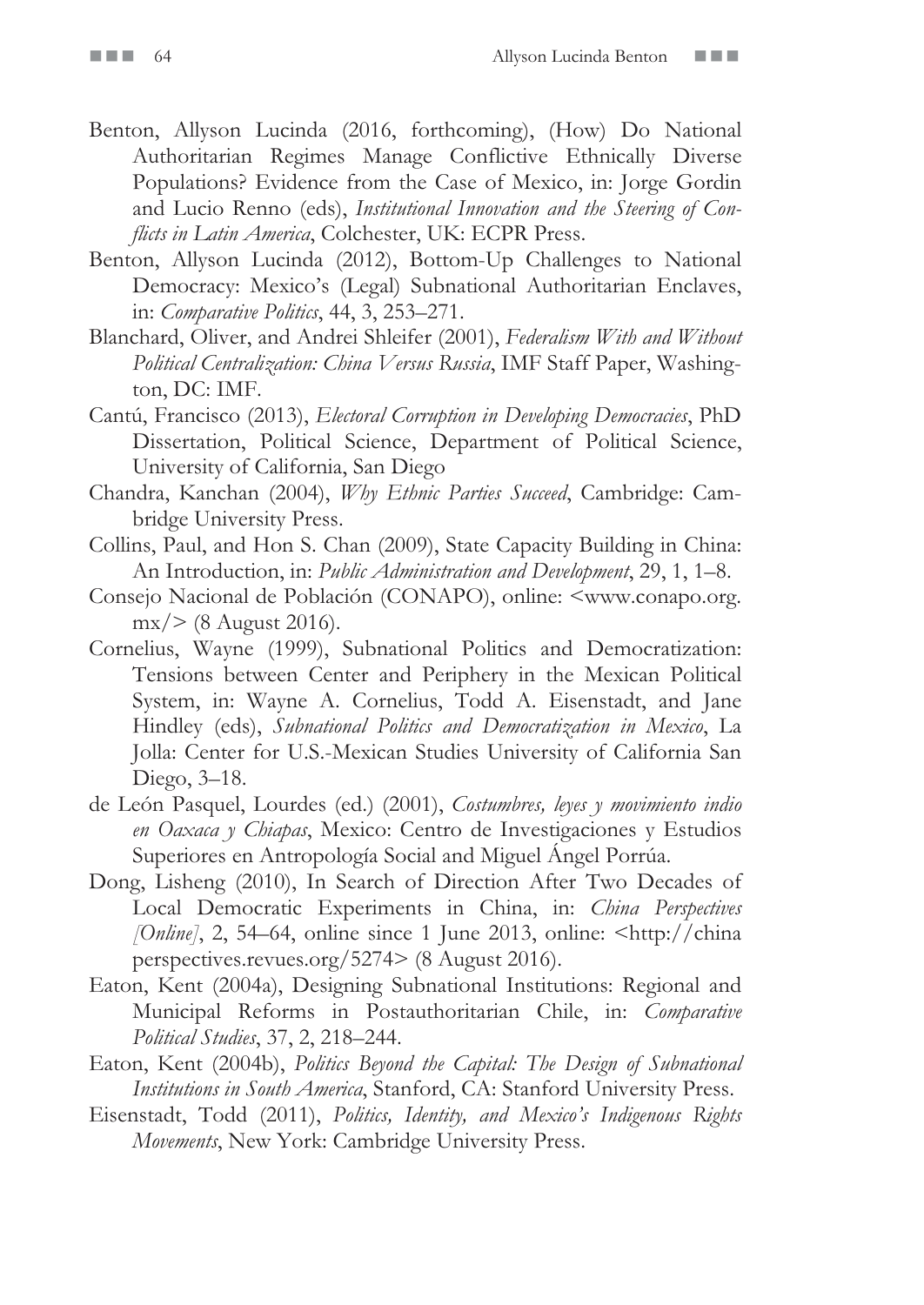- Fox, Jonathan (2007), *Accountability Politics: Power and Voice in Rural Mexico*, Oxford: Oxford University Press.
- Fox, Jonathan (1996), How Does Civil Society Thicken? The Political Construction of Social Capital in Rural Mexico, in: *World Development*, 24, 6, 1089–1103.
- Gilley, Bruce (2008), Legitimacy and Institutional Change: The Case of China, in: *Comparative Political Studies*, 41, 3, 259–284.
- Grindle, Merilee S. (2007), *Going Local: Decentralization, Democratization, and the Promise of Good Governance*, Princeton, NJ: Princeton University Press.
- Grindle, Merilee S. (2000), *Audacious Reforms: Institutional Invention and Democracy in Latin America*, Baltimore, MD: The Johns Hopkins University Press.
- Hawkins, Kirk A. (2010), Who Mobilizes? Participatory Democracy in Chávez's Bolivarian Revolution, in: *Latin American Politics and Society*, 52, 3, 31–66.
- He, Baogang (2011), Civic Engagement through Participatory Budgeting in China: Three Different Logics at Work, in: *Public Administration and Development*, 31, 2, 122–133.
- Hernández Rodríguez, Rogelio (2008), *El centro dividido. La nueva autonomiá de los gobernadores*, México, Distrito Federal: El Colegio de México.
- Hiskey, Johathan T., and Gary L. Goodman (2011), The Participation Paradox of Indigenous Autonomy in Mexico, in: *Latin American Politics and Society*, 53, 2, 61–86.
- Hiskey, Jonathan T., and Mitchell Seligson (2003), Pitfalls of Power to the People: Decentralization, Local Government Performance, and System Support in Bolivia, in: *Studies in Comparative International Development*, 37, 4, 64–88.
- Hu, Rong (2005), Economic Development and the Implementation of Village Elections in Rural China, in: *Journal of Contemporary China*, 14, 44, 427–444.
- Instituto Estatal Electoral y de Participación Ciudadana de Oaxaca (IEEPCO), online: <www.ieepco.org.mx/> (8 August 2016).
- Instituto Nacional de Estadística Geografía e Informática (INEGI), *Sistema Municipal de Base de Datos (SIMBAD)*, online: <www.inegi. gob.mx/> (8 August 2016).
- Jayasuriya, Kanishka, and Garry Rodan (2007), Beyond Hybrid Regimes: More Participation, Less Contestation in Southeast Asia, in: *Democratization*, 14, 5, 773–794.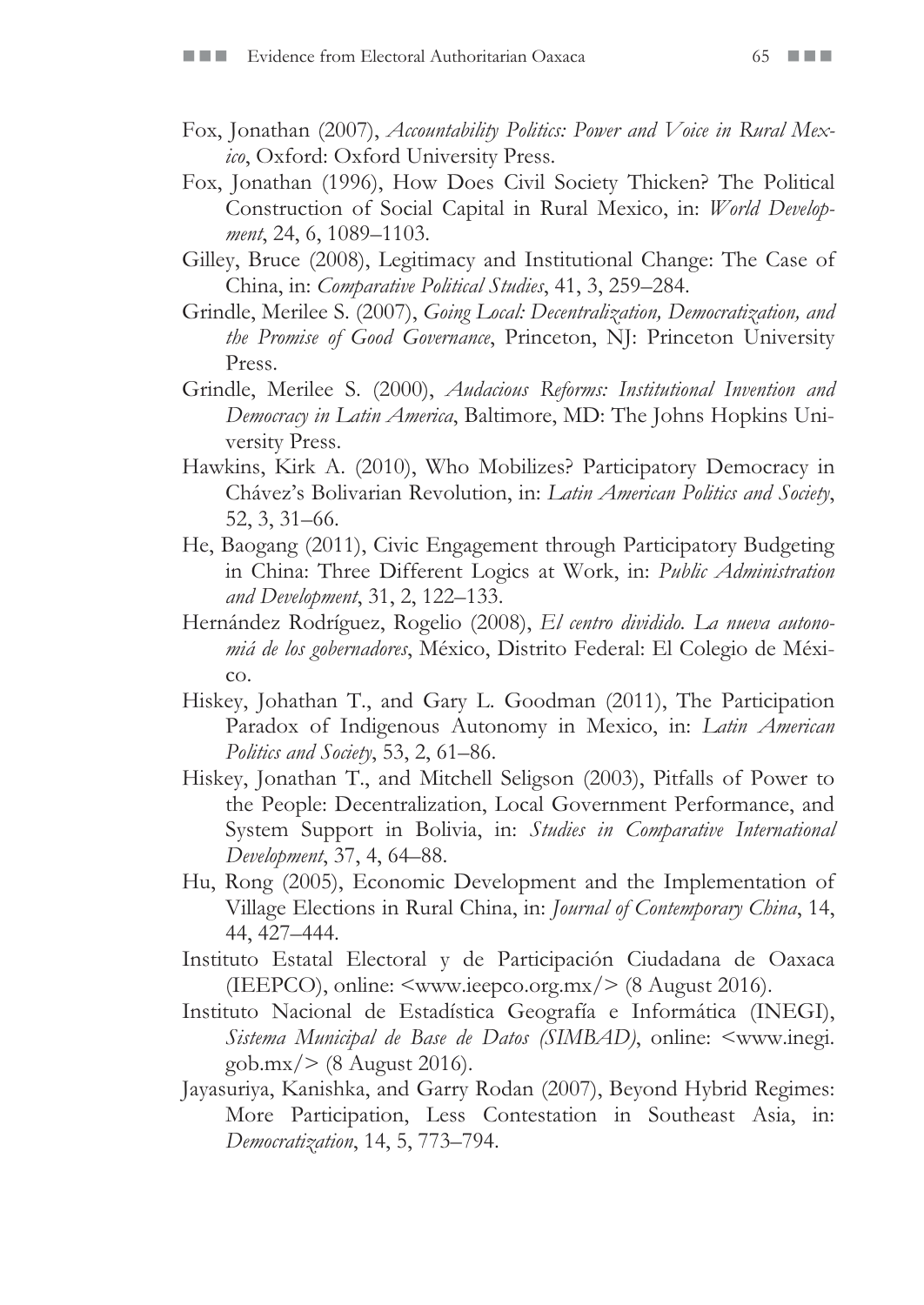- Jiang, Ming'an (2007), Public Participation and Administrative Rule of Law, in: *Frontiers of Law in China*, 2, 3, 353–377.
- Jin, Hehui, Yingyi Qian, and Barry R. Weingast (2005), Regional Decentralization and Fiscal Incentives: Federalism, Chinese Style, in: *Journal of Public Economics*, 89, 9–10, 1719–1742.
- Jones, Mark P. (1997), Federalism and the Number of Parties in Argentine Congressional Elections, in: *Journal of Politics*, 59, 2, 538– 549.
- Kelliher, Daniel (1997), The Chinese Debate over Village Self-Government, in: *China Journal*, 37, 63–86.
- Kennedy, John James (2009), Legitimacy with Chinese Characteristics: 'two increases, one reduction', in: *Journal of Contemporary China*, 18, 60, 391–395.
- Klesner, Joseph L., and Chappell Lawson (2001), Adiós to the PRI? Changing Voter Turnout in Mexico's Political Transition, in: *Mexican Studies/Estudios Mexicanos*, 17, 1, 17–39.
- Ko, Kildon, and Jui Zhi (2013), Fiscal Decentralization: Guilty of Aggravating Corruption in China?, in: *Journal of Contemporary China*, 22, 79, 35–55.
- Landry, Pierre F. (2008), *Decentralized Authoritarianism in China: The Communist Party's Control of Local Elites in Post-Mao Era*, Cambridge: Cambridge University Press.
- Landry, Pierre, Deborah Davis, and Shiru Wang (2010), Elections in Rural China: Competition with Parties, in: *Comparative Political Studies*, 43, 6, 763–790.
- Lau, Olivia, Ryan T. Moore, and Michael Kellermann (2007), eiPack: Ecological Inference and Higher-Dimension Data Management, in: *R News*, 7, 2, 43–47.
- López Bárcenas, Francisco (2010), *Legislación y derechos indígenas en México*, México, Distrito Federal: Centro de Estudios para el Desarrollo Rural Sustentable y la Soberanía Alimentaria, Cámara de Diputados, lXi legislatura.
- Manion, Melanie (2014, forthcoming), "Good Types" in Authoritarian Elections: The Selectoral Connection in Chinese Local Congresses, in: *Comparative Political Studies*, online since 2014.
- Manion, Melanie (2009), How to Assess Village Elections in China, in: *Journal of Contemporary China*, 18, 60, 379–383.
- Martínez Vásquez, Víctor Raúl, and Fausto Díaz Montes (eds) (2001), *Elecciones Municipales en Oaxaca*, Oaxaca, México: IEEO and UABJO.
- McNulty, Stephanie L. (2011), *Voice and Vote: Decentralization and Participation in Post-Fujimori Peru*, Stanford, CA: Stanford University Press.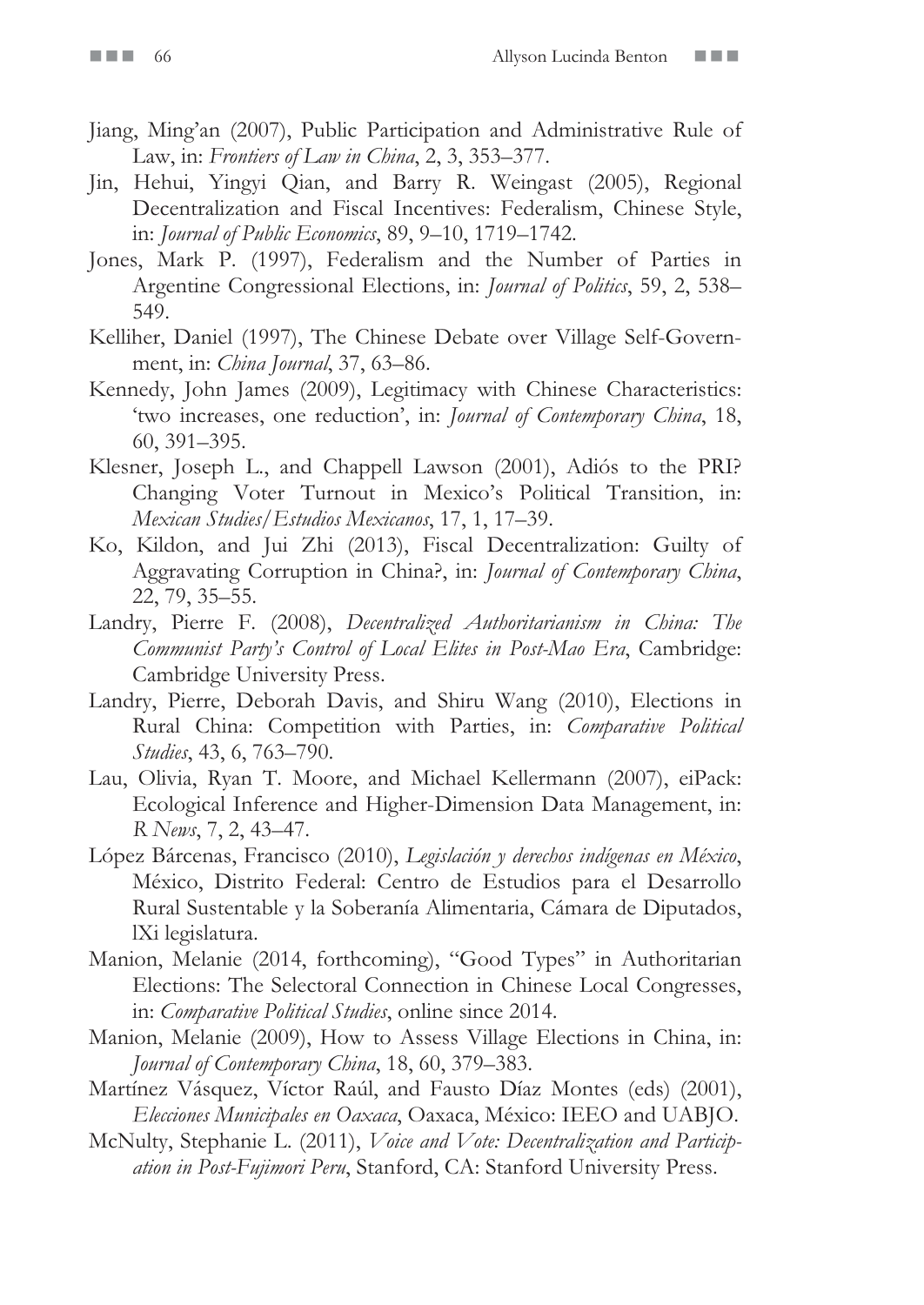- Montinola, Gabriella, Yingyi Qian, and Barry Weingast (1996), Federalism, Chinese Style: The Political Basis for Economic Success, in: *World Politics*, 48, 1, 50–81.
- Myagkov, Mikhail, Peter C. Ordeshook, and Dmitri Shakin (2009), *The Forensics of Election Fraud: Russia and Ukraine*, Cambridge: Cambridge University Press.
- O'Brian, Kevin J., and Jinliang Li (2006), *Rightful Resistance in Rural China*, Cambridge: Cambridge University Press.
- O'Brian, Kevin J., and Lianjiang Li (2000), Accomodating "Democracy" in a One-Party State: Introducing Village Elections in China, in: *The China Quarterly*, Special Issue: Elections and Democracy in Greater China, 162, 465–489.
- O'Brien, Kevin J., and Rongbin Han (2009), Path to Democracy? Assessing Village Elections in China, in: *Journal of Contemporary China*, 18, 60, 359–378.
- O'Neill, Kathleen (2005), *Decentralizing the State: Elections, Parties, and Local Power in the Andes*, Cambridge: Cambridge University Press.
- Ochoa-Reza, Enrique (2004), Multiple Arenas of Struggle: Federalism and Mexico's Transition to Democracy, in: Edward L. Gibson (ed.), *Federalism and Democracy in* Latin America, Baltimore, MD: The Johns Hopkins University Press, 255–296.
- Oi, Jean C., and Scott Rozelle (2000), Elections and Power: The Locus of Decision-Making in Chinese Villages, in: *The China Quarterly*, Special Issue: Elections and Democracy in Greater China, 162, 513– 539.
- Pei, Minxin (1995), "Creeping Democratization" in China, in: *Journal of Democracy*, 6, 4, 65–79.
- Qian, Yingyi, and Barry Weingast (1996), China's Transition to Markets: Market-Preserving Federalism, Chinese Style, in: *Journal of Policy Reform*, 1, 2, 149–185.
- Recondo, David (2008), La Legalización de los Usos y Costumbres Electorales en Oaxaca: Razones e Impactos de Una Política de Reconocimiento, in: Diódoro Carrasco Altamirano and Jaime Bailón Corres (eds), *¿Una Década de Reformas Indígenas? Multiculturalismo y Derechos de los Pueblos Indios en México*, Distrito Federal, México: Cámara de Diputados, LX Legislatura, CNDH, UABJO, 245–266.
- Recondo, David (2007), *La política del gatopardo. Multiculturalismo y democracia en Oaxaca*, México, Distrito Federal: CIESAS and DEMC.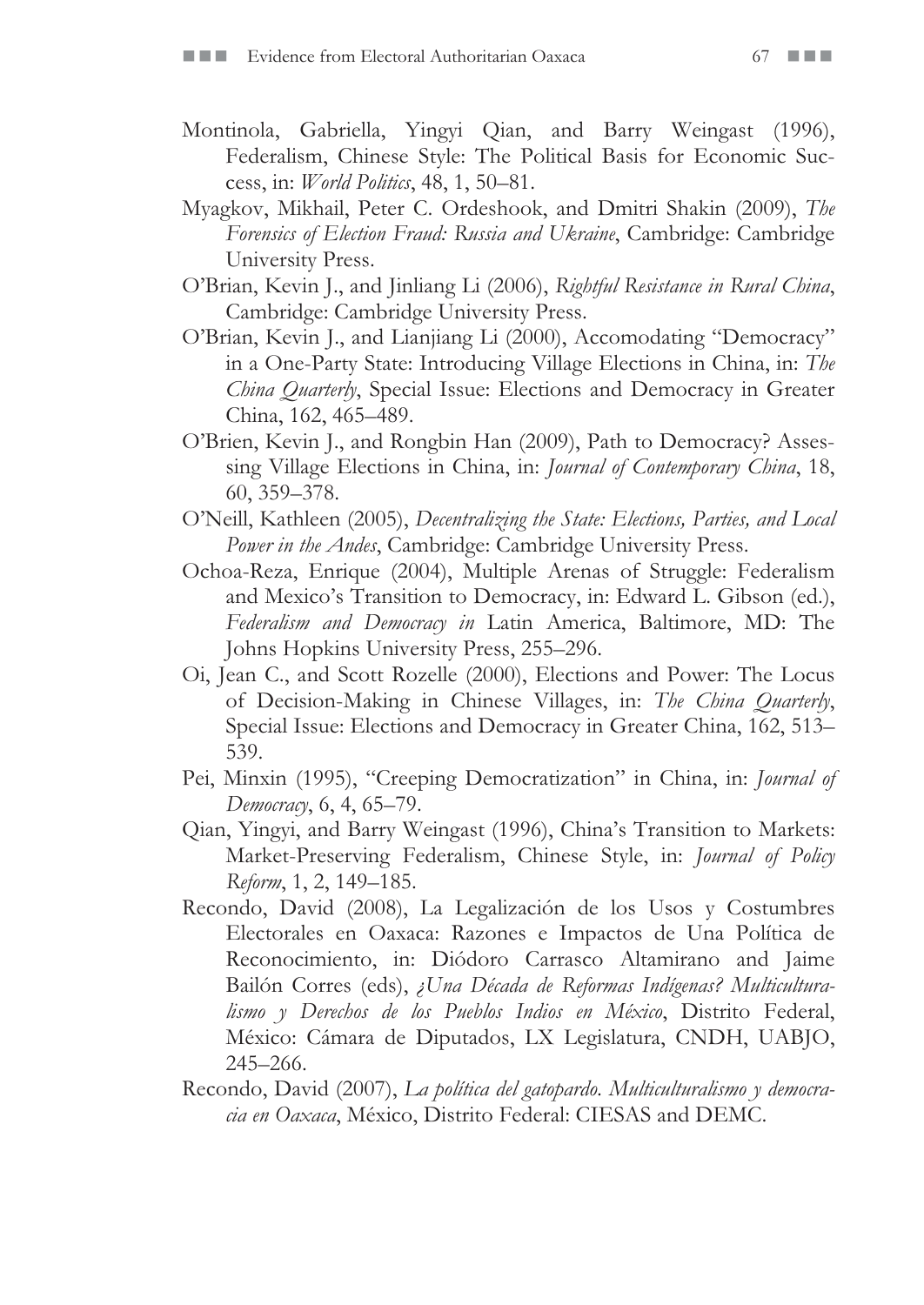- Rodríguez, Victoria Elizabeth (1998), Opening the Electoral Space in Mexico: The Rise of the Opposition at the State and Local Levels, in: Henry A. Dietz and Gil Shidlo (eds), *Urban Elections in Democratic Latin America*, Wilmington: Scholarly Resources Inc., 163–198.
- Rodríguez, Victoria Elizabeth (1997), *Decentralization in Mexico: From Reforma Municipal to Solidaridad to Nuevo Federalismo*, Boulder, CO: Westview Press.
- Rosen, Ori, Wenxin Jiang, Gary King, and Martin A. Tanner (2001), Bayesian and Frequentist Inference for Ecological Inference: the R x C Case, in: *Statistica Neerlandica*, 55, 2, 134–156.
- Schilling-Vacaflor, Almut (2011), Bolivia's New Constitution: Towards Participatory Democracy and Political Pluralism?, in: *Revista Europea de Estudios Latinoamericanos y del Caribe / European Review of Latin American and Caribbean Studies*, 90, 3–22.
- Selee, Andrew D. (2011), *Decentralization, Democratization, and Informal Power in Mexico*, University Park, PA: Pennsylvania State University Press.
- Selee, Andrew D. (2006), *The Paradox of Local Empowerment: Decentralization and Democratic Governance in Mexico*, PhD Dissertation in Public Policy, School of Public Policy, College Park, Maryland: University of Maryland.
- Shi, Tianjian (1999), Village Committee Elections in China: Institutionalist Tactics for Democracy, in: *World Politics*, 51, 3, 385–412.
- Sierra, María Teresa (1995), Indian Rights and Customary Law in Mexico: A Study of the Nahuas in the Sierra de Puebla, in: *Law & Society Review*, 29, 2, 227–254.
- Smilde, David A., and Daniel Hellinger (eds) (2011), *Venezuela's Bolivarian Democracy: Participation, Politics, and Culture under Chávez*, Durham: Duke University Press.
- Tockman, Jason, and John Cameron (2014), Indigenous Autonomy and the Contradictions of Plurinationalism in Bolivia, in: *Latin American Politics and Society*, 56, 3, 46–69.
- Truex, Rory (2014 forthcoming), Consultative Authoritarianism and Its Limits, in: *Comparative Political Studies*.
- Uchimura, Hiroko, and Johannes Jütting (2007), *Fiscal Decentralisation, Chinese Style: Good for Health Outcomes?*, OECD Development Centre: OECD.
- Van Cott, Donna Lee (2008), *Radical Democracy in the Andes*, Cambridge: Cambridge University Press.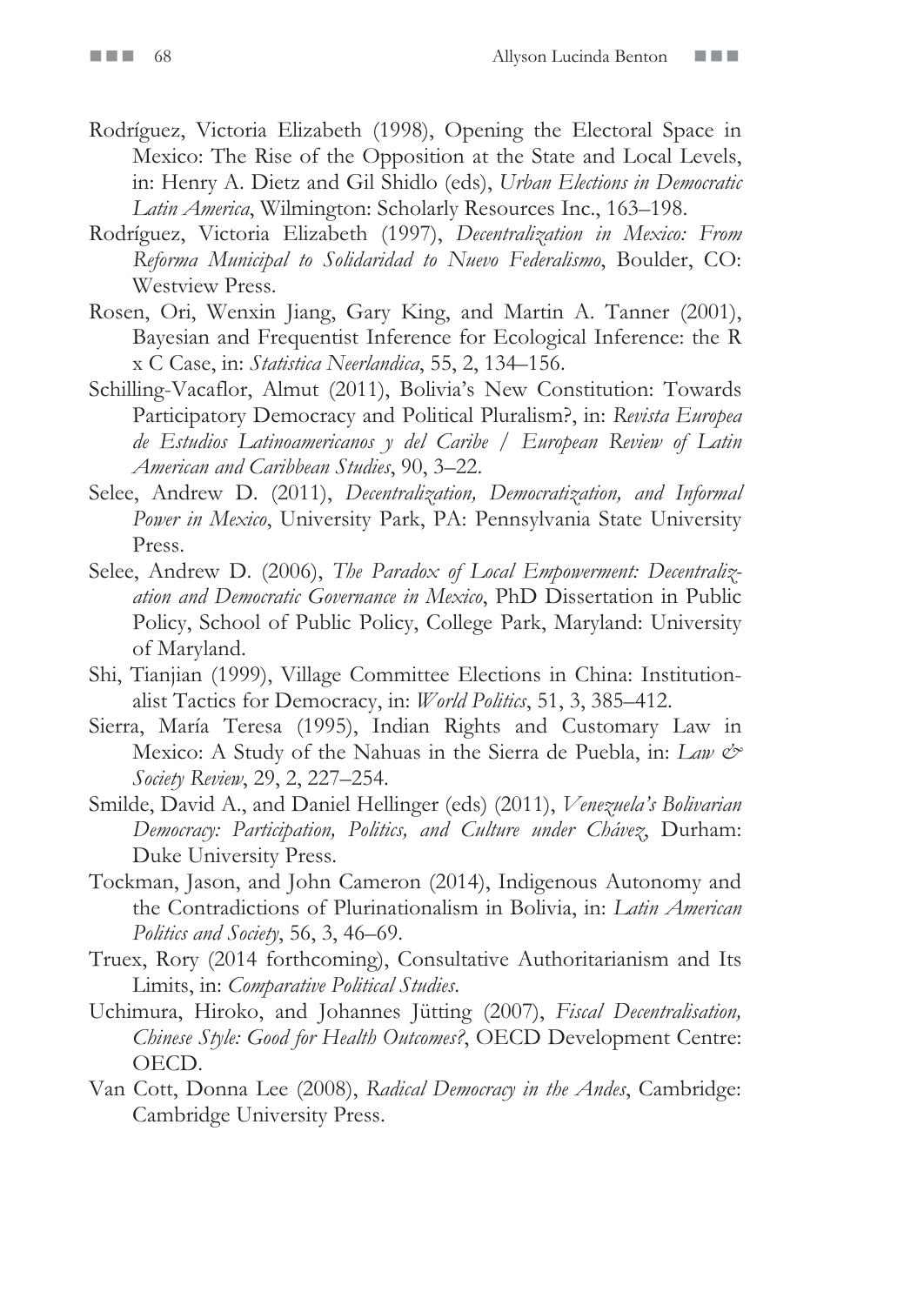- Wampler, Brian (2008), When Does Participatory Democracy Deepen the Quality of Democracy? Lessons from Brazil, in: *Comparative Politics*, 41, 1, 61–81.
- Wampler, Brian (2007), *Participatory Budgeting in Brazil: Contestation, Cooperation, and Accountability*, University Park, PA: Pennsylvania State University Press.
- Wang, Xu (1997), Mutual Empowerment of State and Peasantry: Grassroots Democracy in Rural China, in: *World Development*, 25, 9, 1431– 1442.
- Zhuravskaya, Ekaterina V. (2000), Incentives to Provide Local Public Goods: Fiscal Federalism, Russian Style, in: *Journal of Public Economics*, 76, 337–368.

#### **Cómo la "gobernanza participativa" fortalece los regímenes autoritarios: Evidencia del régimen electoral autoritario de Oaxaca, México**

**Resumen**: Las investigaciones sobre el impacto de las instituciones participativas en América Latina aún no han estudiado cómo funcionan dichas instituciones en entornos autoritarios. Los autócratas nacionales en México llevaron a cabo reformas participativas cuando estaba vigente el régimen electoral autoritario de dicho país. Con base en investigación existente sobre descentralización política en regímenes autoritarios, argumento que las instituciones participativas pueden ser utilizadas para canalizar las demandas de los ciudadanos incorporando a la ciudadanía dentro de los sistemas autoritarios y reforzando de esta manera dicho gobierno. Sin embargo, siguiendo investigaciones sobre gobernabilidad